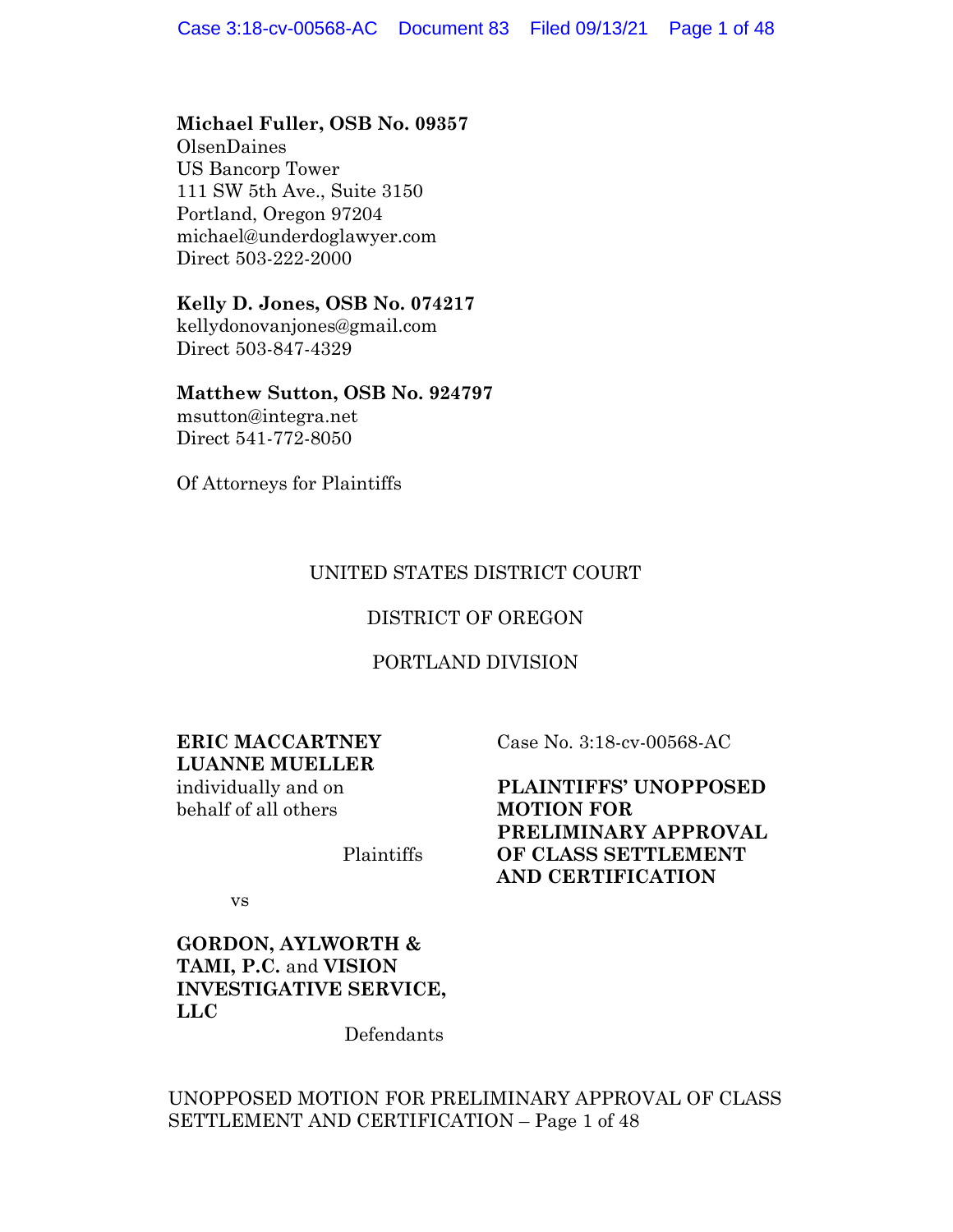# **TABLE OF CONTENTS**

|         | 1. Factual Background and Procedural History 10  |  |
|---------|--------------------------------------------------|--|
|         |                                                  |  |
| 2.1     | Class Definition LR 7.1 CERTIFICATION14          |  |
| $2.2\,$ |                                                  |  |
| 2.3     |                                                  |  |
| 2.4     |                                                  |  |
| 2.5     |                                                  |  |
| 2.6     | Class Counsel's Fees, Costs, and Expenses17      |  |
|         |                                                  |  |
|         |                                                  |  |
|         | 1. The Class Should Be Preliminarily Certified19 |  |
| 1.1     |                                                  |  |
|         |                                                  |  |
|         |                                                  |  |
|         |                                                  |  |
|         |                                                  |  |
|         |                                                  |  |
|         |                                                  |  |

# UNOPPOSED MOTION FOR PRELIMINARY APPROVAL OF CLASS SETTLEMENT AND CERTIFICATION – Page 2 of 48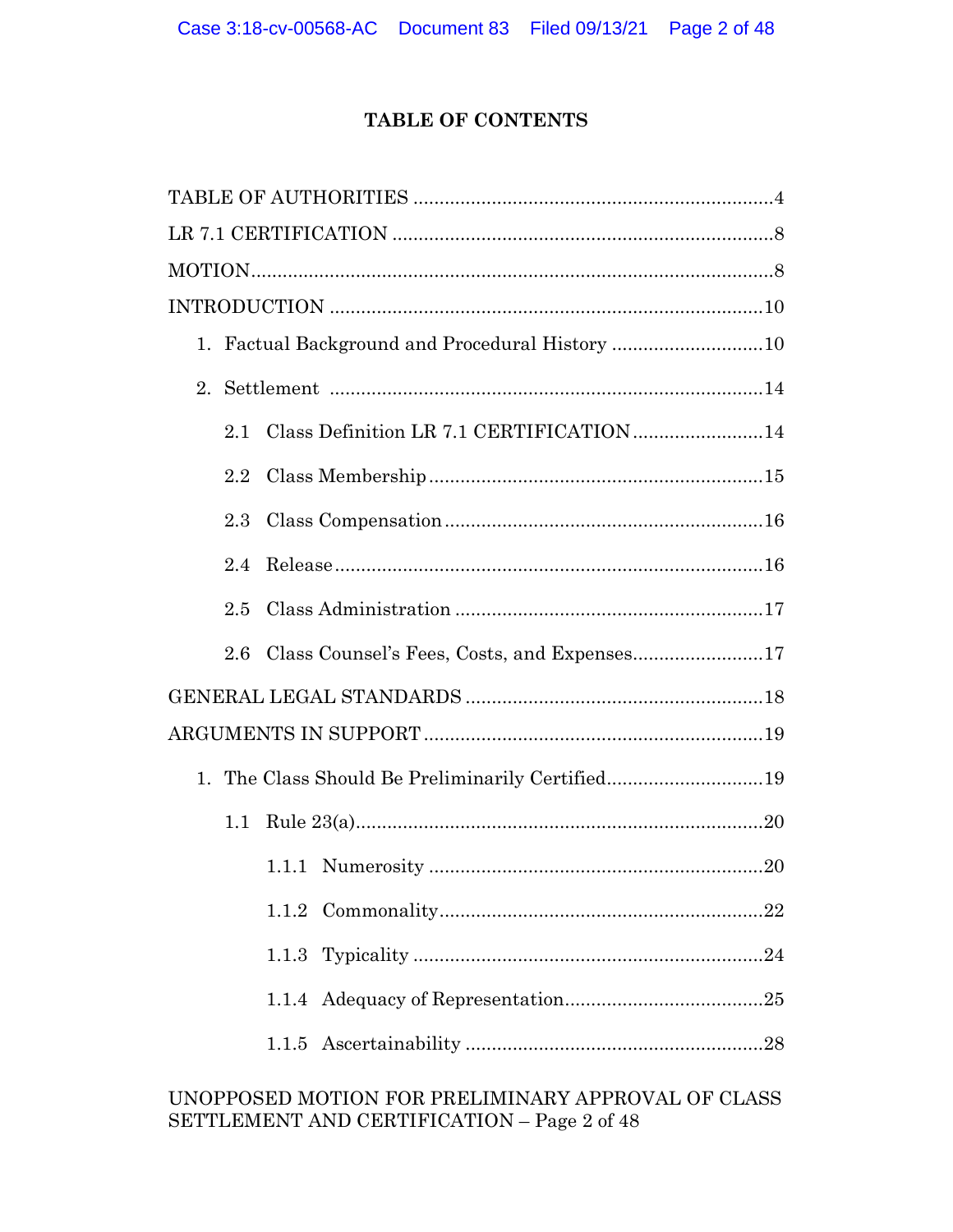|    | $1.2\,$ |                                                                                                                                                                                    |
|----|---------|------------------------------------------------------------------------------------------------------------------------------------------------------------------------------------|
|    |         |                                                                                                                                                                                    |
|    |         |                                                                                                                                                                                    |
| 2. |         | The Proposed Settlement Is Fundamentally Fair, Reasonable,<br>and Adequate, and It Should Be Preliminary Approved34                                                                |
|    | 2.1     | The Strength of Plaintiffs' Case; the Risks, Expenses,<br>Complexity, and Likely Duration of Ongoing Litigation; and<br>the Risk of Maintaining Class Action Status Throughout the |
|    | 2.2     |                                                                                                                                                                                    |
|    | 2.3     | Extent of Discovery Completed and the Stage of the                                                                                                                                 |
|    | 2.4     |                                                                                                                                                                                    |
|    | 2.5     |                                                                                                                                                                                    |
|    | $2.6\,$ | The Absence of Collusion or Other Conflicts of Interest 40                                                                                                                         |
| 3. |         | The Proposed Class Notice and Distribution Plan Should Be                                                                                                                          |
| 4. |         | Plaintiffs Should Be Appointed as Class Representatives and<br>Plaintiffs' Attorneys Should Be Appointed as Class Counsel 45                                                       |
|    |         |                                                                                                                                                                                    |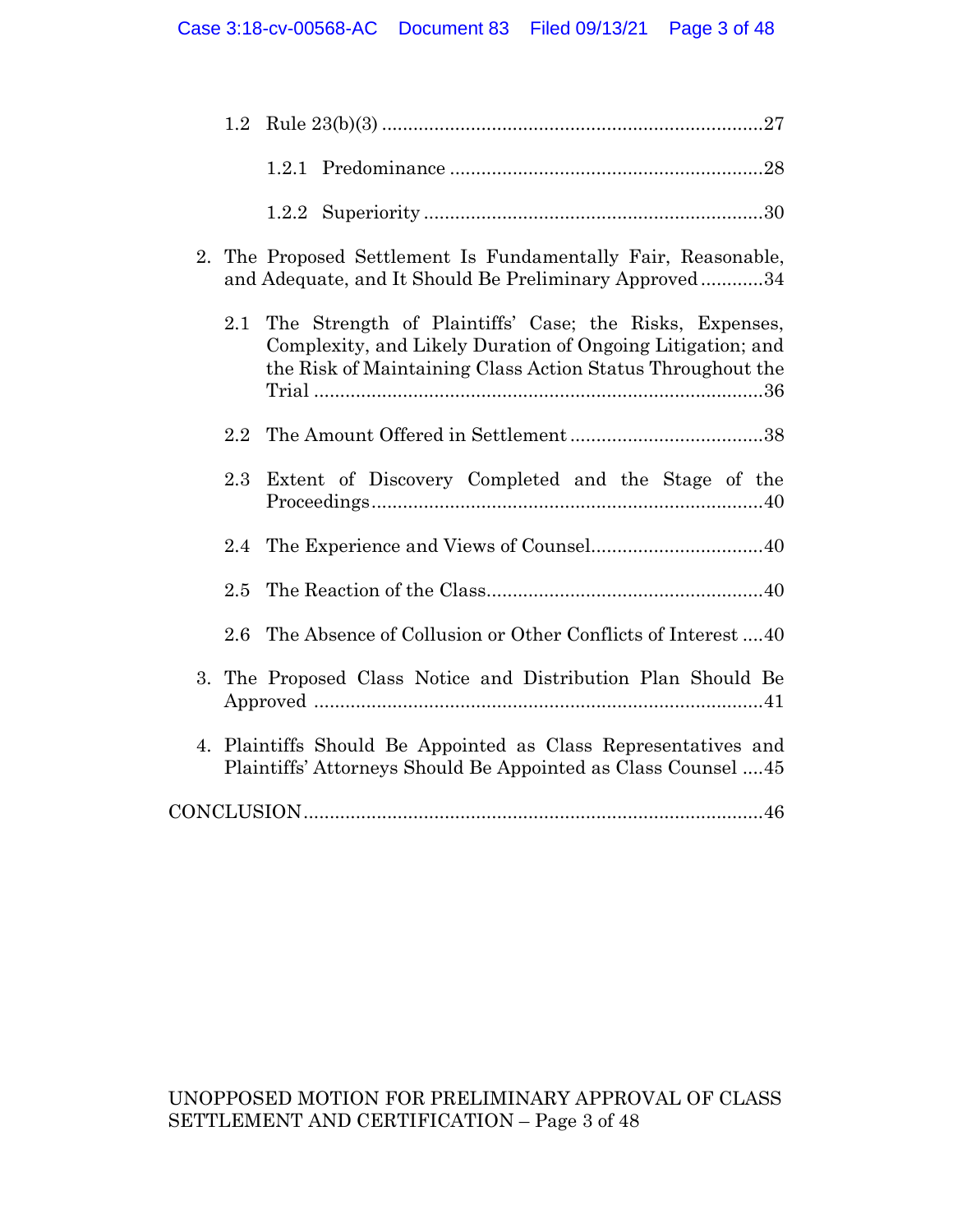# **TABLE OF AUTHORITIES**

### **Cases**

| Agnes v. Papa John's Int'l, Inc.,                                                                      |
|--------------------------------------------------------------------------------------------------------|
| Amchem Prods., Inc. v. Windsor,                                                                        |
| In re Bluetooth Headset Prods. Liab. Litig.,                                                           |
| In re Briseno v. ConAgra Foods, Inc.,                                                                  |
| Capps v. Law Offices of Peter W. Singer,<br>No. 15-cv-02410-BAS(NLS), 2016 WL 6833937, 2016 U.S. Dist. |
| Churchill Vill., L.L.C. v. GE,                                                                         |
| Class Plaintiffs v. City of Seattle,                                                                   |
| Diaz v. Tr. Territory of Pac. Islands,                                                                 |
|                                                                                                        |
|                                                                                                        |
| Giles v. St. Charles Health Sys., Inc.,                                                                |
| Hanlon v. Chrysler Corp.,                                                                              |
| Hanon v. Dataproducts Corp.,                                                                           |
| Harris v. Palm Springs Alpine Estates, Inc.,                                                           |
| Hunt v. Check Recovery Sys., Inc.,                                                                     |

UNOPPOSED MOTION FOR PRELIMINARY APPROVAL OF CLASS SETTLEMENT AND CERTIFICATION – Page 4 of 48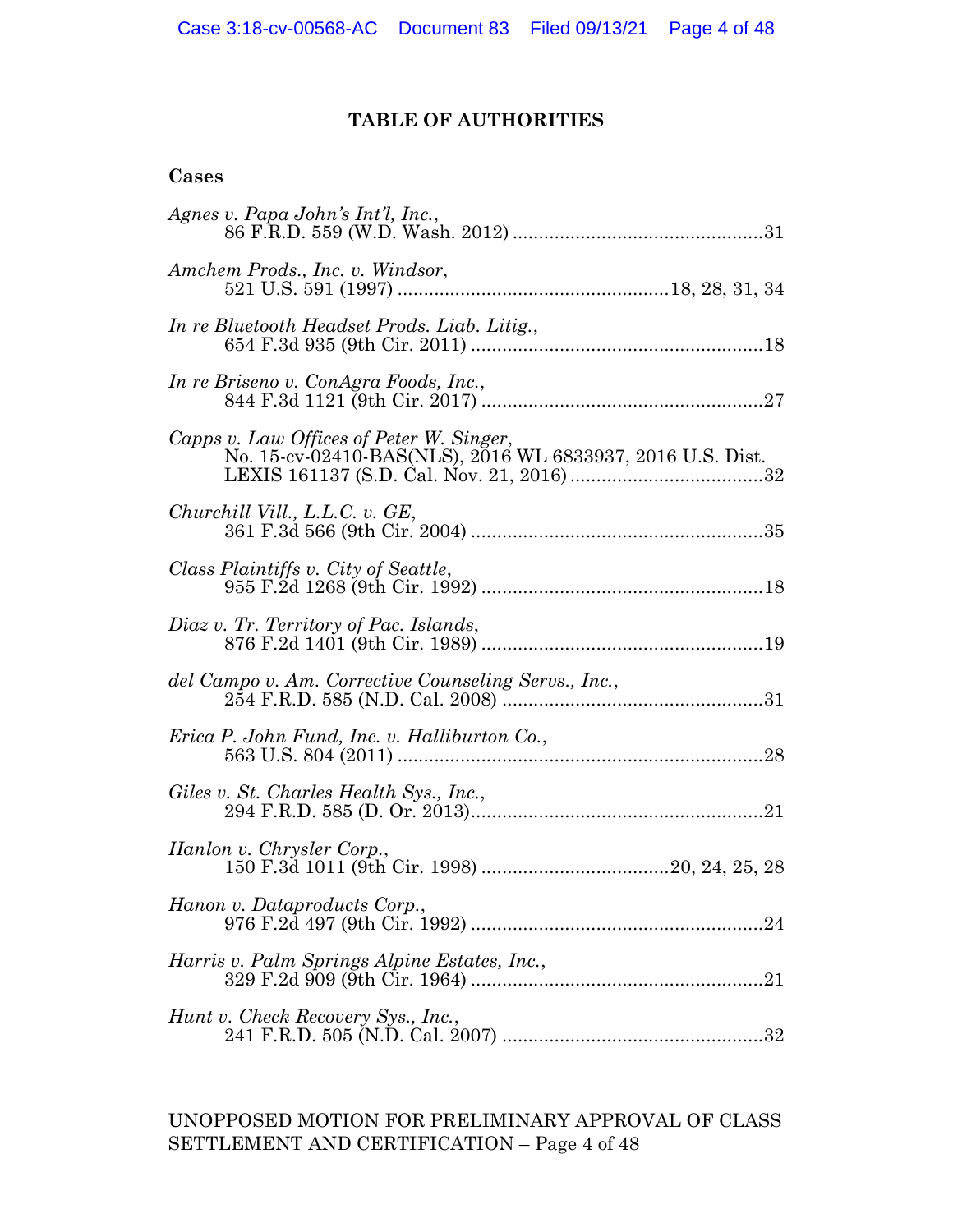| Jacobson v. Persolve, LLC,<br>No. 14-CV-00735-LHK, 2015 U.S. Dist. LEXIS 73313 (N.D. Cal.                             |
|-----------------------------------------------------------------------------------------------------------------------|
| Macarz v. Transworld Sys., Inc.,                                                                                      |
| Mace v. Van Ru Credit Corp.,                                                                                          |
| Maley v. Del Glob. Technologies Corp.,                                                                                |
| McKenzie Law Firm, P.A. v. Ruby Receptionists, Inc.,<br>No. 3:18-cv-1921-SI, 2020 U.S. Dist. LEXIS 72904 (D. Or. Apr. |
| In re Mego Fin. Corp. Sec. Litig.,                                                                                    |
| Monterrubio v. Best Buy Stores, L.P.,                                                                                 |
| Mullane v. Cent. Hanover Bank & Tr. Co.,                                                                              |
| Officers for Justice v. Civil Serv. Comm'n of the City & Cnty. of S.F.,                                               |
| Ontiveros v. Zamora,                                                                                                  |
| Or. Laborers-Emp'rs Health & Welfare Tr. Fund v. Philip Morris, Inc.,                                                 |
| Staton v. Boeing Co.,                                                                                                 |
| Valentino v. Carter-Wallace, Inc.,                                                                                    |
| Wal-Mart Stores, Inc. v. Dukes,                                                                                       |
| Wolin v. Jaguar Land Rover N. Am., LLC,                                                                               |
| Zinser v. Accufix Research Inst., Inc.,                                                                               |

# UNOPPOSED MOTION FOR PRELIMINARY APPROVAL OF CLASS SETTLEMENT AND CERTIFICATION – Page 5 of 48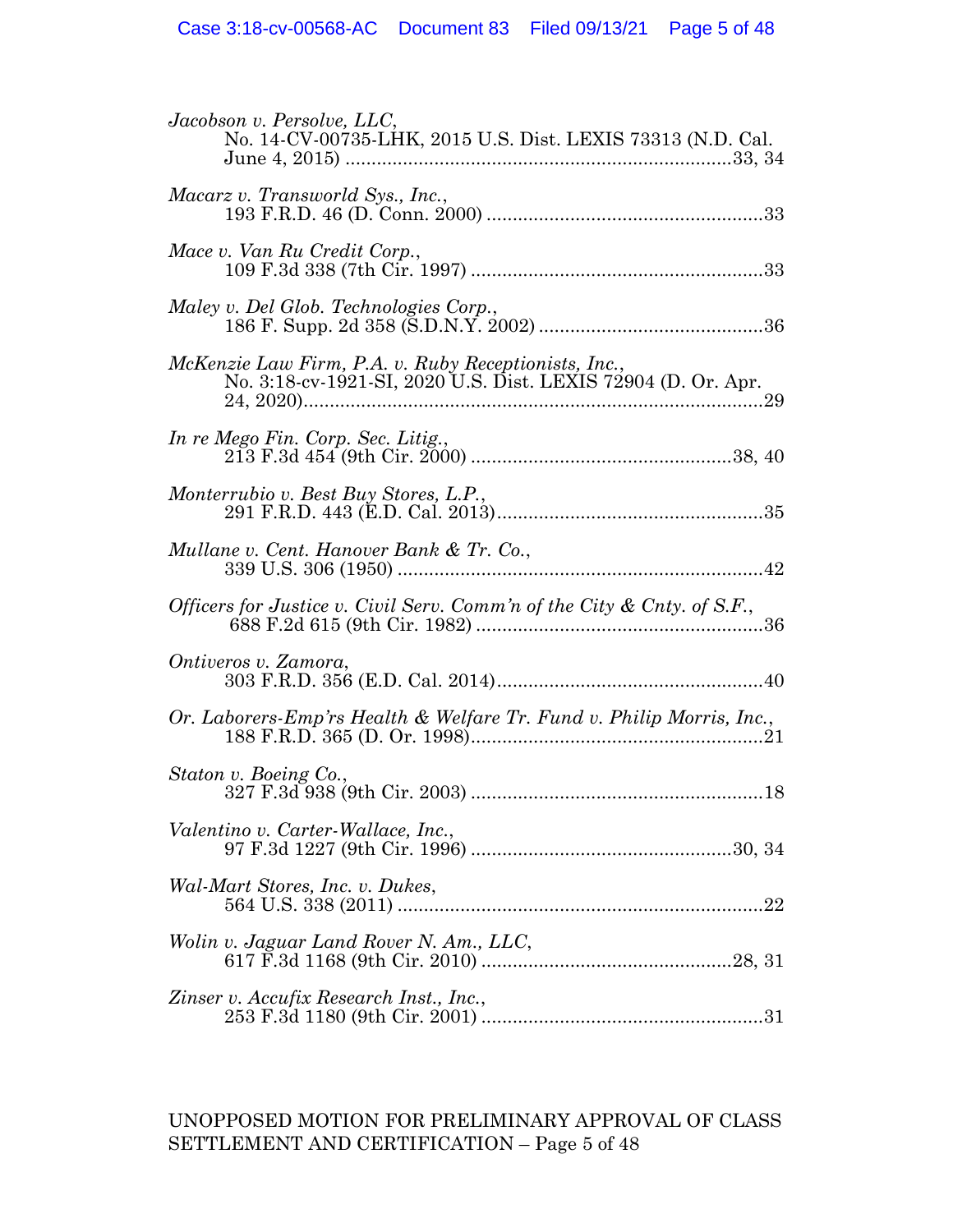# **Statutes**

# Rules

# UNOPPOSED MOTION FOR PRELIMINARY APPROVAL OF CLASS SETTLEMENT AND CERTIFICATION – Page 6 of 48  $\,$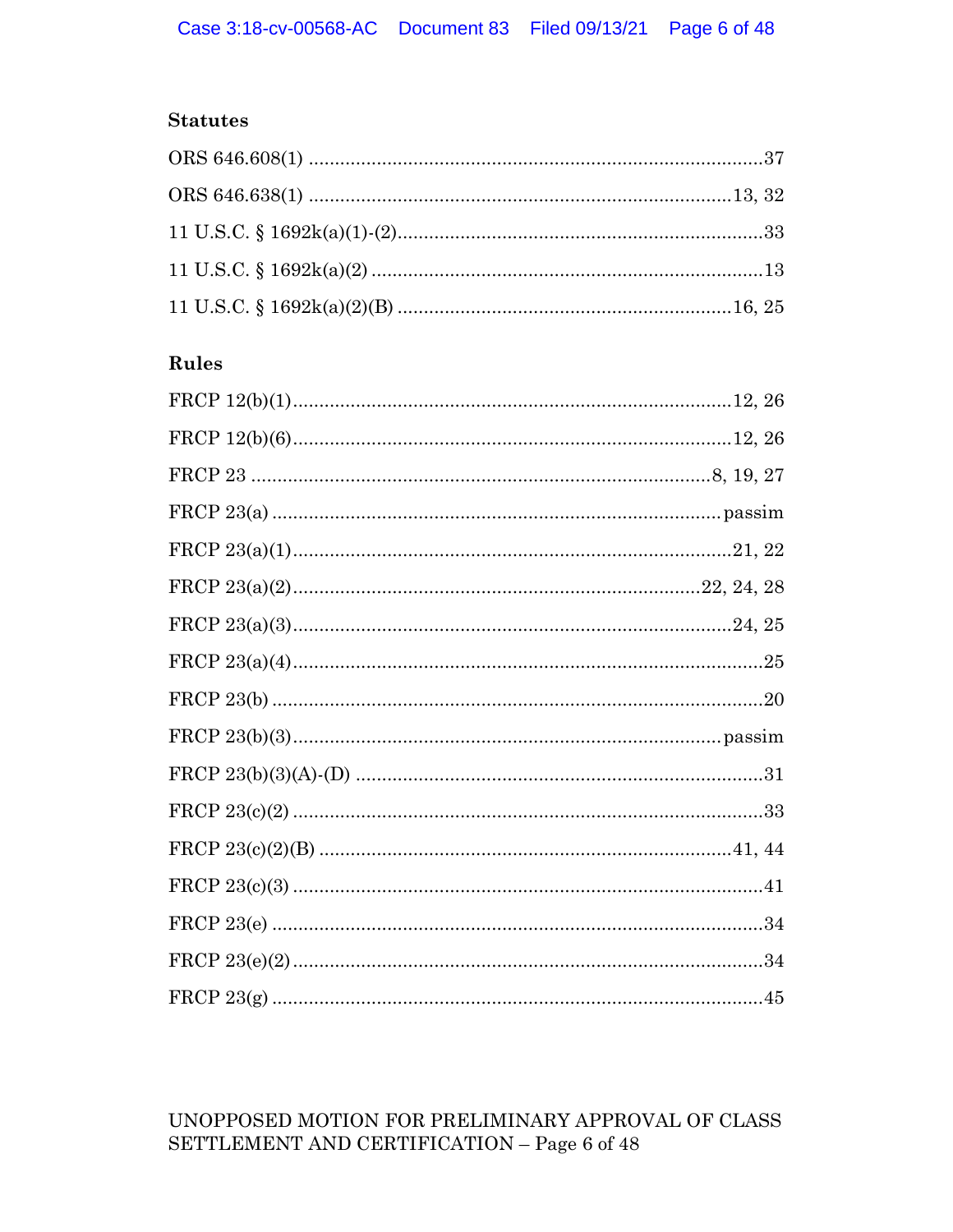# **Other Authorities**

UNOPPOSED MOTION FOR PRELIMINARY APPROVAL OF CLASS SETTLEMENT AND CERTIFICATION – Page 7 of 48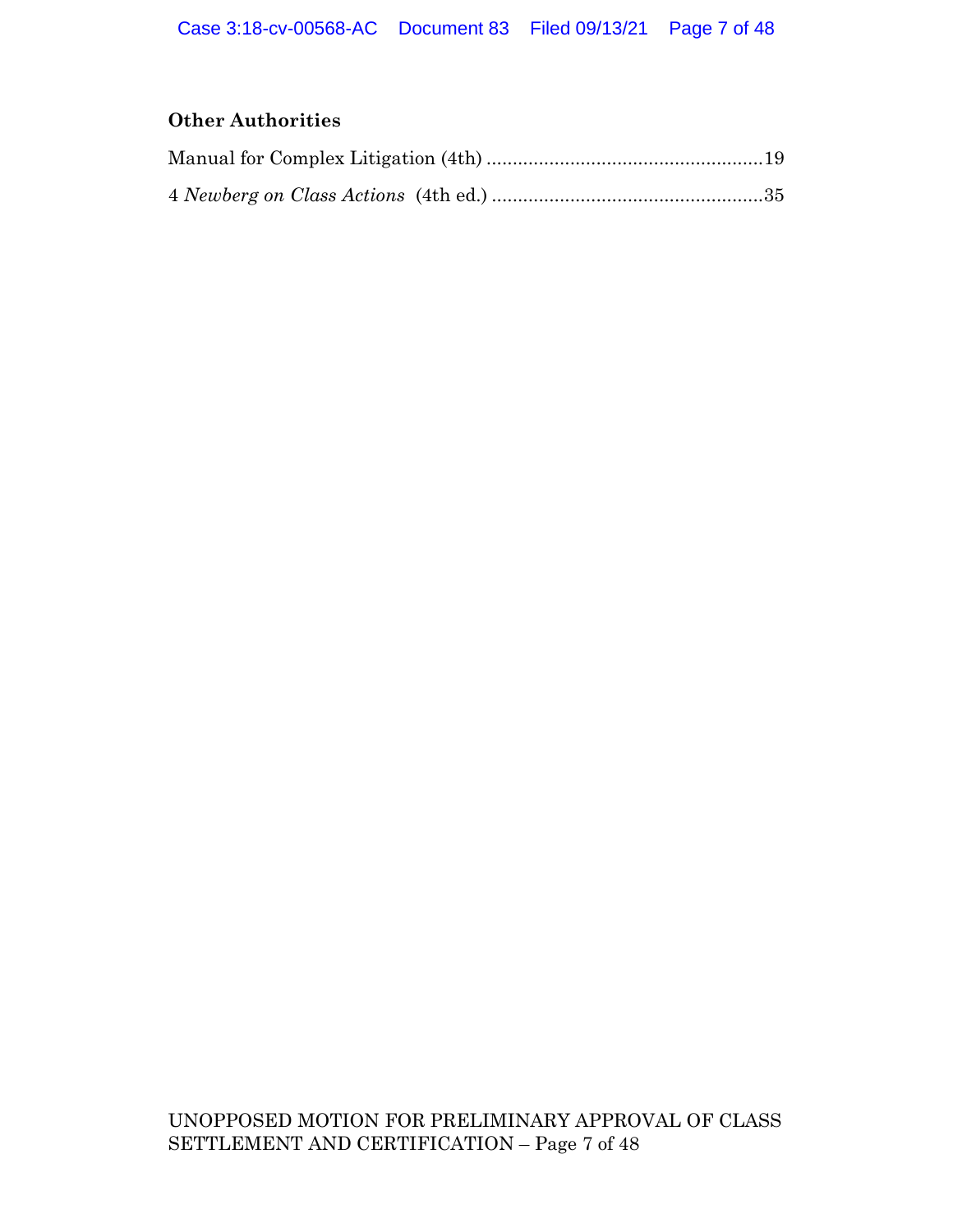### **LR 7.1 CERTIFICATION**

Defendants Gordon, Aylworth & Tami, P.C. (GAT) and Vision Investigative Service, LLC (Vision) (collectively defendants) do not oppose the relief sought in this motion.

#### **MOTION**

Plaintiffs Eric MacCartney (MacCartney) and Luanne Mueller (Mueller) (collectively plaintiffs), as proposed Class Representatives on behalf of themselves and the other proposed Class Members, and defendants have agreed on a proposed class settlement of all claims against defendants, as set forth in the Class Action Settlement Agreement (Settlement Agreement) filed herewith as Exhibit 1, the terms, definitions, provisions, reservations, and conditions of which are incorporated and made part of this motion.

Unopposed by defendants, plaintiffs move the Court, pursuant to FRCP 23, to enter a Preliminary Approval Order, similar in form to the proposed order attached to Exhibit B of the Settlement Agreement:

- 1. Granting certification of the proposed Class as defined in the proposed Settlement Agreement and herein for settlement purposes only;
- 2. Granting preliminary approval of the proposed settlement as memorialized in the Settlement Agreement as being fair,

### UNOPPOSED MOTION FOR PRELIMINARY APPROVAL OF CLASS SETTLEMENT AND CERTIFICATION – Page 8 of 48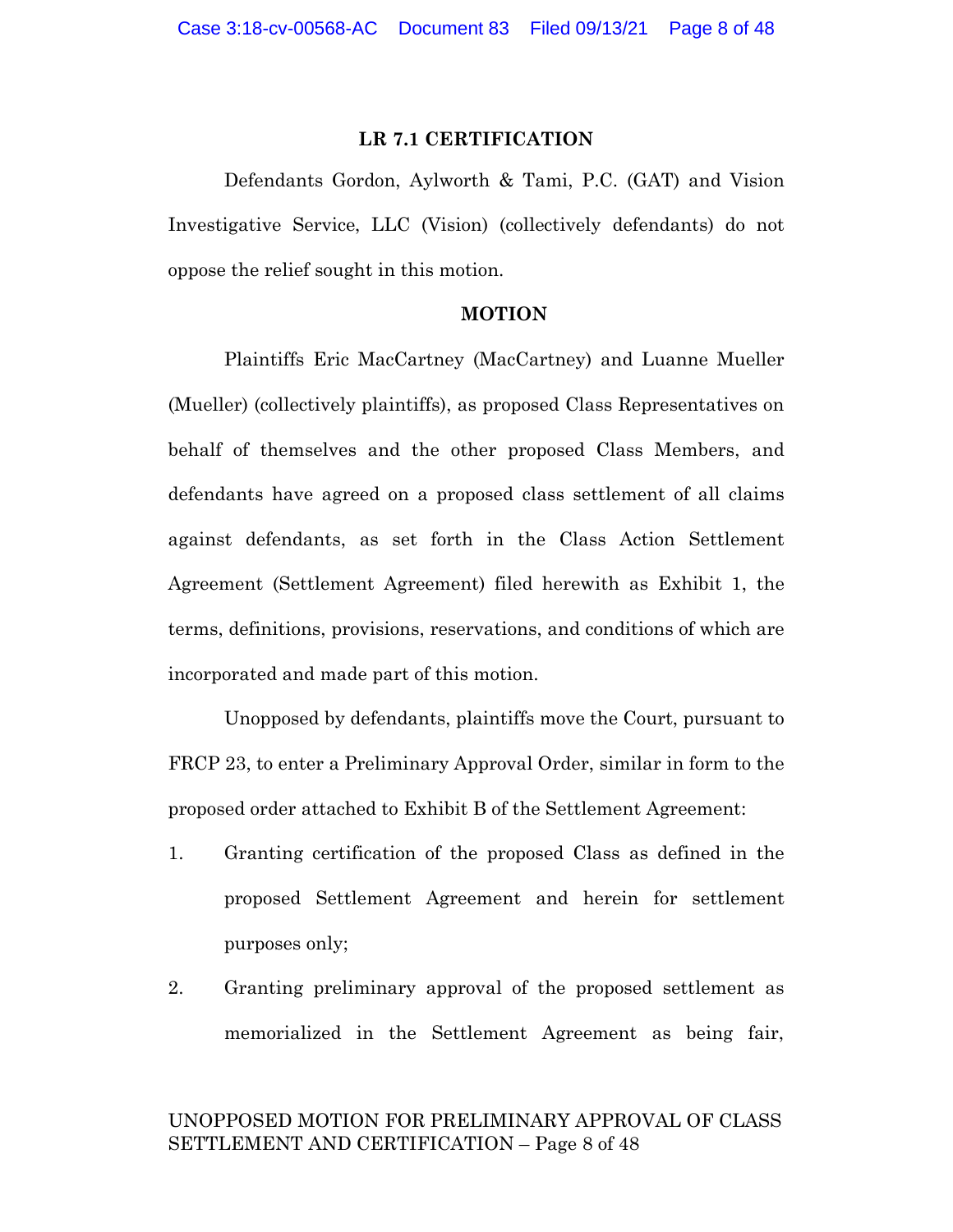adequate, and reasonable, such that notice to the Class should be provided pursuant to the proposed Settlement Agreement;

- 3. Approving the summary (postcard) notice be directly mailed to proposed Settlement Class Members in a form similar to the one attached to the proposed Settlement Agreement as Exhibit D;
- 4. Approving the Long Form Notice in a form similar to the one attached to the proposed Settlement Agreement as Exhibit E;
- 5. Approving the proposed Settlement Agreement's procedure for persons in the proposed Settlement Class to object, including the right to object to plaintiffs' counsel's attorneys' fees and costs, or opt out from the proposed settlement;
- 6. Setting of a specified date consistent with the applicable proposed time periods set forth in the Settlement Agreement, by or on which:
	- The Settlement Administrator must send the postcard notices to the Class Members;
	- Counsel shall file their initial motion for fees, costs, and expenses;
	- A Final Fairness Hearing will occur;
	- Objections shall be heard and papers in support of such objections must be submitted to the Court; and
	- All persons in the Class wishing to exclude themselves from the proposed settlement will have to send their exclusion requests;

# UNOPPOSED MOTION FOR PRELIMINARY APPROVAL OF CLASS SETTLEMENT AND CERTIFICATION – Page 9 of 48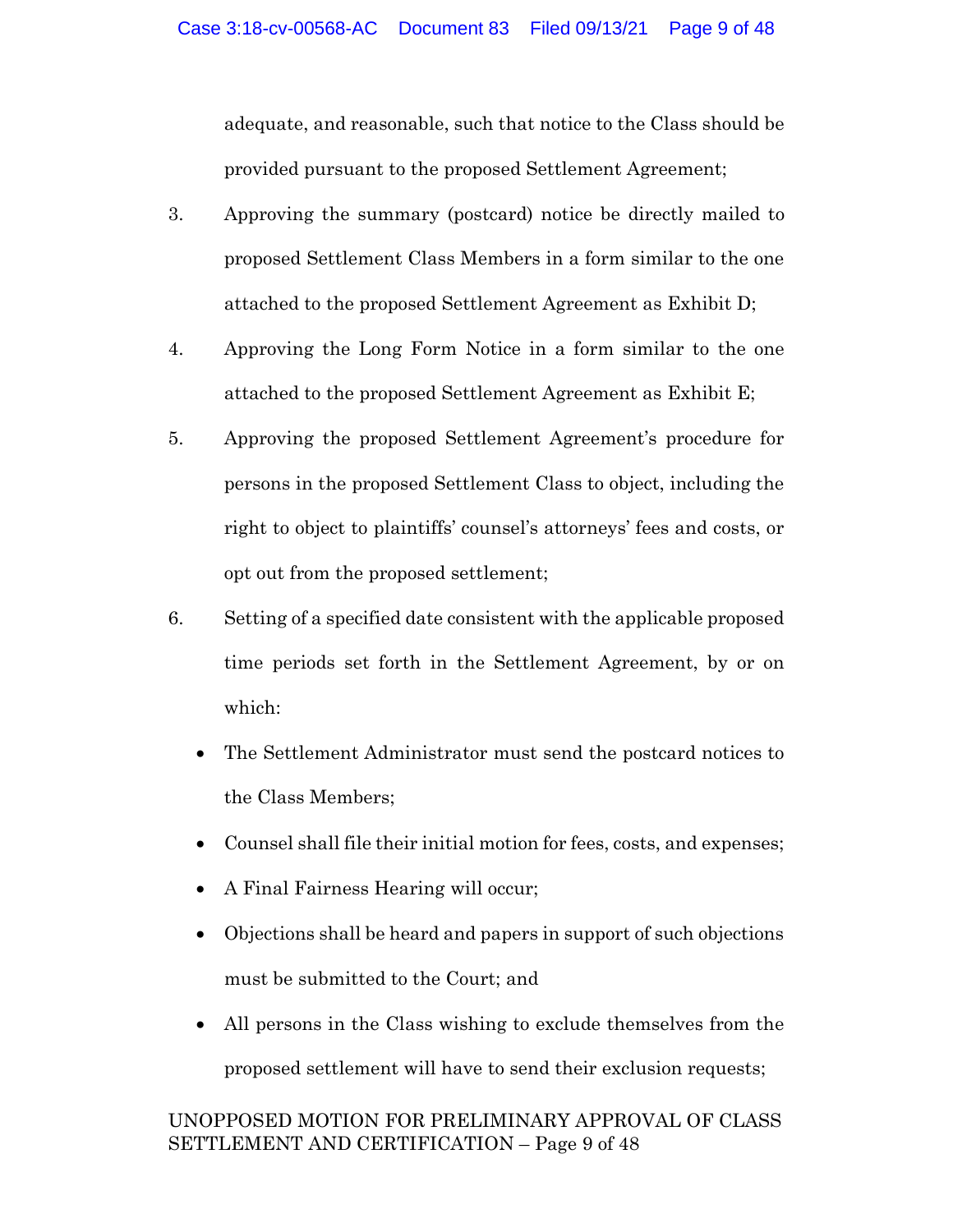- 7. Appointing plaintiffs as Class Representatives;
- 8. Appointing plaintiffs' attorneys as Class Counsel;
- 9. Appointing of JND Legal Administration (JND) as the settlement Class Administrator as jointly agreed to by the parties;
- 10. Any other relief requested herein, implicated by and necessary for approval of the Settlement Agreement, or that the Court believes is necessary, just, or proper.

### **INTRODUCTION**

# **1. Factual Background and Procedural History**

Within a year of the commencement of this putative class action, GAT filed debt collection lawsuits against plaintiffs MacCartney and Mueller, <sup>1</sup> in an attempt to collect on defaulted consumer debts owed to its clients. Doc. 17-1.

As part of the debt collection lawsuits, Vision then served complaints, drafted by GAT, upon plaintiffs. *Id*. Service of the complaints on each plaintiff was accomplished by restricted delivery certified mail, return receipt requested, along with a follow-up first-class mailing. *Id*. The actual cost of GAT's service by mail was approximately \$7. Doc. 67 ¶ 13. The complaints filed against plaintiffs were based on a

<sup>1</sup> One of the original representative plaintiffs, Carlton Chase, was removed as a representative plaintiff in this action via plaintiff's Second Amended Complaint filed on July 7, 2020, but is still a member of the Class. *See* Doc. 67.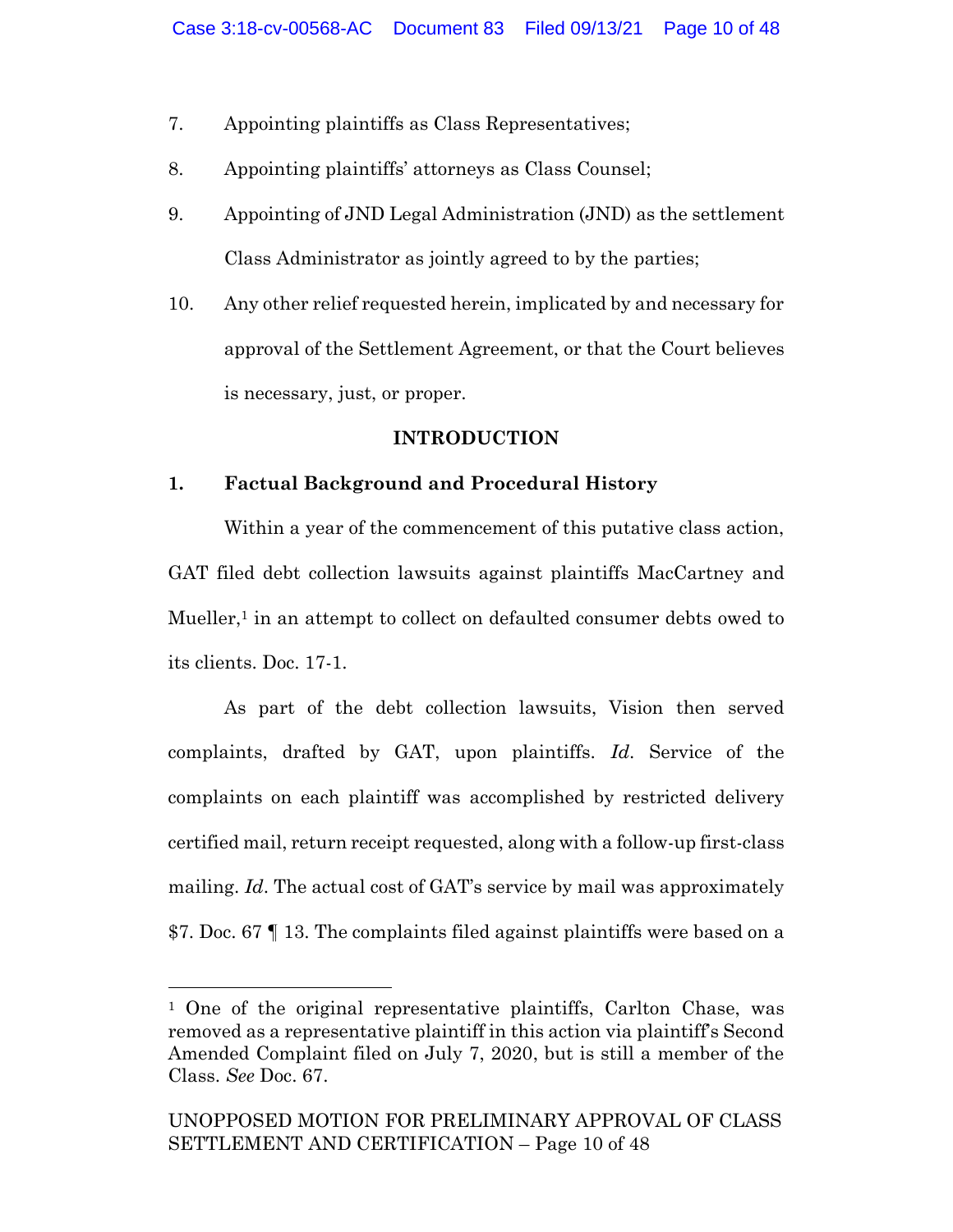common template and stated that GAT was seeking only "actual costs and disbursements" that were "incurred herein" against plaintiffs. Doc. 17-1; Doc. 67 ¶¶ 29, 30.

As part of the motions for default orders it sought against each plaintiff, GAT submitted cost bills to the courts ex parte, based on a common template, stating that its representations were "for use as evidence in court and [were] subject to penalty of perjury," that expedited service took place, that expedited service was necessary, that GAT was entitled to collect service costs of \$45 from each plaintiff, that the \$45 service cost was a reasonable fee, that the \$45 service cost "reflect[s] the actual costs of the service," and that the service costs were "billed directly to the client and are not overhead expenses." *Id*. GAT then obtained default judgments against each plaintiff, and each plaintiff paid the full amount of the default judgments, including the \$45 service fees at issue. *Id*.

However, contrary to GAT's misrepresentations to the state courts and to plaintiffs, expedited service was neither necessary nor performed, nor were the service fees reasonable or in an amount actually incurred, given the amounts actually spent on the mailings. Doc. 67 ¶¶ 29-30. After consulting with their attorneys, plaintiffs became aware of defendants' unlawful service fee collection scheme and agreed to join together as proposed Class Representatives, seeking to stop defendants'

### UNOPPOSED MOTION FOR PRELIMINARY APPROVAL OF CLASS SETTLEMENT AND CERTIFICATION – Page 11 of 48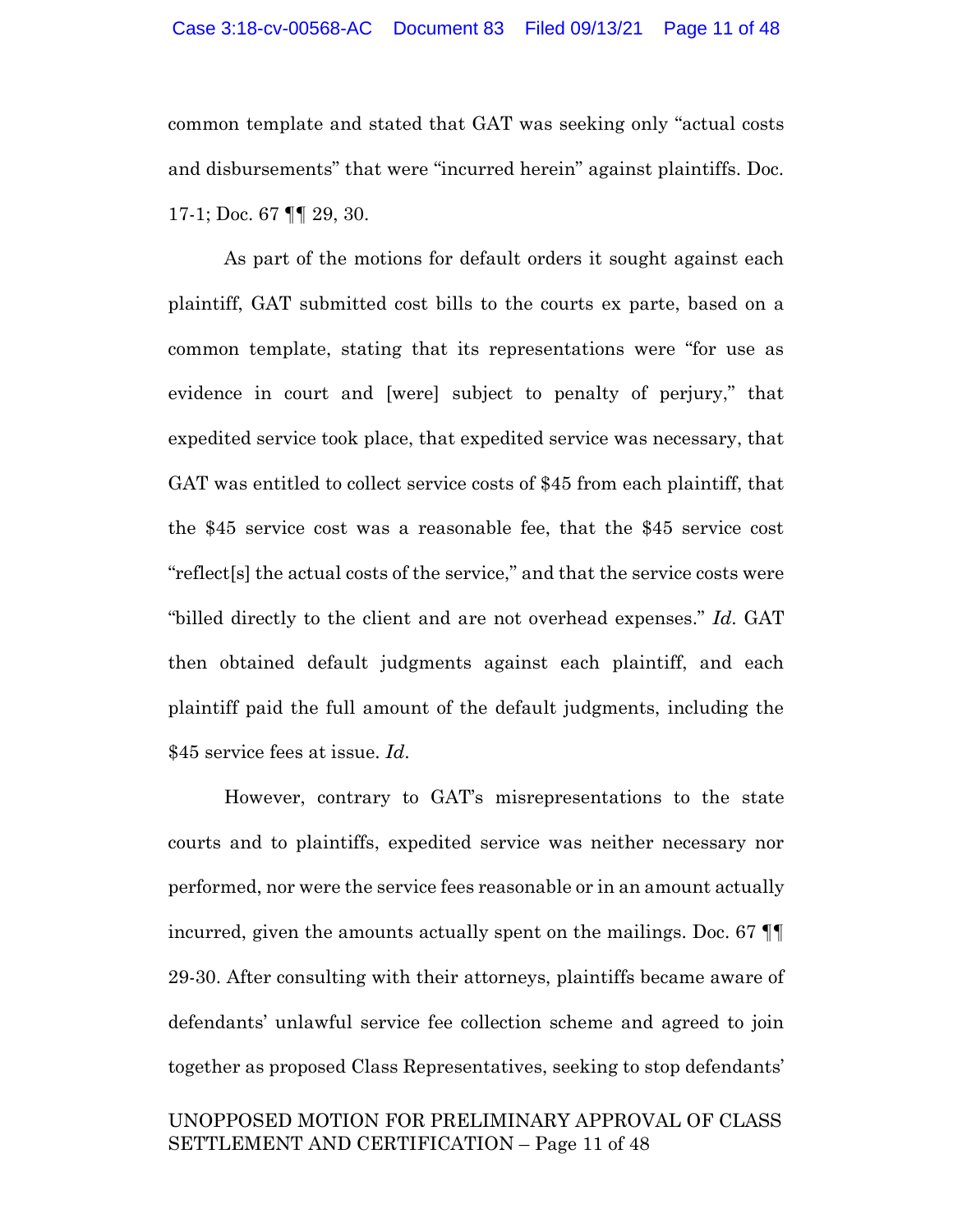unlawful practices and to recover appropriate damages for defendants' unlawful service fee collection scheme.

After plaintiffs filed a First Amended Complaint, defendants moved to dismiss all of plaintiffs' claims under  $\text{FRCP}$  12(b)(1) and (b)(6), arguing that the *Rooker-Feldman* doctrine and issue preclusion barred all of plaintiff's' claims, that Oregon's litigation privilege barred plaintiffs' state law UTPA and unjust enrichment claims, <sup>2</sup> and that those claims were subject to Oregon's anti-SLAPP statute. Doc. 19. Following voluminous briefing from the parties on defendants' motion to dismiss, and oral argument, the Magistrate Judge issued findings and recommendations (F&R) granting defendants' motions and recommending that all of plaintiffs' claims be dismissed because they were supposedly barred by the *Rooker-Feldman* and issue preclusion doctrines. <sup>3</sup> Doc. 37.

Plaintiffs filed objections to the F&R and the parties spent substantially more time briefing the issues again for the Court. Docs. 39, 40. After another oral argument, the Court declined to adopt the F&R in its entirety, denying defendants' motions, and returning the case

<sup>2</sup> Defendants raised the litigation privilege argument for the first time in their reply brief, and plaintiffs were granted leave to file a sur-reply to respond to this argument. *See* Docs. 28-34.

<sup>3</sup> The Magistrate Judge declined to address the anti-SLAPP and litigation privilege grounds for dismissal.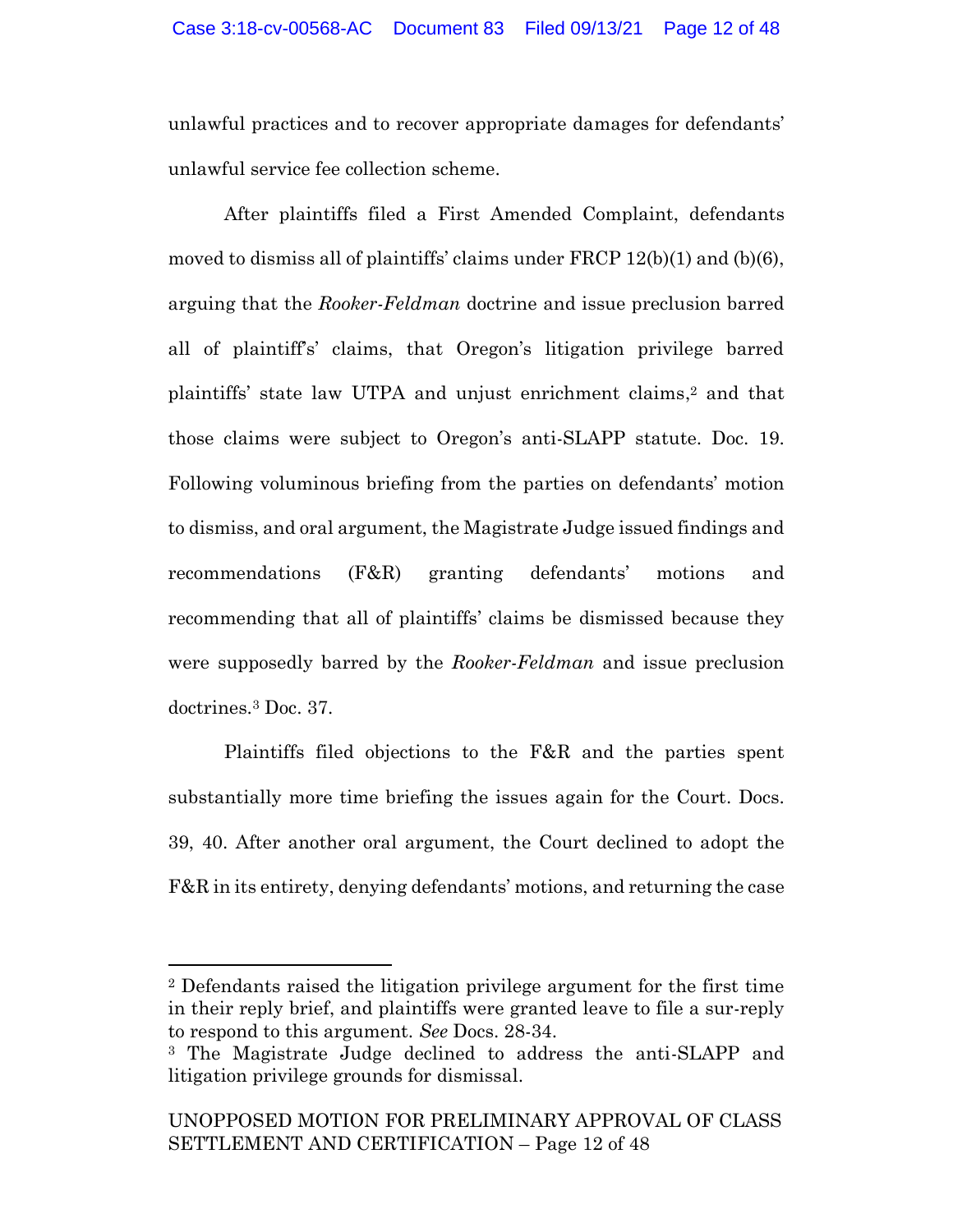back to the Magistrate Judge for consideration of defendants' anti-SLAPP and litigation privilege arguments. After even more supplemental briefing by the parties, the Magistrate Judge recommended that dismissal based on defendants' anti-SLAPP and litigation privilege arguments be denied. Docs. 47-52. Defendants did not object to those findings.

Absent approval of this settlement, if plaintiffs succeeded in proving each of their three claims at trial, plaintiffs and the Class Members would each be entitled to their actual damages under the FDCPA (or in restitution for unjust enrichment) of no more than \$45 (the full amount of the service fee collected from them), \$200 in statutory damages under the UTPA (*See* ORS 646.638(1)), and plaintiffs would be entitled to up to \$1,000 in statutory damages under their FDCPA claim; however, the other Class Members would be comprehensively limited to statutory damages equal to the lesser of \$500,000 or 1% of GAT's net worth for their statutory FDCPA damages. <sup>4</sup> *See* 11 U.S.C. § 1692k(a)(2).

### **2. The Settlement**

The parties engaged in multiple mediation sessions with the Honorable Jean Maurer: the first on May 27, 2020, which was

<sup>4</sup> GAT has declared through discovery that it is "an S Corporation and retains no funds. Consequently, it has a net worth of zero." Declaration of Kelly D. Jones ¶ 6.

UNOPPOSED MOTION FOR PRELIMINARY APPROVAL OF CLASS SETTLEMENT AND CERTIFICATION – Page 13 of 48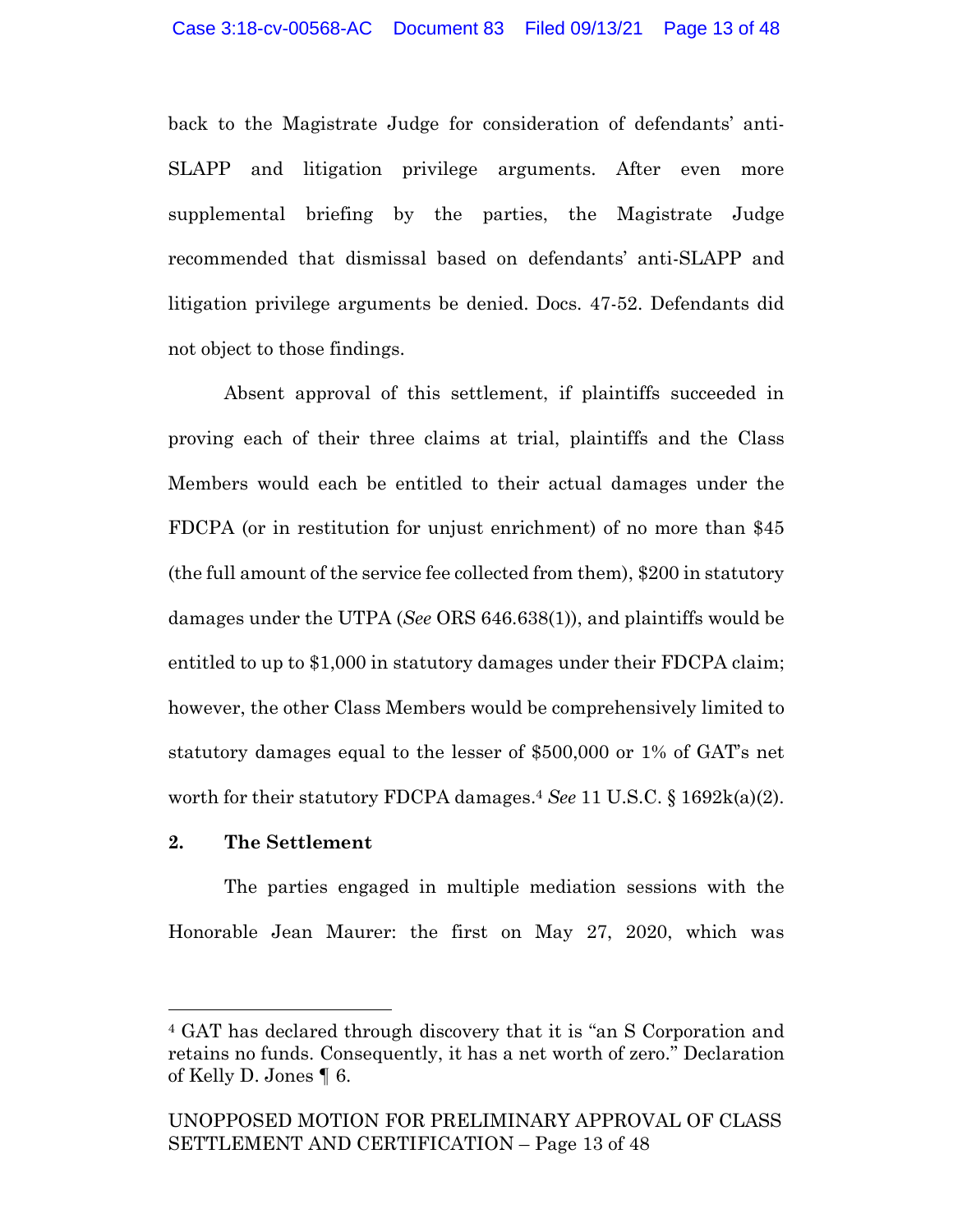unsuccessful, and again on May 17, 2021, where they reached agreement on the material terms of the Settlement Agreement. Declaration of Kelly D. Jones (Jones Decl.) ¶ 3. In the time between the two mediation sessions, the parties engaged in extensive written discovery. *Id*. ¶ 5. Key provisions of the Settlement Agreement, attached in full as Exhibit 1, are summarized below.

### **2.1. Class Definition**

Plaintiffs request preliminary certification for settlement purposes only of a Class defined as:

- a. All individual consumers with Oregon addresses;
- b. Who defendant GAT filed a lawsuit against to collect a consumer debt on behalf of its clients on or after April 3, 2017;
- c. Who were served by defendant Vision prior to January 1, 2018;
- d. Who had lawsuits filed against them in which GAT submitted a statement for costs and disbursements claiming Vision's service fees were billed directly to the client and not overhead expenses, the service fees reflected the actual costs of the service, or the expedited service was necessary, and those requested costs for Vision's service fees were awarded by the Court; and
- e. Who paid Vision's service fees.

Ex.  $1 \nvert 7$ .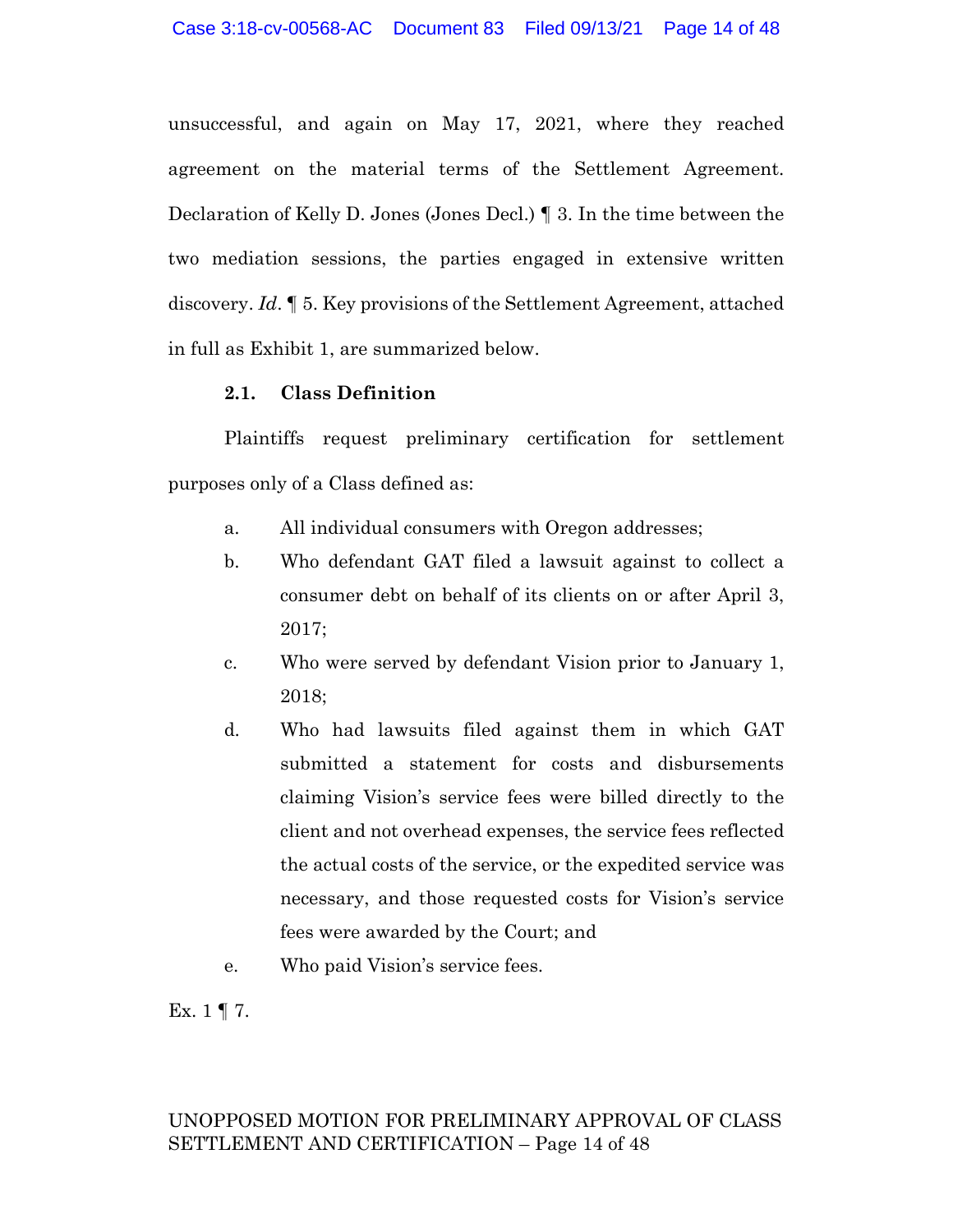The Class does not include: defendants; any entity that has a controlling interest in either defendant or defendants' current or former directors, officers, counsel, and their immediate families; or any persons who validly and timely request exclusion ("opt out") from the Class. *Id*.

#### **2.2. Class Membership**

After reviewing "documentation and information provided by Defendants regarding the Class Members and based upon that review the Parties agree that the **269** individuals listed in Exhibit 1 of the Xu Declaration are the only known Class Members that fit within the Class Definition above." *Id*.; *see also* Declaration of Xin Xu (Xu Decl.), Ex. 1 ¶ 1 (attached as Exhibit 1 is a list of 269 individual Class Members with 273 distinct claims (three Class Members fall under the Class definition more than once) who are releasing their claims in the settlement, along with their case numbers, filing dates, and the Class Members' last known addresses); *id*. ¶ 3 ("The class list attached as Exhibit 1, identifying the class members based on the class definition set forth above, was compiled as a result of defendants' diligent and best efforts, including the search of their records and files regarding the underlying litigation against the individuals encompassed by the class definition, and defendants believe and represent that this class list includes all individuals who fit within this class definition.").

# UNOPPOSED MOTION FOR PRELIMINARY APPROVAL OF CLASS SETTLEMENT AND CERTIFICATION – Page 15 of 48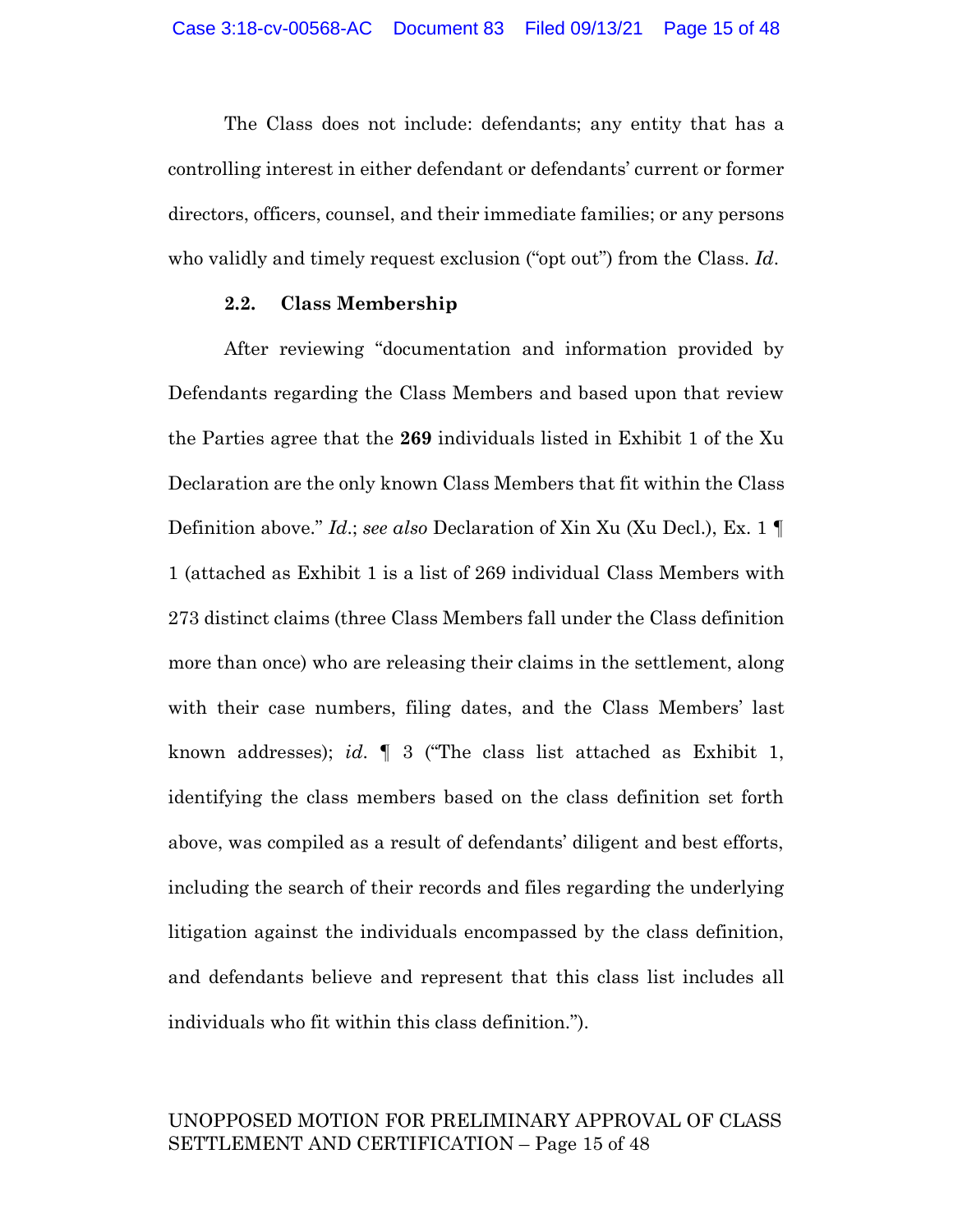#### **2.3**. **Class Compensation**

If the settlement is approved, each Class Member who does not choose to opt out will each be mailed a check in the amount of **\$245,** with no claim process or "opt-in" necessary. Each of the two named plaintiffs will receive a check for \$1,245 (an additional \$1,000) because they, unlike the absent Class Members, are entitled to (up to) this amount of statutory damages pursuant to 11 U.S.C.  $\S$  1692k(a)(2)(B).

The proposed settlement is nonreversionary—meaning that if any proceeds that may be left in the Settlement Fund from checks that do not get cashed by or cannot be delivered (or redelivered) to Class Members will not go back to defendants or their insurer. *Id*. ¶ 34. Instead, any such amounts will be paid to *cy pres*. The parties have agreed that any *cy pres* funds should be split between Oregon Consumer Justice and Oregon Consumer League, because these are two local nonprofit organizations focused on consumer protection issues, and this is a local Oregon-only class action. *Id*.

#### **3. Release**

Upon final approval, each Class Member who has not opted out will be releasing all "Released Claims" against the "Released Parties." *Id.* ¶ 36. The terms are defined in ¶¶ 13 and 14 of the Settlement Agreement. No person will be releasing any claims unless they are a Class Member within the Class Definition and any Class Member can

# UNOPPOSED MOTION FOR PRELIMINARY APPROVAL OF CLASS SETTLEMENT AND CERTIFICATION – Page 16 of 48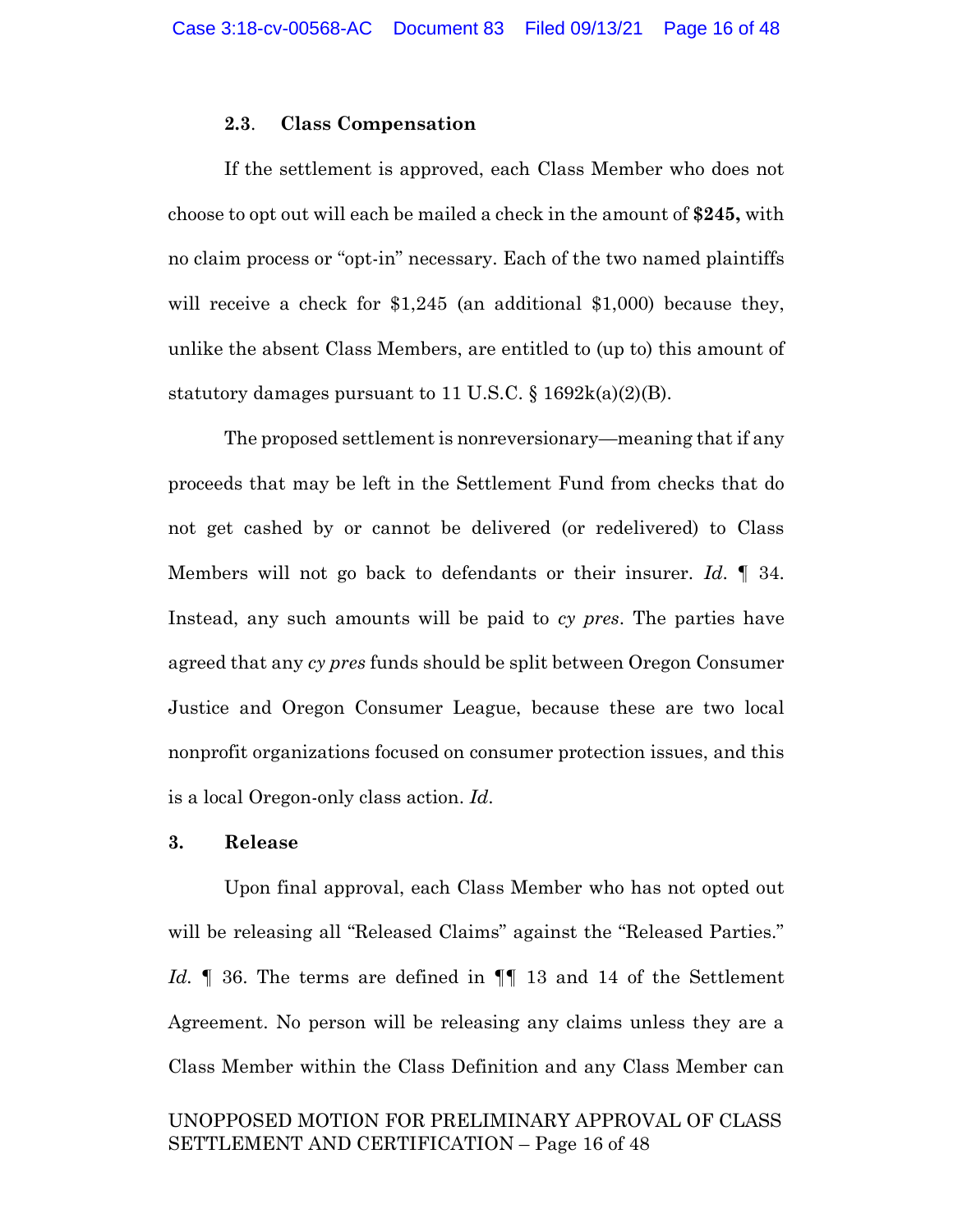opt out if they so choose. And each Class Member that does not opt out will be sent a \$245 check.

### **4. Class Administration**

To ensure that notice and distribution of the Settlement Fund is done properly and effectively, the parties agreed that defendants would retain an experienced and professional class administrator. *Id*. ¶ 8. Defendants have done so. Plaintiffs agree that the entity chosen, JND Legal Administration (JND) is a fine choice and has the experience and professional tools to properly and effectively administer the notice and distribution plan for this settlement. *See generally*, Declaration of Jennifer Keough, filed in support of this motion. Defendants have agreed to pay all costs of class administration with no effect on the amounts to be paid to Class Members.

#### **5. Class Counsel's Fees, Costs, and Expenses**

Plaintiffs did not negotiate payment of any amount of their attorneys' fees, costs, or expenses before obtaining a settlement for the Class. In fact, plaintiffs did not attempt to negotiate any amount for these amounts at any time. *Id*. at 24. The only "agreement" is that plaintiffs will apply to the Court for reasonable fees, costs, and expenses at two stages of the settlement process and defendants will then pay an amount that the Court decides plaintiffs' counsel reasonably incurred to prosecute this case and to adequately represent the Class Members. *Id*.

# UNOPPOSED MOTION FOR PRELIMINARY APPROVAL OF CLASS SETTLEMENT AND CERTIFICATION – Page 17 of 48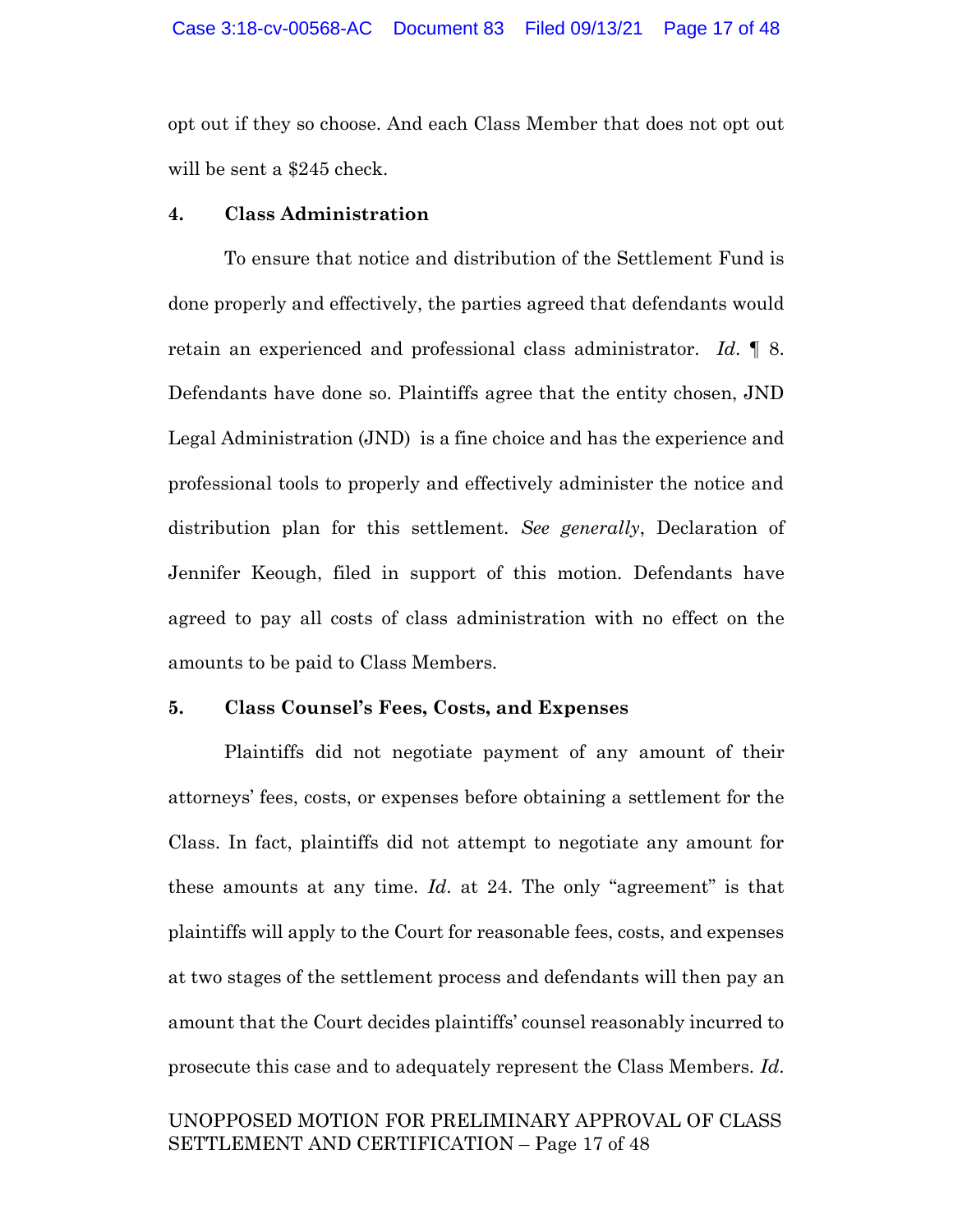In other words, the Settlement Agreement contains no "clear sailing" agreement or any such similar provision. *Id*.

### **GENERAL LEGAL STANDARDS**

The Ninth Circuit has declared a strong judicial policy for the settlement of class actions. *Class Plaintiffs v. City of Seattle*, 955 F.2d 1268, 1276 (9th Cir. 1992). Nevertheless, where, as here, "parties reach a settlement agreement prior to class certification, courts must peruse the proposed compromise to ratify both the propriety of the certification and the fairness of the settlement." *Staton v. Boeing Co*., 327 F.3d 938, 952 (9th Cir. 2003); *see also In re Bluetooth Headset Prods. Liab. Litig*., 654 F.3d 935, 949 (9th Cir. 2011) (holding that when parties seek approval of a settlement negotiated prior to formal class certification, "there is an even greater potential for a breach of fiduciary duty owed the class during settlement").

In conducting the second part of its inquiry, the "court must carefully consider whether a proposed settlement is fundamentally fair, adequate, and reasonable, recognizing that 'it is the settlement taken as a whole, rather than the individual component parts, that must be examined for overall fairness . . . ."' *Staton*, 327 F.3d at 952 (internal quotation marks and citation omitted). When parties seek class certification only for the purposes of settlement, FRCP 23 "demand[s]

### UNOPPOSED MOTION FOR PRELIMINARY APPROVAL OF CLASS SETTLEMENT AND CERTIFICATION – Page 18 of 48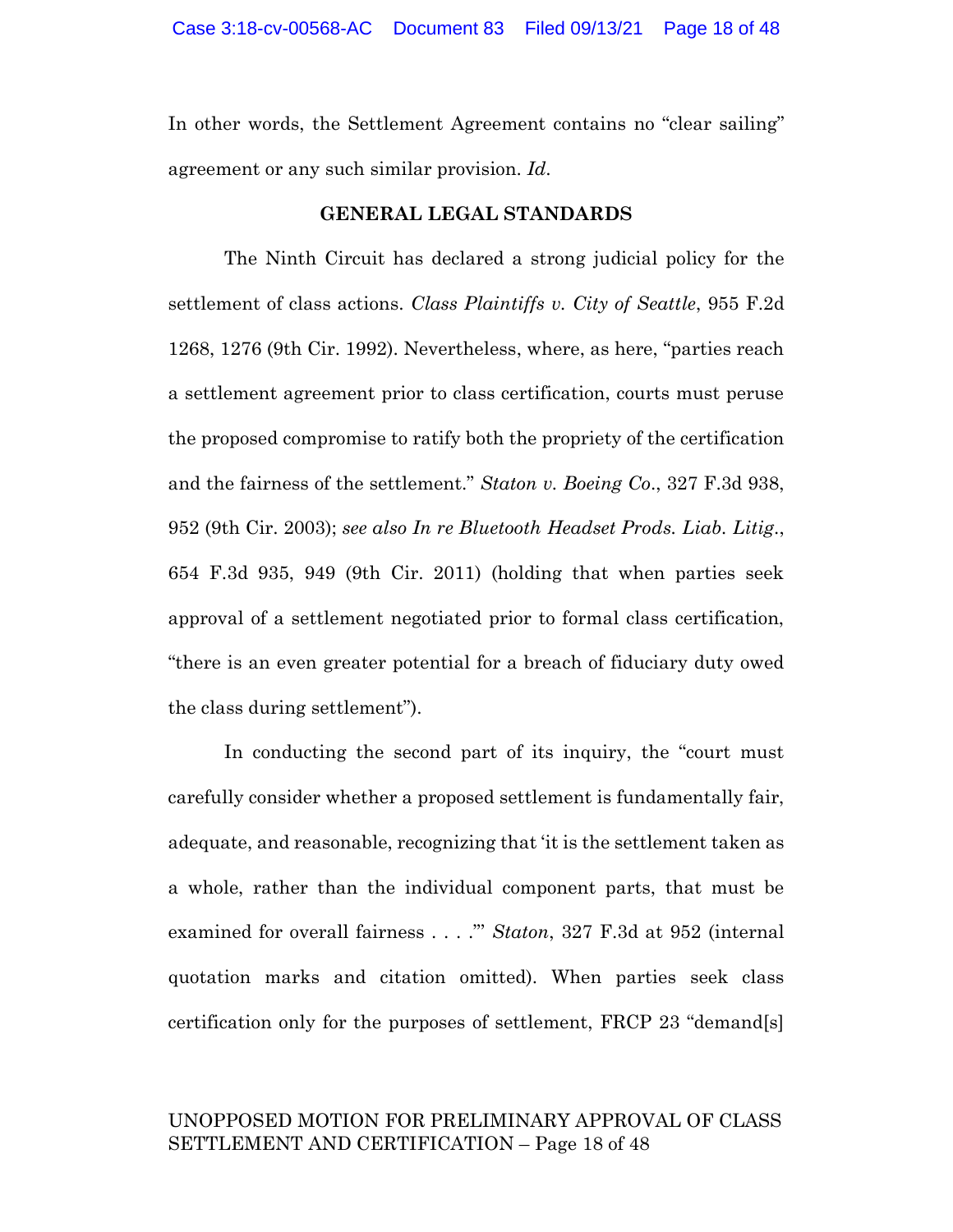undiluted, even heightened, attention" to the certification requirements. *Amchem Prods., Inc. v. Windsor*, 521 U.S. 591, 620 (1997).

The approval of a class action settlement prior to certification takes place in two stages (1) the Court preliminarily approves the settlement pending a fairness hearing, temporarily certifies the Class, then authorizes notice to be given to the Class, then (2) at the fairness hearing, after notice is given to the proposed Class Members, the Court will entertain any of their objections to the treatment of this litigation as a class action or the terms of the Settlement Agreement. *See, e.g.*, *Diaz v. Tr. Territory of Pac. Islands,* 876 F.2d 1401, 1408 (9th Cir. 1989); *see also* Manual for Complex Litigation (4th) § 21.632 (noting that if the parties move for both class certification and preliminary approval, the certification hearing and preliminary fairness evaluation can usually be combined).

#### **ARGUMENTS IN SUPPORT**

#### **1. The Class Should Be Preliminarily Certified**

Before certifying a class, a court must determine that the proposed class action satisfies four prerequisites: (1) the class is so numerous that joinder of all members is impracticable (numerosity); (2) there are questions of law or fact common to the class (commonality); (3) the claims or defenses of the representative parties are typical of the claims or defenses of the class (typicality); and (4) the representative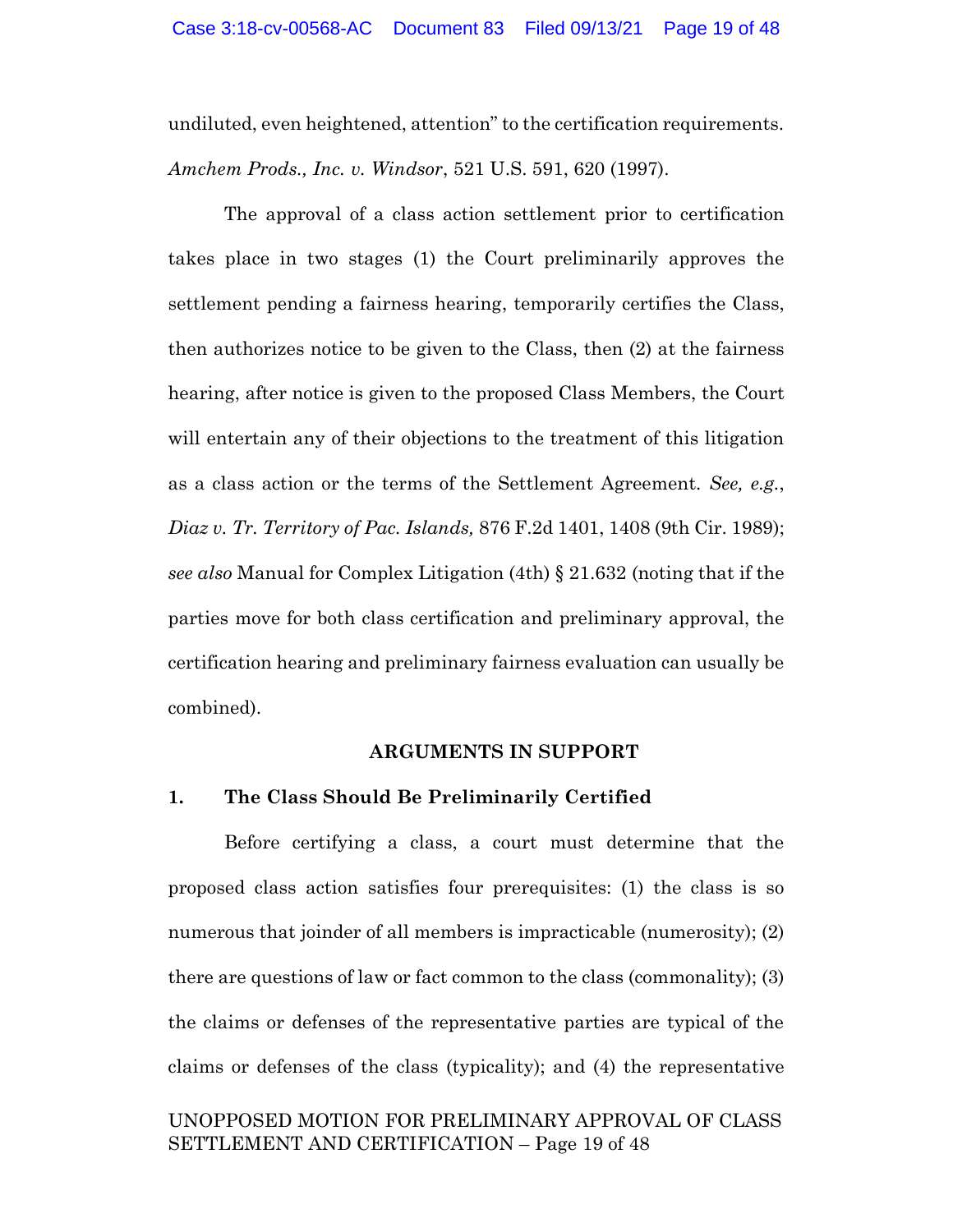parties will fairly and adequately protect the interests of the class (adequacy). FRCP 23(a); *see also Hanlon v. Chrysler Corp.*, 150 F.3d 1011, 1019 (9th Cir. 1998).

In addition to meeting the numerosity, commonality, typicality, and adequacy prerequisites under FRCP 23(a), the class action must fall within one of the three types specified in FRCP 23(b). Here, the parties move for certification under FRCP 23(b)(3). To satisfy FRCP 23(b)(3) plaintiffs must show that questions of law or fact common to class members "predominate over any questions affecting only individual members" (predominance) and that the class action must be "superior to other available methods for fairly and efficiently adjudicating the controversy" (superiority). FRCP 23(b)(3); *see also Hanlon*, 150 F.3d at 1019.

As explained below, because the required factors of FRCP 23(a) and (b)(3) have clearly been satisfied here, the Court should enter an order conditionally certifying the proposed Class similar to the proposed order attached as Exhibit B to the Settlement Agreement filed herewith.

#### **1.1. Rule 23(a)**

### **1.1.1. Numerosity**

The first requirement for class certification under FRCP 23(a) is that "the class [must be] so numerous that joinder of all members is impracticable." FRCP 23(a)(1). Joinder is impracticable where it would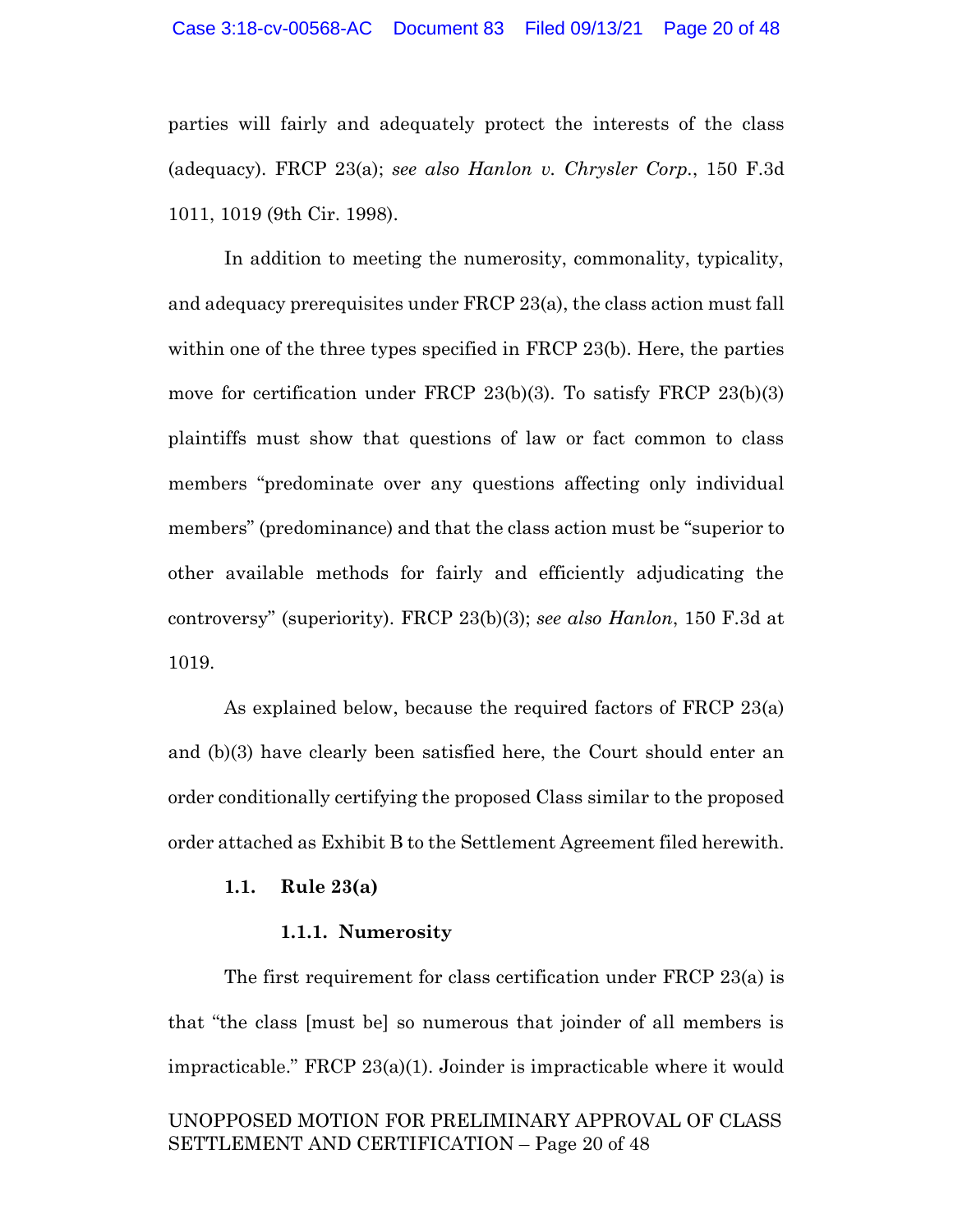be difficult or inconvenient for all class members to join in the action. *Harris v. Palm Springs Alpine Estates, Inc.*, 329 F.2d 909, 913-14 (9th Cir. 1964). In this district, there is a "rough rule of thumb" that 40 class members is sufficient to meet the numerosity requirement. *See Giles v. St. Charles Health Sys., Inc.*, 294 F.R.D. 585, 590 (D. Or. 2013); *Or. Laborers-Emp'rs Health & Welfare Tr. Fund v. Philip Morris, Inc.*, 188 F.R.D. 365, 372 (D. Or. 1998).

Attached as Exhibit 1 to the Declaration of Xin Xu filed in support of this motion is a list identifying the Class Members (Class List). Ms. Xu declares that the Class List "was compiled as a result of defendants' diligent and best efforts, including the search of their records and files regarding the underlying litigation against the individuals encompassed by the class definition, and defendants believe and represent that this class list includes all individuals who fit within this class definition." *Id*. ¶ 3. The Class List is composed of "269 individual class members with 273 distinct claims (three class members fall under the class definition more than once) who are releasing their claims in the settlement, along with their case numbers, filing dates, and the class members' last known addresses." *Id*. ¶ 1.

UNOPPOSED MOTION FOR PRELIMINARY APPROVAL OF CLASS SETTLEMENT AND CERTIFICATION – Page 21 of 48 Although 269 individuals may not be an exceptionally large class, this number of potential Class Members more than satisfies the numerosity requirement under FRCP 23(a)(1), because joinder of all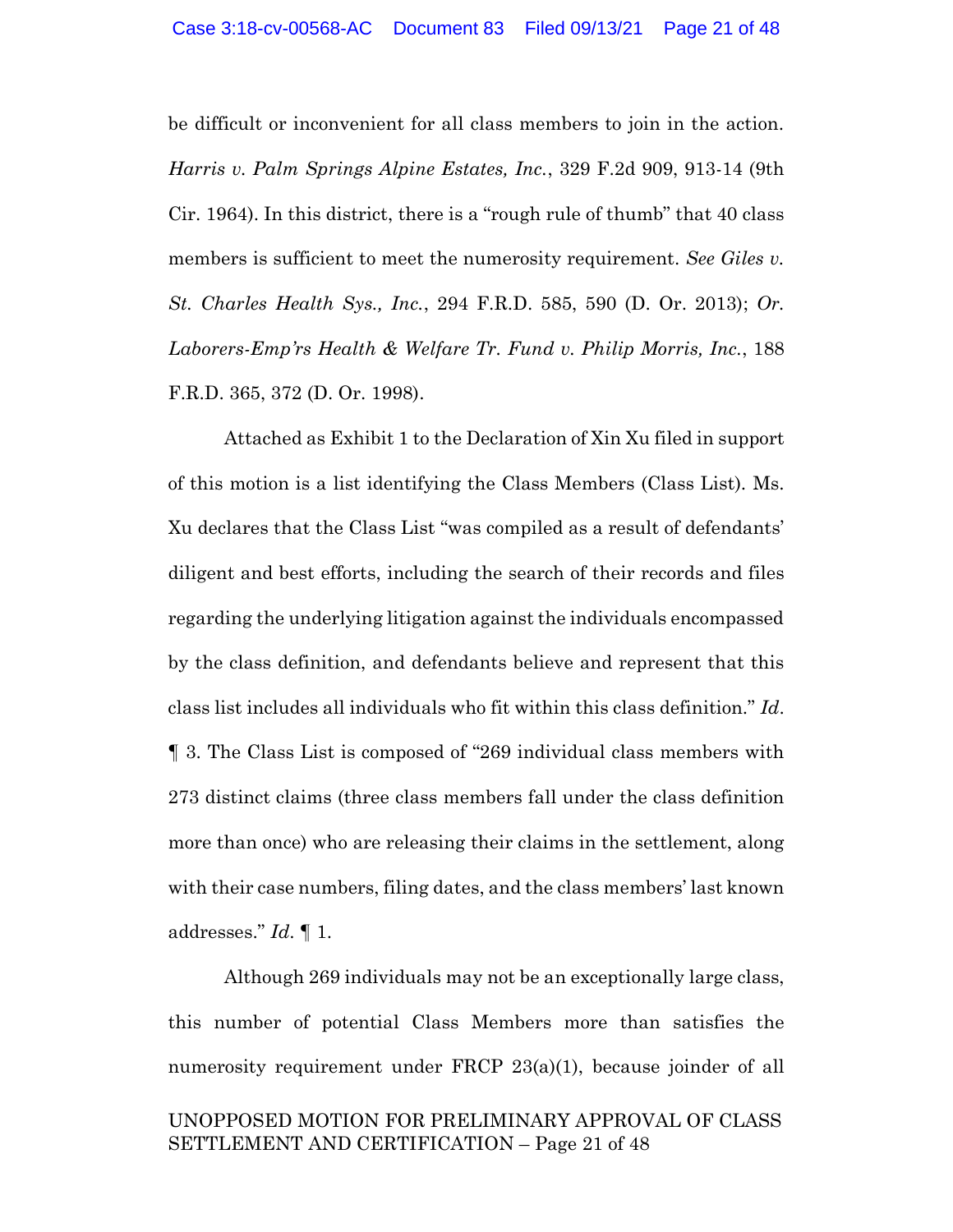these 269 Class Members would be impracticable because it would be very difficult, if not impossible.

#### **1.1.2. Commonality**

The commonality requirement for certification mandates that "there are questions of law or fact common to the class." FRCP  $23(a)(2)$ . Commonality is demonstrated when the claims of all class members "depend upon a common contention . . . that is capable of class-wide resolution." *Wal-Mart Stores, Inc. v. Dukes*, 564 U.S. 338, 350 (2011). The common question or contention "must be of such a nature that it is capable of classwide resolution—which means that determination of its truth or falsity will resolve an issue that is central to the validity of each one of the claims in one stroke." *Id*. However, "[e]ven a single common question will do." *Id*. at 359.

Here, there are many common issues of fact, including that the debt collection complaints filed against plaintiffs and the Class Members were based on a common pleading template with common language stating that GAT would only seek "actual costs and disbursements" that were "incurred herein" against plaintiffs and the Class Members. Doc. 17-1. Then, as part of the motions for default orders it sought against each plaintiff, GAT submitted cost bills to the courts, based on a common template, stating that its representations were "for use as evidence in court and [were] subject to penalty of

# UNOPPOSED MOTION FOR PRELIMINARY APPROVAL OF CLASS SETTLEMENT AND CERTIFICATION – Page 22 of 48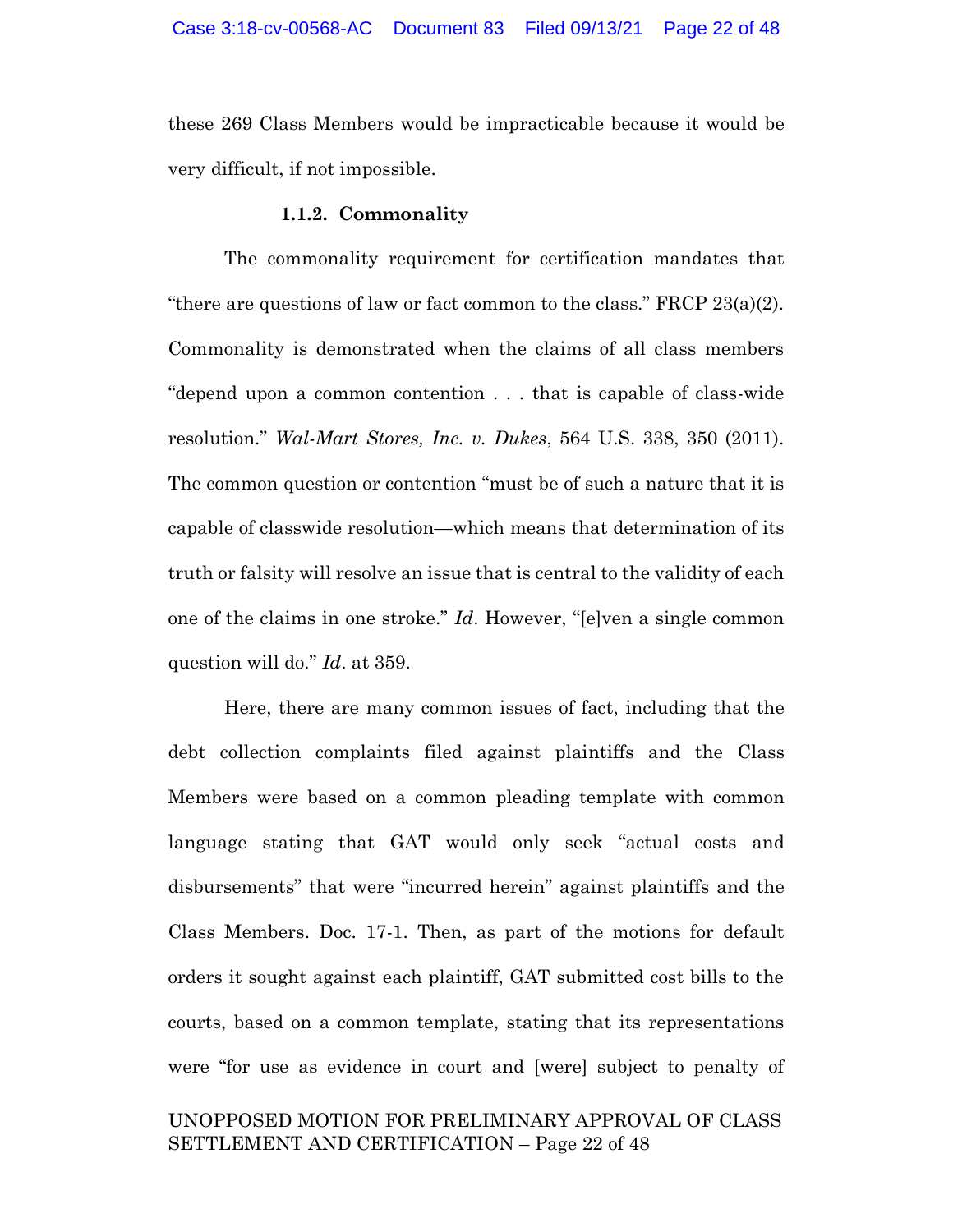perjury," that expedited service took place, that expedited service was necessary, that GAT was entitled to collect service costs of \$45 from each plaintiff, that the \$45 service cost was a reasonable fee, that the \$45 service cost "reflect[s] the actual costs of the service," and that the service costs were "billed directly to the client and are not overhead expenses." *Id*.

There are also many common issues of law, including but certainly not limited to: (1) whether GAT's statements in the collection complaints it served on plaintiffs and the other Class Members that it was seeking "actual costs and disbursements" and the statements made to the Court in its false and deceptive cost statements caused the likelihood of confusion or of misunderstanding as to the source of GAT's services or fees in violation of the UTPA and (2) whether GAT's representations in the complaints it served on consumers—that only "actual costs and disbursements" were being requested when GAT knew that it would be requesting and collecting amounts that were not the actual costs paid for service, and were not actually incurred—were false, deceptive, or misleading, or a deceptive or unfair or unconscionable means to collect the debt in violation of the FDCPA.

These common questions of facts and law (among many others) would have been answered using common evidence, run throughout all

# UNOPPOSED MOTION FOR PRELIMINARY APPROVAL OF CLASS SETTLEMENT AND CERTIFICATION – Page 23 of 48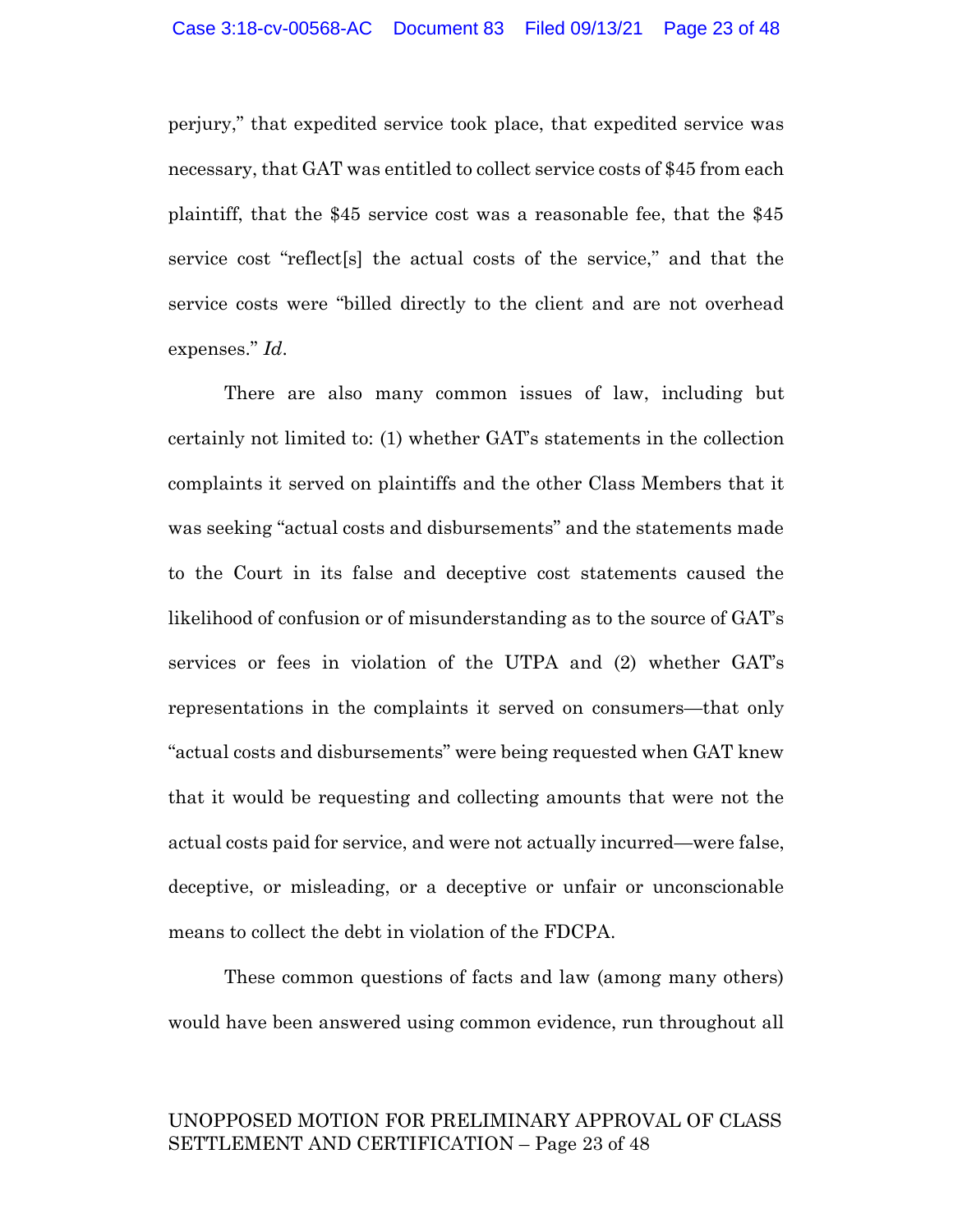claims of the proposed Class Members including plaintiffs, and therefore easily satisfy the commonality requirement of FRCP 23(a)(2).

### **1.1.3. Typicality**

To satisfy the typicality requirement, the Court must find that the named plaintiffs' claims or defenses are typical of the claims or defenses of the other Class Members. FRCP 23(a)(3). Under the "permissive standards" of Rule 23(a)(3), the "representative's claims are 'typical' if they are reasonably co-extensive with those of absent class members; they need not be substantially identical." *Hanlon*, 150 F.3d at 1020. "The purpose of the typicality requirement is to assure that the interest of the named representative aligns with the interests of the class." *Hanon v. Dataproducts Corp*., 976 F.2d 497, 508 (9th Cir. 1992). To assess typicality, courts look to "whether other members have the same or similar injury, whether the action is based on conduct which is not unique to the named plaintiffs, and whether other class members have been injured by the same course of conduct." *Id*. (internal quotation marks omitted).

In this case, there should be no doubt that the claims of the plaintiffs are reasonably co-extensive with those of the absent Class Members. Plaintiffs and the Class Members suffered the same or similar injury from the same alleged conduct by defendants—they paid an inflated \$45 service fee as a result of plaintiffs' alleged violations of the

# UNOPPOSED MOTION FOR PRELIMINARY APPROVAL OF CLASS SETTLEMENT AND CERTIFICATION – Page 24 of 48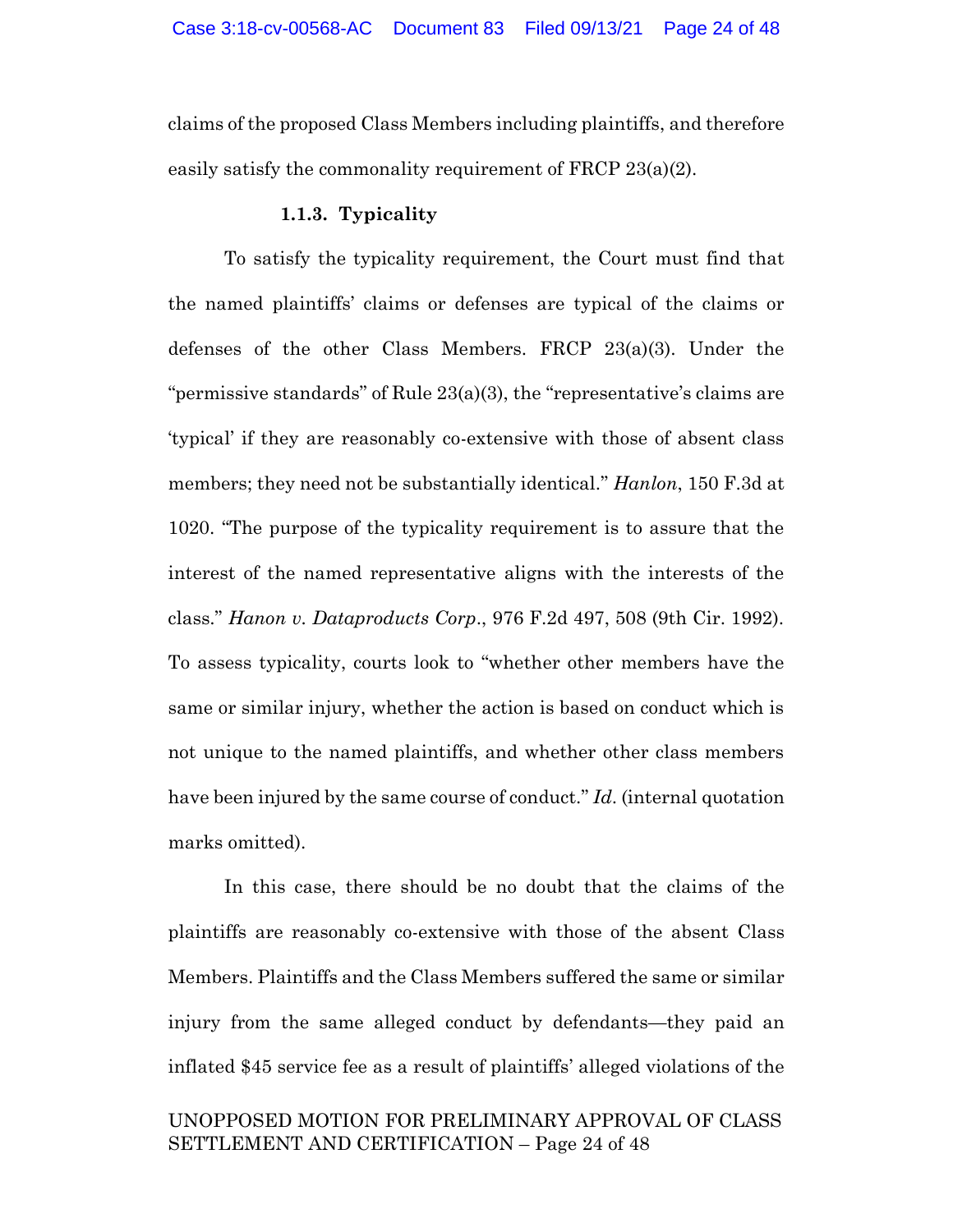same statutes, a common scheme, using the same common templates, and through GAT's use of the same "dummy" service company, Vision. Because plaintiffs' and the Class Members' claims arise out of the same course of conduct, the same legal theories, and they all seek the same types (and even amounts) of damages, the typicality requirement under FRCP 23(a)(3) is satisfied.

### **1.1.4. Adequacy of Representation**

FRCP 23(a)(4) provides that the Court must find that "the representative parties will fairly and adequately protect the interests of the class." The adequacy requirement involves two questions: (1) whether "the named plaintiffs and their counsel have any conflicts of interest with other class members"; and (2) whether "the named plaintiffs and their counsel [will] prosecute the action vigorously on behalf of the class." *Hanlon*, 150 F.3d at 1020.

Here, plaintiffs share an obvious common interest with the other Class Members and do not have any claims adverse to absent class members or issues that would benefit plaintiffs to the detriment of other absent Class Members. <sup>5</sup> As discussed *supra*, plaintiffs and their counsel

<sup>5</sup> Again, plaintiffs will both receive an additional \$1,000 pursuant to the settlement because the FDCPA provides for statutory damages of up to \$1,000 to the named plaintiffs in a class action; whereas the other Class Members' statutory damages under the FDCPA are limited to the lesser of \$500,000 or 1% of GAT's net worth (here GAT's net worth has been represented as \$0). *See* 11 U.S.C. § 1692k(a)(2)(B). Moreover, the

UNOPPOSED MOTION FOR PRELIMINARY APPROVAL OF CLASS SETTLEMENT AND CERTIFICATION – Page 25 of 48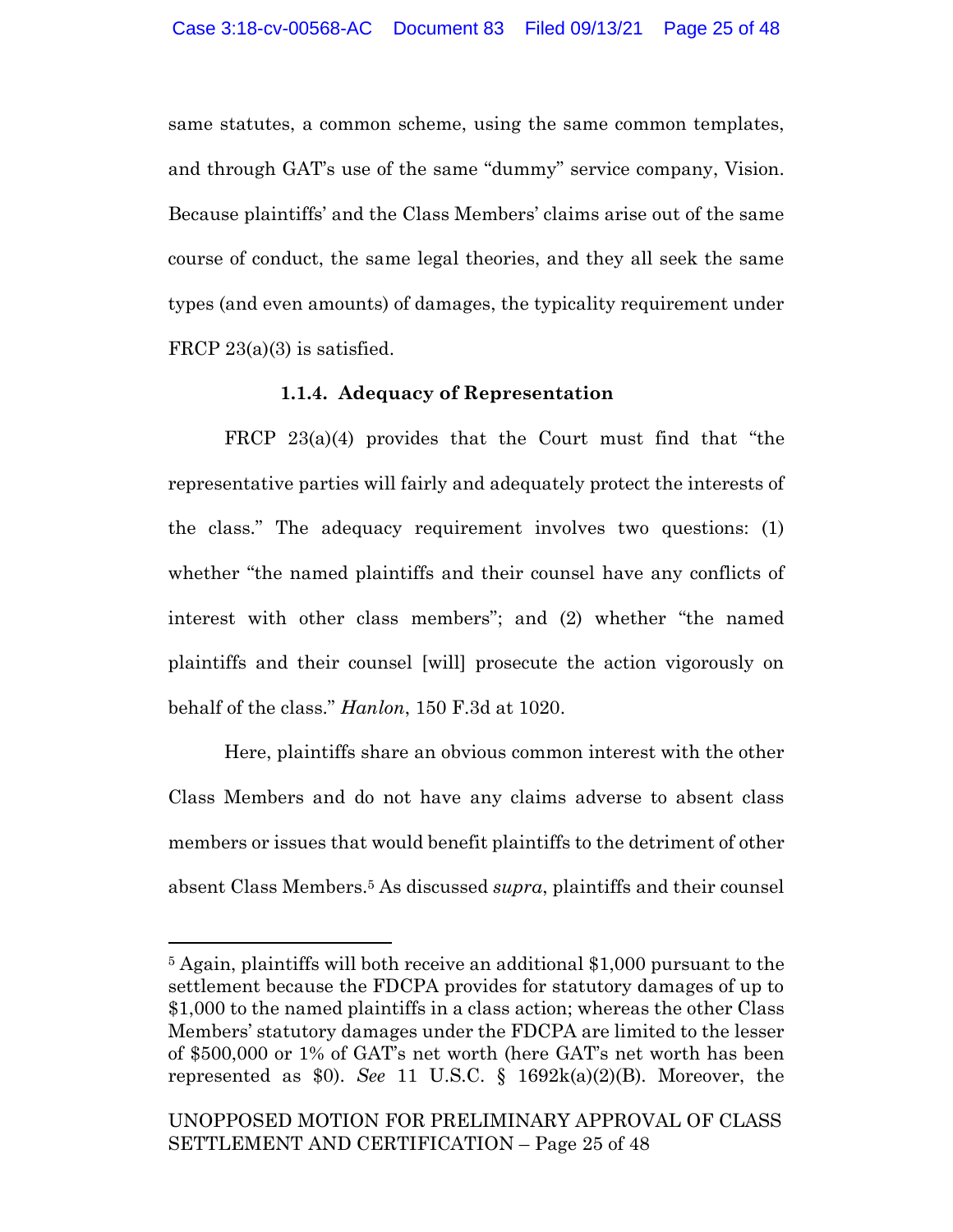have vigorously prosecuted the case thus far, including: researching the claims and deciding the case should be filed as a class action; working with the plaintiffs to gather evidence; reviewing voluminous amount of documents including public court records; extensively briefing the legal issues underlying defendants' multiple motions to dismiss under FRCP 12(b)(1) and 12(b)(6) (even after the Magistrate Judge recommended that all claims be dismissed); and drafting, obtaining, and reviewing fairly extensive written discovery. Moreover, plaintiffs' counsel have experience in litigating consumer protection cases and two members of plaintiffs' team have been appointed as lead or co-counsel in class actions in this district or in Oregon state court. *See* Jones Decl. ¶ 10; Declaration of Michael Fuller (Fuller Decl.) ¶ 5; Declaration of Matthew Sutton (Sutton Decl.) ¶ 5.

Throughout this case plaintiffs and plaintiffs' counsel have demonstrated their willingness to continue prosecuting this case vigorously and in representing the interests of the proposed Class Members they will continue to do so until the Class Members obtain just relief through this settlement, or otherwise. *See* Jones Decl. ¶ 7; Fuller Decl. ¶ 3; Sutton Decl. ¶ 3.

plaintiffs are not requesting any service awards related to their time and efforts participating as the named Class Representatives.

UNOPPOSED MOTION FOR PRELIMINARY APPROVAL OF CLASS SETTLEMENT AND CERTIFICATION – Page 26 of 48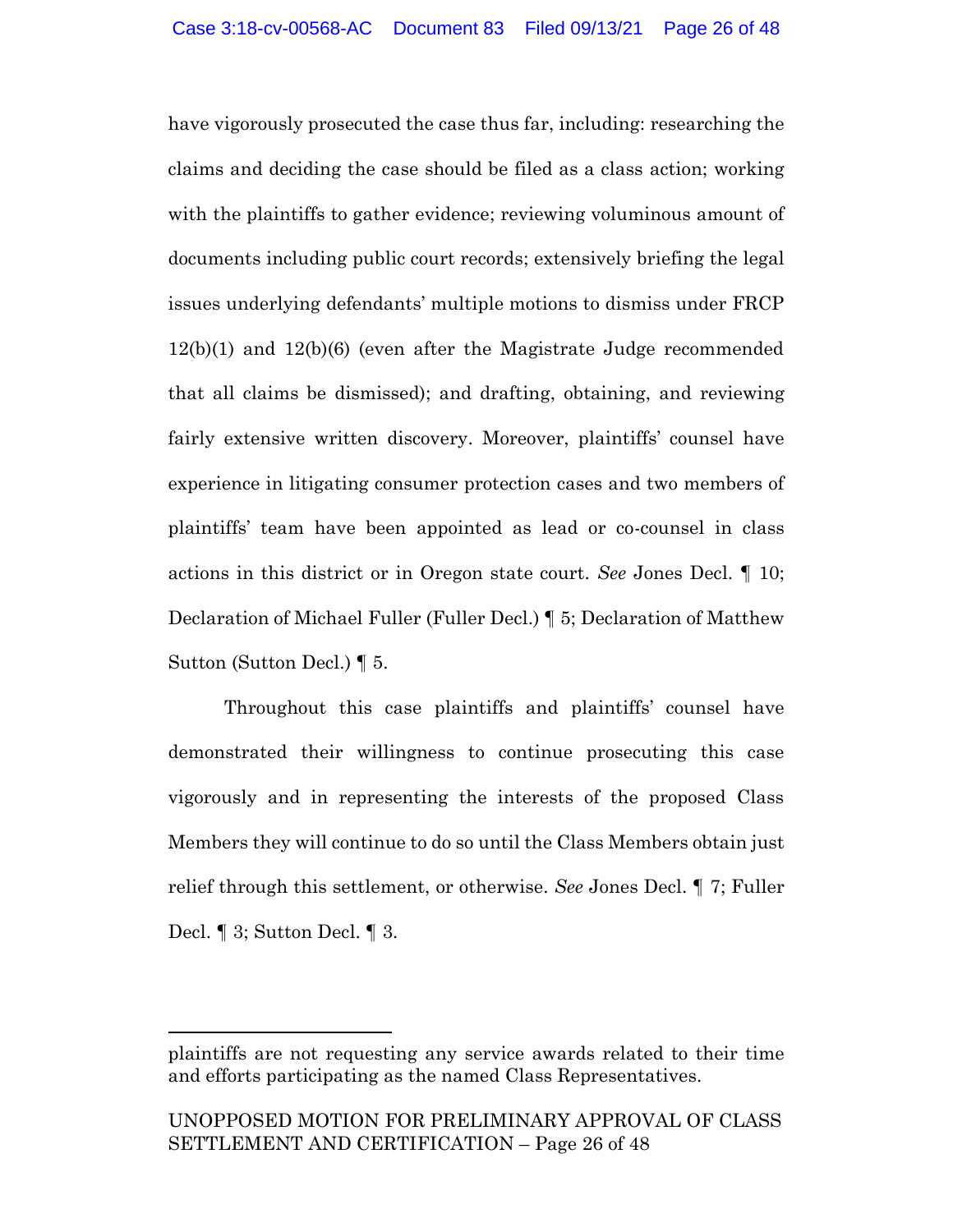Therefore, the Court should find that plaintiffs and their counsel are adequate to represent the Class.

### **1.1.5. Ascertainability**

To the extent that FRCP 23 implicitly requires that the Class Members be objectively ascertainable, <sup>6</sup> here there is no concern. This is not a nationwide class, where most of the class members are unidentifiable and publication and other such methods of notice are required. As set forth *supra*, the 269 Class Members have been clearly identified—including by their names and most recent mailing addresses. *See* Xu Decl. ¶¶ 1-3, Ex. 1.

### **1.2. Rule 23(b)(3)**

In addition to satisfying the requirements FRCP 23(a) factors, plaintiffs must show that "questions of law and fact common to the members of the class predominate over any questions affecting only individual members," (predominance) and that a class action is superior to other available methods of adjudicating the claims (superiority). FRCP 23(b)(3).

<sup>6</sup> Recent Ninth Circuit caselaw suggests that ascertainability is not a standalone requirement for certification. *See In re Briseno v. ConAgra Foods, Inc*., 844 F.3d 1121, 1133 (9th Cir. 2017) (holding that the plaintiffs in a Rule 23(b)(3) class need not show "an administratively feasible way to identify putative class members").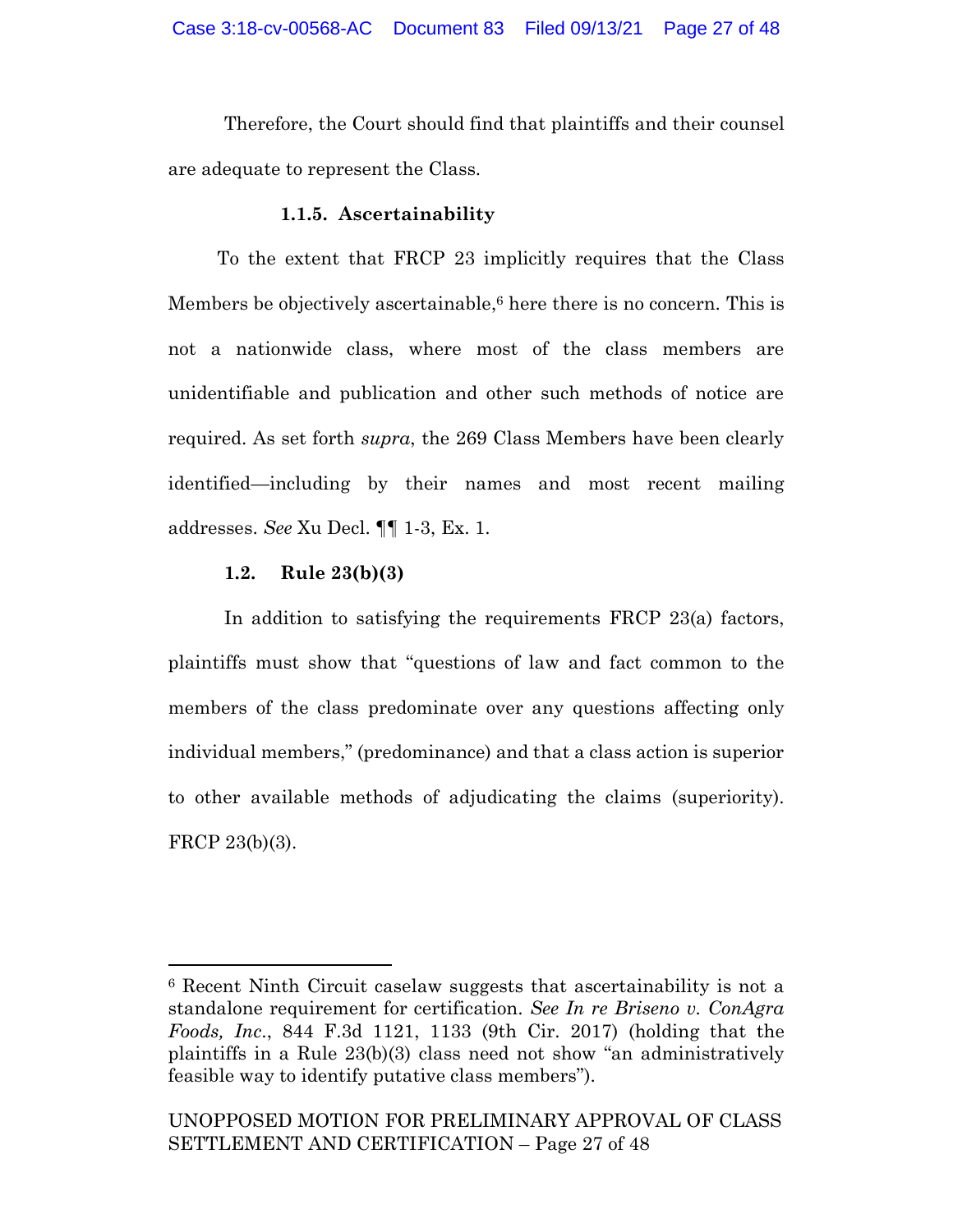#### **1.2.1. Predominance**

The predominance requirement assesses whether a proposed class is "sufficiently cohesive to warrant adjudication by representation." *Hanlon*, 150 F.3d at 1022. Predominance measures the relative weight of the common questions as against individual ones. *Amchem*, 521 U.S. at 624. Although "there is substantial overlap between" the test for commonality under FRCP  $23(a)(2)$  and the predominance test under FRCP 23(b)(3), the predominance test "is far more demanding, and asks whether proposed classes are sufficiently cohesive to warrant adjudication by representation." *Wolin v. Jaguar Land Rover N. Am., LLC*, 617 F.3d 1168, 1172 (9th Cir. 2010) (internal quotation marks and citation omitted). To determine whether common questions predominate, the Court looks at "the elements of the underlying cause of action." *Erica P. John Fund, Inc. v. Halliburton Co*., 563 U.S. 804, 809 (2011). "The relevant question at the [certification stage in assessing predominance] is which category of extrinsic evidence—individualized or common—will be outcome determinative of the fact-finder's analysis. If common evidence dictates the outcome, the Court should grant class certification. If, however, the Court finds that the fact-finder would need to focus primarily on individualized evidence to resolve the ambiguities, the Court should deny class certification."

### UNOPPOSED MOTION FOR PRELIMINARY APPROVAL OF CLASS SETTLEMENT AND CERTIFICATION – Page 28 of 48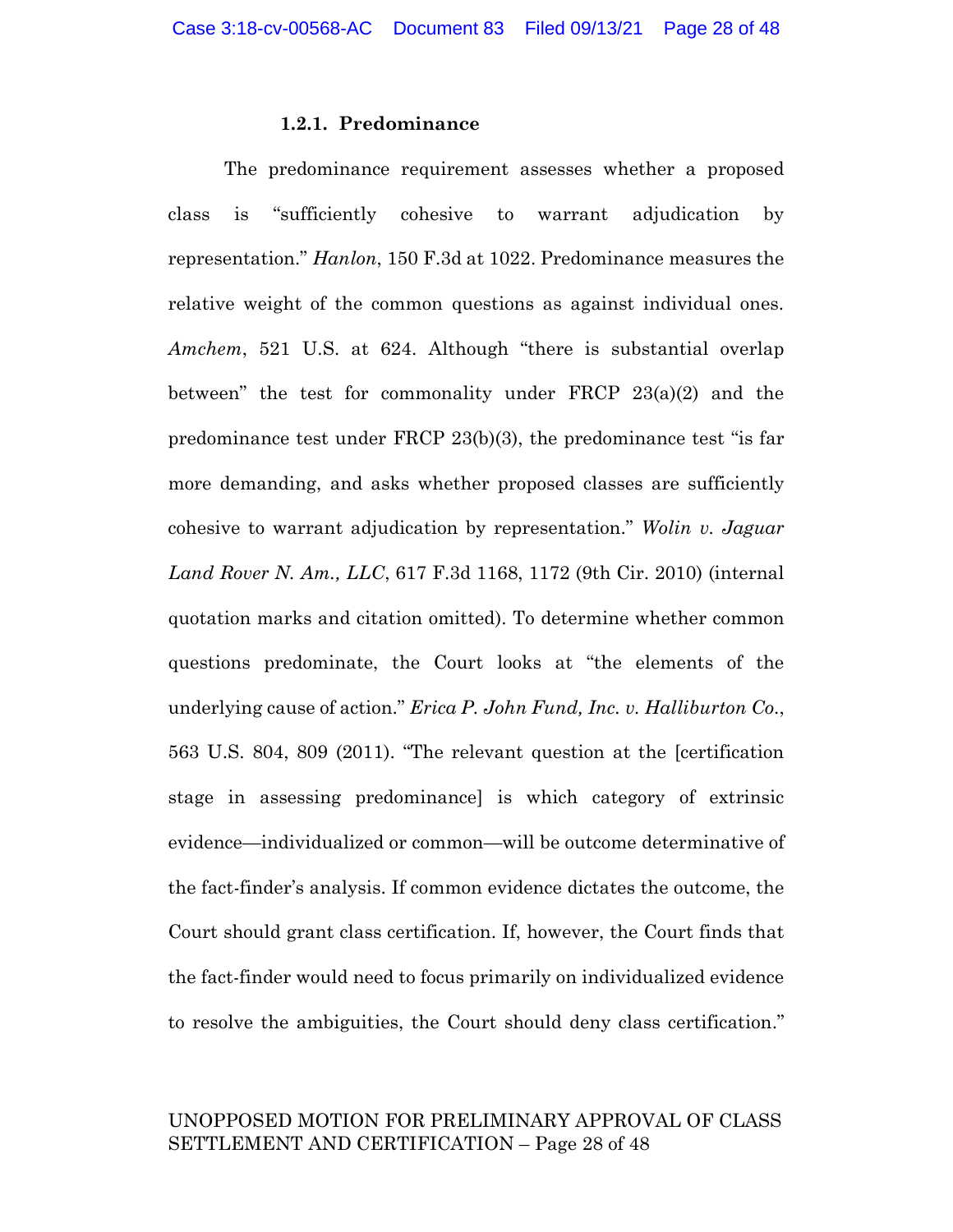*McKenzie Law Firm, P.A. v. Ruby Receptionists, Inc*., No. 3:18-cv-1921- SI, 2020 U.S. Dist. LEXIS 72904, at \*21-22 (D. Or. Apr. 24, 2020).

Here plaintiffs bring three claims against defendants relating to their misrepresentations and causing the likelihood of confusion when they collected their service fees from plaintiffs and the putative Class Members under (1) the FDCPA, (2) the UTPA, and (3) for unjust enrichment. It is difficult for plaintiffs to imagine what individualized evidence—other than the perhaps inconsequential differences actual plaintiffs personal identifying information, debt amounts, and the unique case numbers, on the debt collection documents that defendants filed and served—plaintiffs would need to prove their case. For example, there is no need to prove any individual reliance on defendants' misrepresentations for these claims, or any need to assess potentially divergent outcomes under different states' laws, or even any need to conduct individualized damage calculations.

To the contrary, virtually all of the evidence that the fact-finder would need to determine defendants' liability under the three claims at issue are decidedly common—and indeed the issues to be decided regarding defendants' liability require an objective merits assessment, rather than a subjective one. GAT charged each of the plaintiffs and all of the Class Members the same "unreasonable" \$45 for supposedly "necessary" "expedited" service, using the same in-house alter-ego entity

# UNOPPOSED MOTION FOR PRELIMINARY APPROVAL OF CLASS SETTLEMENT AND CERTIFICATION – Page 29 of 48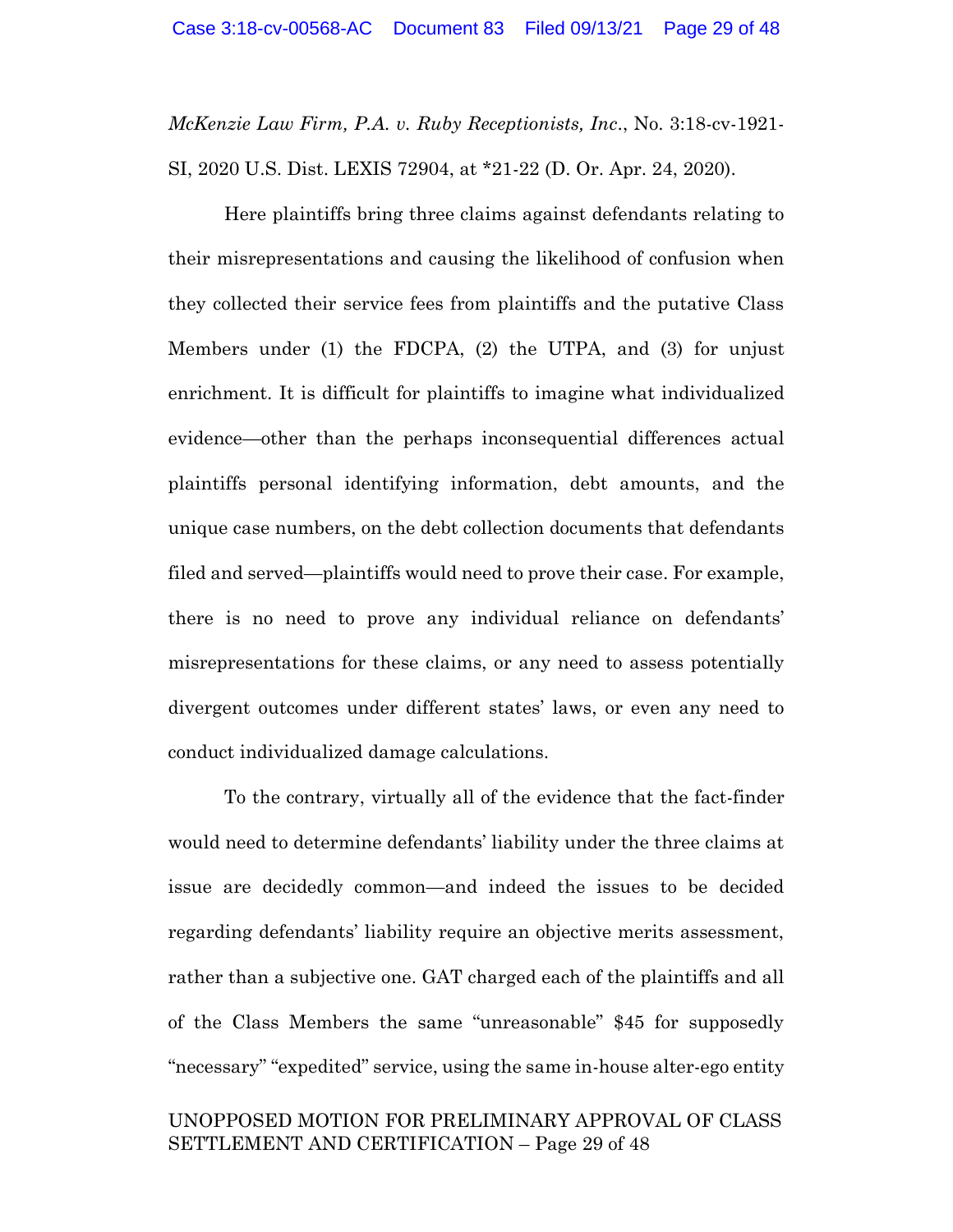service company, and communicated its intent to only seek "reasonable" costs in the same from complaints. The allegedly unlawful methods and practices that GAT and Vision used to collect their improper fees from plaintiffs and the Class Members are common across all three of plaintiffs' claims and to each plaintiff. So too will be the evidence necessary to assess defendants' scienter to prevail on these claims.

Because it is clear that common evidence would dictate the factfinder's outcome as to defendants' liability and plaintiffs' damages (both actual and statutory) that may be awarded for all three of plaintiffs' claims, the Court should find that the predominance requirement of FRCP 23(b)(3) is satisfied.

#### **1.2.2. Superiority**

The superiority requirement under FRCP 23(b)(3) decides whether "classwide litigation of common issues will reduce litigation costs and promote greater efficiency." *Valentino v. Carter-Wallace, Inc*., 97 F.3d 1227, 1234 (9th Cir. 1996). For this, a court looks to "whether the objectives of the particular class action procedure will be achieved in the particular case" and engages in "a comparative evaluation of alternative mechanisms of dispute resolution." *Id*. The "superiority test requires the court to determine whether maintenance of [the] litigation as a class action is efficient and whether it is fair. This analysis is related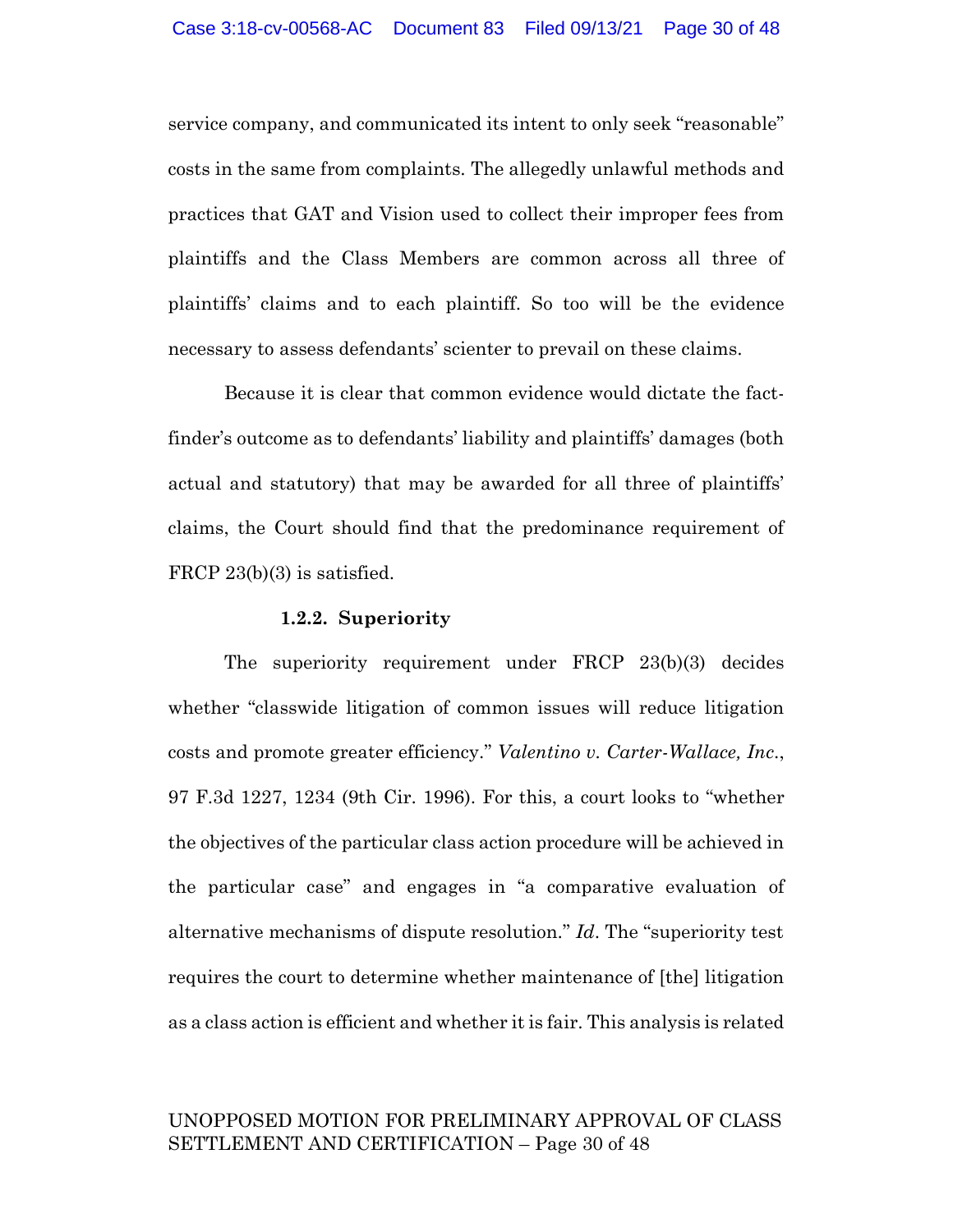to the commonality test. Underlying both tests is a concern for judicial economy." *Wolin*, 617 F.3d at 1175-76.

In order to determine whether a class action is a superior method, a court may consider, *inter alia*: (1) the class members' interests in individually controlling the prosecution of separate actions; (2) the extent of other litigation concerning the controversy; (3) the desirability of concentrating the claims in the particular forum; and (4) the likely difficulties in managing the class action. FRCP 23(b)(3)(A)-(D).

"'Where damages suffered by each putative class member are not large,' the first factor 'weighs in favor of certifying a class action.'" *Agnes v. Papa John's Int'l, Inc*., 286 F.R.D. 559, 571 (W.D. Wash. 2012) (quoting *Zinser v. Accufix Research Inst., Inc*., 253 F.3d 1180, 1190 (9th Cir. 2001)). This is because "[t]he policy 'at the very core of the class action mechanism is to overcome the problem that small recoveries do not provide the incentive' for individuals to bring claims." *Id*. (quoting *Amchem*, 521 U.S. at 61); *see also Wolin*, 617 F.3d at 1175 ("Where recovery on an individual basis would be dwarfed by the cost of litigating on an individual basis, this factor weighs in favor of class certification.").

The fact that "the FDCPA specifically authorizes class actions" indicates that class actions are frequently a superior method for adjudicating claims under the FDCPA. *del Campo v. Am. Corrective Counseling Servs., Inc*., 254 F.R.D. 585, 588 (N.D. Cal. 2008). Indeed,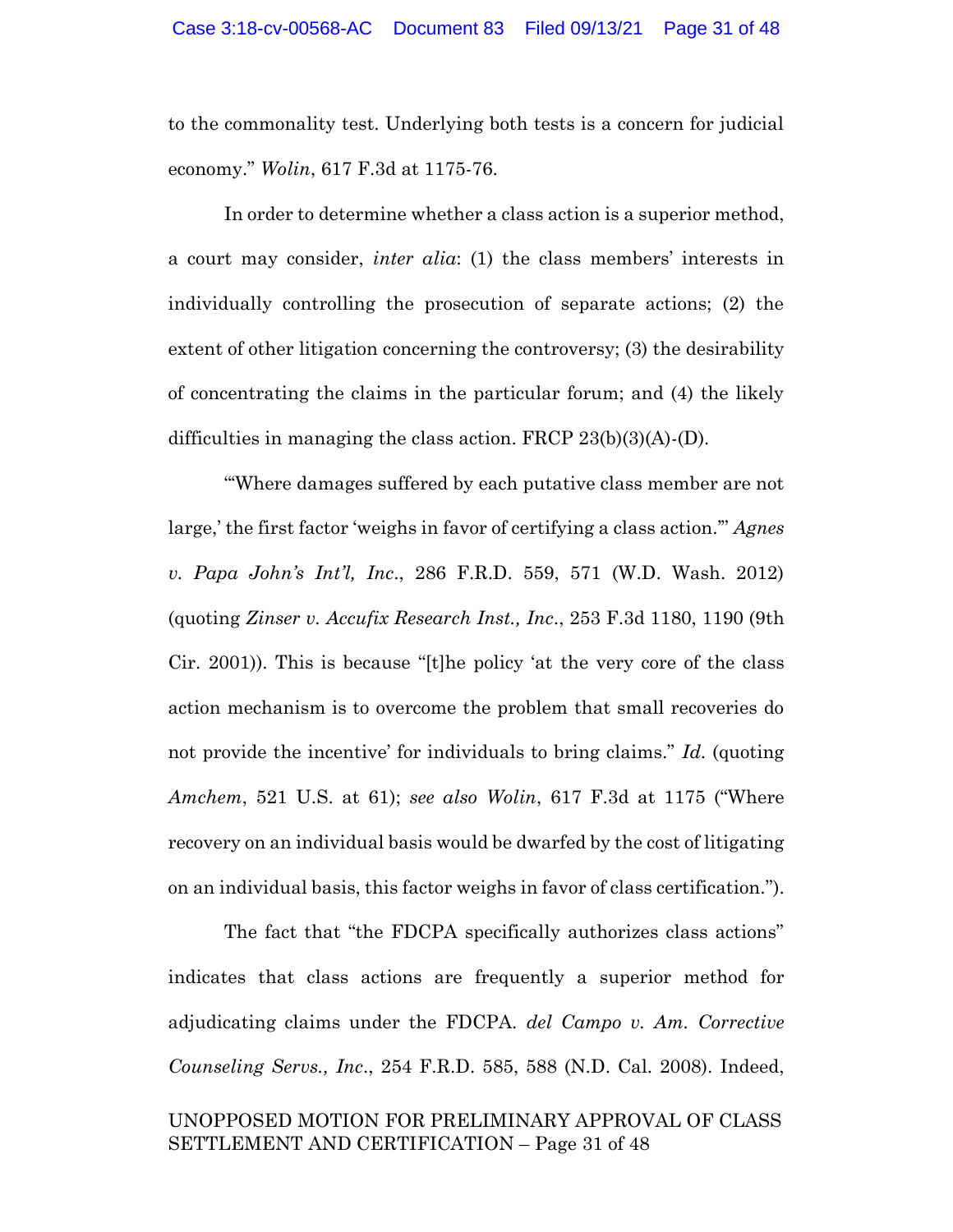"[c]lass action certifications to enforce compliance with consumer protection laws are 'desirable and should be encouraged."' *Capps v. Law Offices of Peter W. Singer*, No. 15-cv-02410-BAS(NLS), 2016 WL 6833937, 2016 U.S. Dist. LEXIS 161137, at \*17 (S.D. Cal. Nov. 21, 2016) (internal quotation marks and citation omitted). Moreover, FDCPA claims are particularly suited to class resolution because most consumers are "most likely unaware of their rights under the FDCPA," and "the size of any individual damages claims under the FDCPA are usually so small that there is little incentive to sue individually." *Hunt v. Check Recovery Sys., Inc.,* 241 F.R.D. 505, 514-15 (N.D. Cal. 2007) (agreeing with the plaintiff's assertion that "a class action is the superior vehicle for adjudicating consumer rights relating to Defendants' collection letter because individual recovery is small, and resorting to alternative mechanisms would be unduly inefficient"). All the same is true in regard to the UTPA, Oregon's primary consumer protection statute.

Here there should be no doubt that the amount at stake for putative class members is too small when compared to the cost of litigating individual claims. The UTPA provides a meritorious consumer plaintiff the greater of their actual damages or \$200. ORS 646.638(1). The FDCPA provides for actual damages and up to \$1,000 in statutory damages in an individual action, but limits class members' total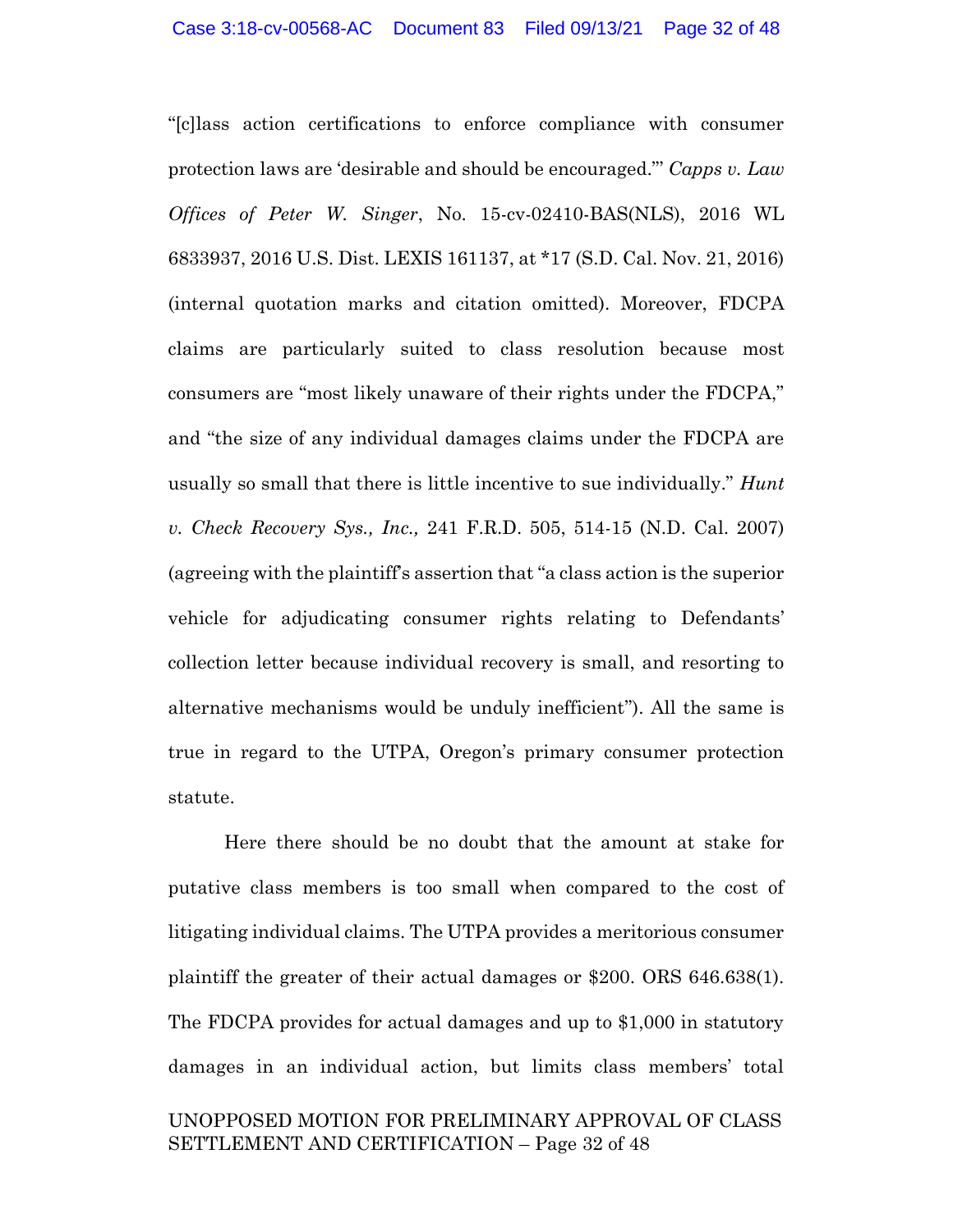statutory damages to "the lesser of \$500,000 or 1 per centum of the net worth of the debt collector." 11 U.S.C.  $\S$  1692k(a)(1)-(2). Although it is true that an individual consumer could conceivably obtain more statutory damages in an individual case than in a class action (because 1% of most debt collector's net worth is de minimus), the reality is that the \$245 per Class Member payment is far more than what most or all of the Class Members could and would obtain. *See, e.g., Macarz v. Transworld Sys., Inc*., 193 F.R.D. 46, 54-55 (D. Conn. 2000) (concluding that "the vast majority, if not all, of those potential plaintiffs would fail to pursue" individual FDCPA claims if the court did not certify a class); *Mace v. Van Ru Credit Corp*., 109 F.3d 338, 344 (7th Cir. 1997) ("True, the FDCPA allows for individual recoveries of up to \$ 1000. But this assumes that the plaintiff will be aware of her rights, willing to subject herself to all the burdens of suing and able to find an attorney willing to take her case."); *Jacobson v. Persolve, LLC*, No. 14-CV-00735-LHK, 2015 U.S. Dist. LEXIS 73313, at \*25 (N.D. Cal. June 4, 2015) ("FDCPA class actions exist precisely because individual claims are unlikely to be brought and aggregating claims incentivizes suits that produce the deterrent and curative effect of eliminating abusive collection practices intended by Congress." (internal quotation marks and citation omitted)). In any event, "mandatory notice and opt-out provisions under Rule 23(c)(2) will protect the interests of those proposed class members that

### UNOPPOSED MOTION FOR PRELIMINARY APPROVAL OF CLASS SETTLEMENT AND CERTIFICATION – Page 33 of 48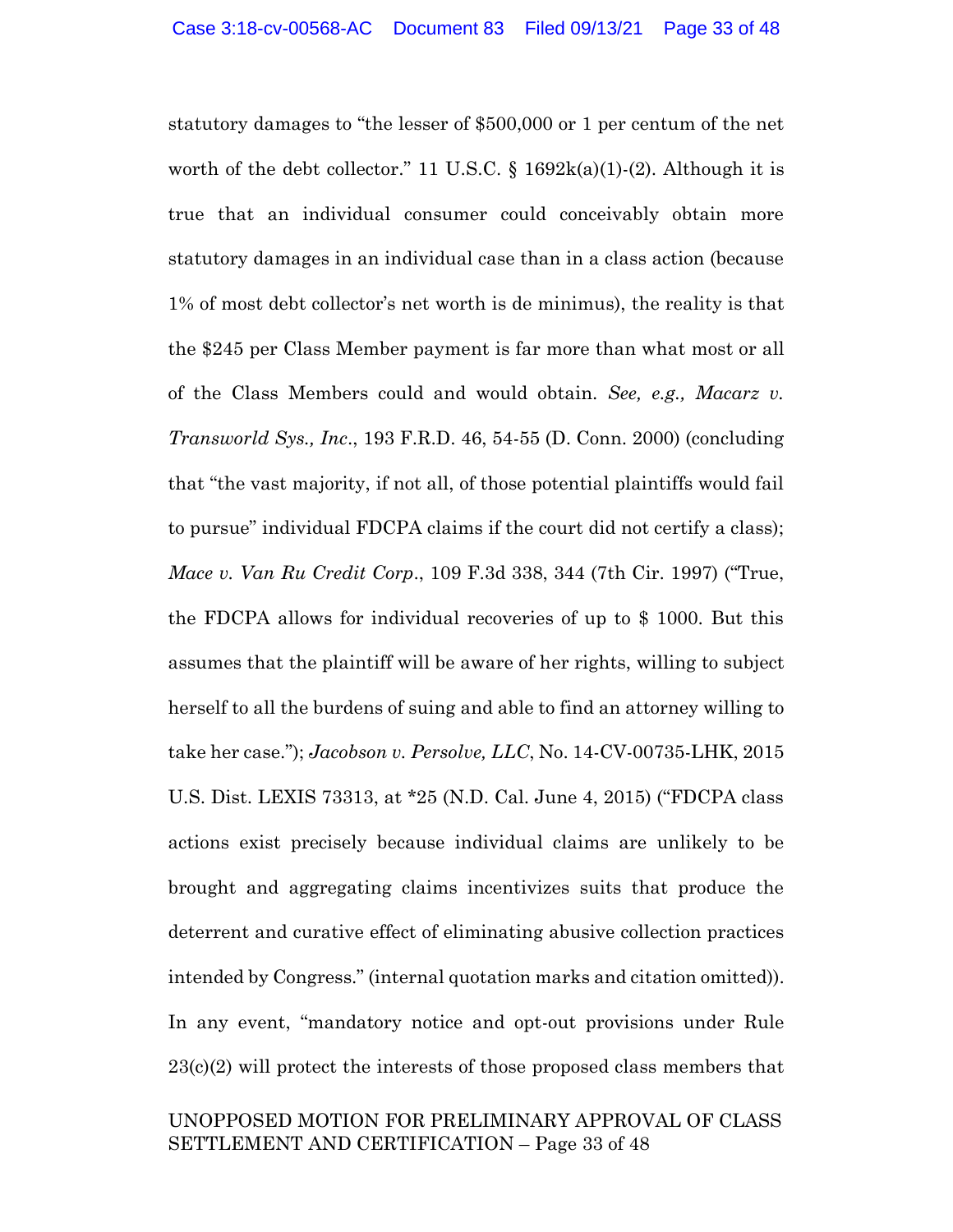may wish to pursue individual claims" in an attempt to better their hand with up to another \$1,000 in statutory damages in an individual case. *Jacobson*, 2015 U.S. Dist. LEXIS 73313, at \*25.

In regard to the second factor in FRCP 23(b)(3), plaintiffs are aware of no other litigation concerning this same controversy, brought by members of the proposed Class or otherwise. *See* Jones Decl. ¶ 8; Fuller Decl. ¶ 4; Sutton Decl. ¶ 4.

As to the third factor, resolving these claims in a single action in this forum will avoid the potential for inconsistent results, will decrease the expenses of litigation, and will promote judicial economy. *See Valentino*, 97 F.3d at 1234. This is a local Oregon-resident class member case and defendants are Oregon (alter ego) companies. As to the fourth manageability concerns, because certification is being assessed in the context of a class settlement, there are no such concerns. *Amchem*, 521 U.S. at 620.

# **2. The Proposed Settlement Is Fundamentally Fair, Reasonable, and Adequate, and It Should Be Preliminary Approved**

Under FRCP 23(e), the Court must evaluate the parties' proposed settlement for fundamental fairness, adequacy, and reasonableness before approving it. FRCP 23(e)(2). If a proposed settlement "appears to be the product of serious, informed, non-collusive negotiations, has no obvious deficiencies, does not improperly grant preferential treatment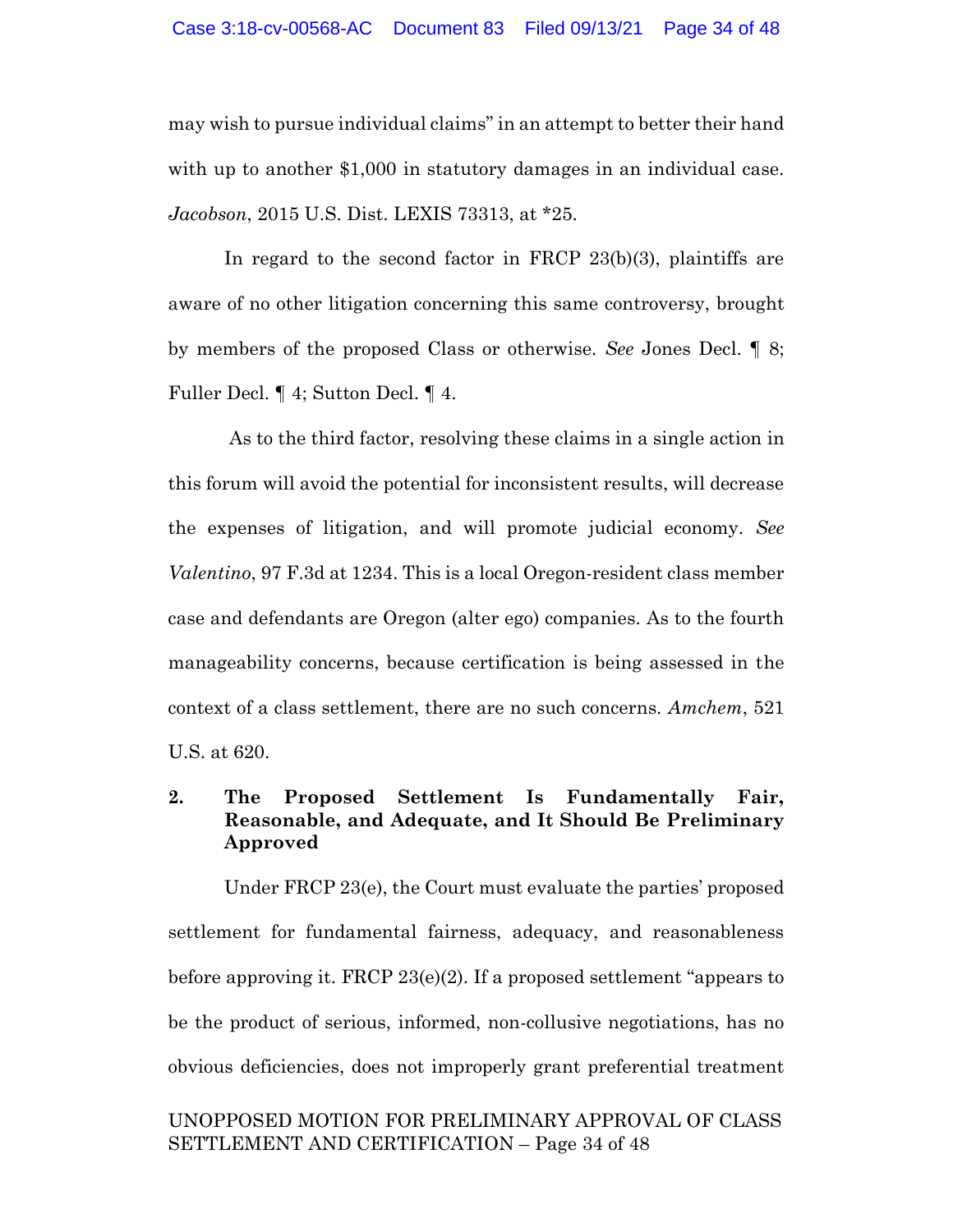to class representatives or segments of the class, and falls within the range of possible approval, then the court should direct that the notice be given to the class members of a formal fairness hearing." *Monterrubio v. Best Buy Stores, L.P.*, 291 F.R.D. 443, 454 (E.D. Cal. 2013).

Here there certainly is no evidence the settlement involves any fraud or collusion and the settlement proposal has no obvious deficiencies, gives no preferential treatment to any parties, was negotiated at arm's length in multiple mediation sessions with a respected former judge with counsel experienced in consumer and class action litigation, and falls within the range of possible approval. Therefore the settlement should be given a presumption of fairness. *See*  4 *Newberg on Class Actions* ¶ 11.41 (4th ed.).

In the Ninth Circuit, the "factors in a court's fairness assessment will naturally vary from case to case, but courts generally must weigh: (1) the strength of the plaintiff's case; (2) the risk, expense, complexity, and likely duration of further litigation; (3) the risk of maintaining class action status throughout the trial; (4) the amount offered in settlement; (5) the extent of discovery completed and the stage of the proceedings; (6) the experience and views of counsel; (7) the presence of a governmental participant; and (8) the reaction of the class members of the proposed settlement." *Churchill Vill., L.L.C. v. GE*, 361 F.3d 566, 575 (9th Cir. 2004). As explained below, an assessment of each of these

# UNOPPOSED MOTION FOR PRELIMINARY APPROVAL OF CLASS SETTLEMENT AND CERTIFICATION – Page 35 of 48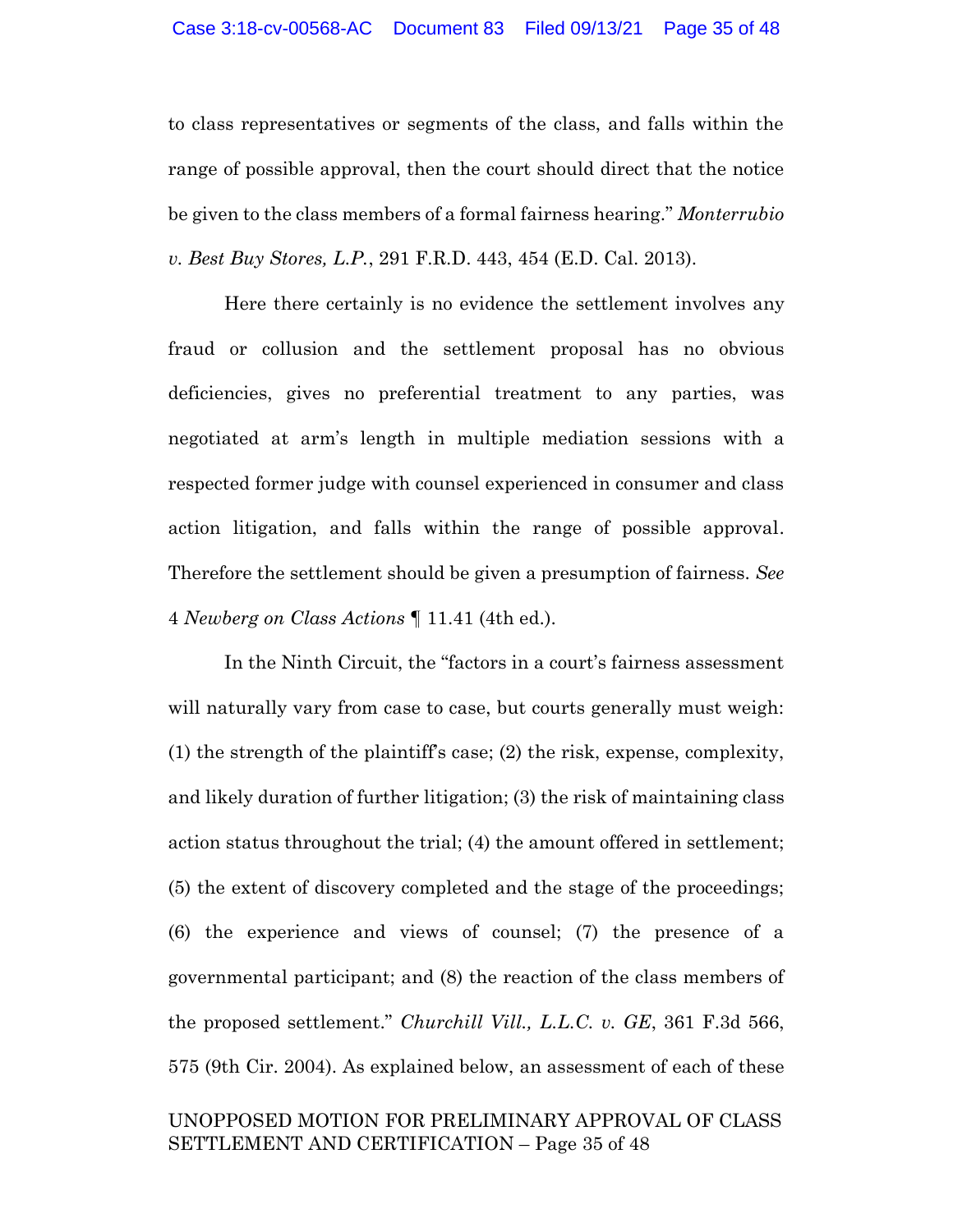(relevant) factors also supports a finding that the Settlement Agreement is fair and reasonable.

# **2.1. The Strength of Plaintiffs' Case; the Risks, Expenses, Complexity, and Likely Duration of Ongoing Litigation; and the Risk of Maintaining Class Action Status Throughout the Trial**

The first three factors require a comparison of the benefits to the Class and the likelihood of achieving recovery for the Class at trial. However, a court need not "reach any ultimate conclusions on the contested issues of fact and law which underlie the merits of the dispute, for it is the very uncertainty of outcome in litigation and avoidance of wasteful and expensive litigation that induce consensual settlements." *Officers for Justice v. Civil Serv. Comm'n of the City & Cnty. of S.F*., 688 F.2d 615, 625 (9th Cir. 1982). Instead, a court should balance these factors with "the benefits afforded to members of the class, and the immediacy and certainty of a substantial recovery." *Maley v. Del Glob. Technologies Corp.*, 186 F. Supp. 2d 358, 364 (S.D.N.Y. 2002).

To be sure, plaintiffs believe that the Class Members would likely prevail at trial on the merits. In plaintiffs' view, defendants have never presented a cogent defense to liability. Nonetheless, defendants clearly believe otherwise and they continue to deny any wrongdoing and continue to zealously defend themselves and mount a host of defenses in their Answer. It is not lost on plaintiffs that at least initially, the

### UNOPPOSED MOTION FOR PRELIMINARY APPROVAL OF CLASS SETTLEMENT AND CERTIFICATION – Page 36 of 48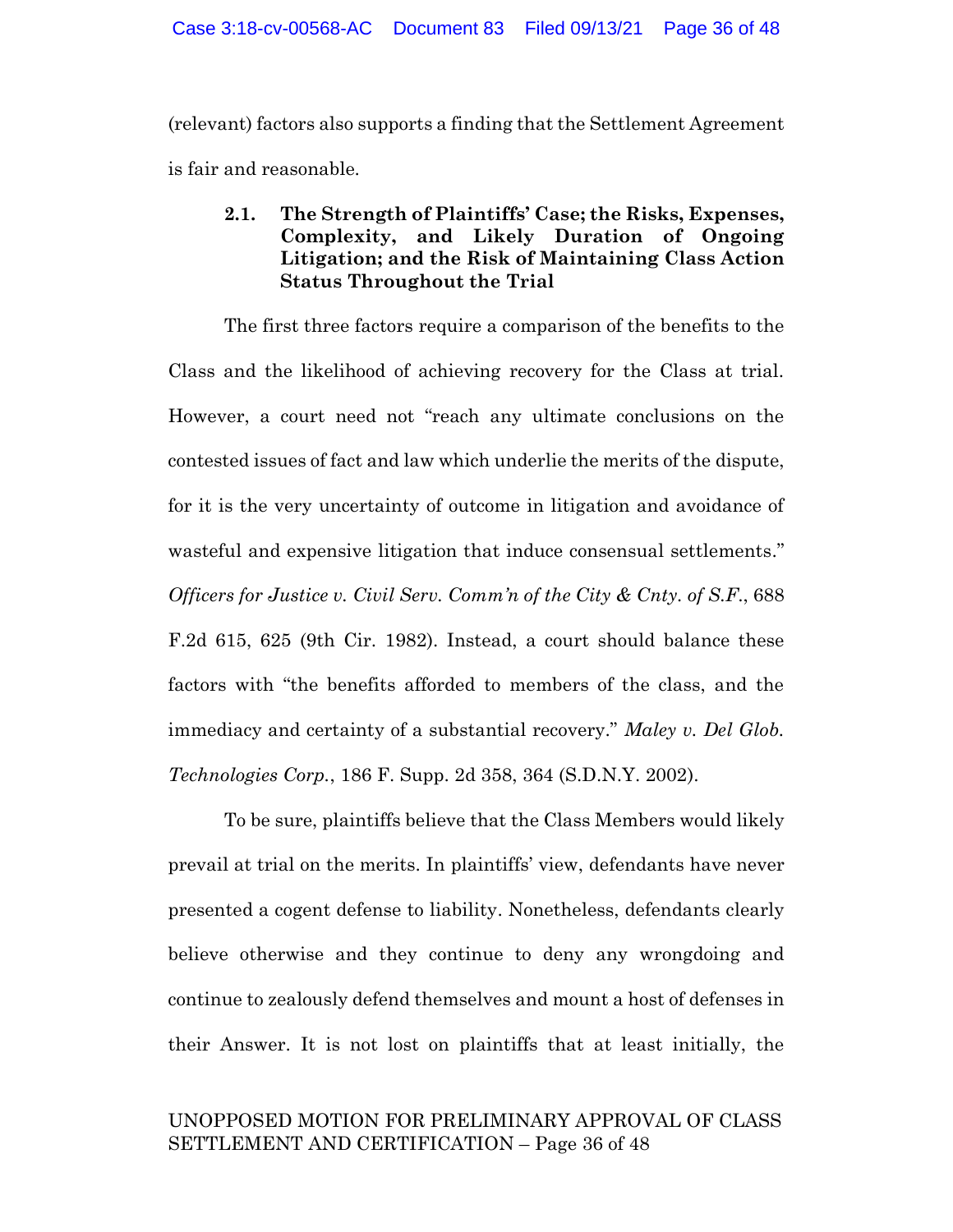Magistrate Judge also ruled in defendants' favor and recommended dismissal of plaintiffs' claims at the pleading stage. Moreover, plaintiffs cannot, and does not, deny that defendants have viable defenses and the opportunity for defendants to prevail on summary judgment or at trial is not insignificant. For example, under the UTPA, in a class action, in order for the Class to be awarded \$200 each in statutory damages, it has a heightened burden to prove that its losses were the "result of a reckless or knowing use or employment" of the conduct violating ORS 646.608(1) by GAT. There are certainly risks in continuing toward trial, especially given that through the settlement the Class Members will already be getting the maximum amount they could be awarded if they did succeed at trial.

In regard to expenses, from plaintiffs' perspective, given the above assessment, this is a much bigger risk for defendants than it is for plaintiffs. However, this case has already been litigated for more than three years, and there can be no doubt that the vast additional resources that it will take to prepare this case for trial—with the potential of not prevailing—present a substantial risk to both parties. In sum, these three factors should weigh in favor of the Court granting approval to the settlement.

### UNOPPOSED MOTION FOR PRELIMINARY APPROVAL OF CLASS SETTLEMENT AND CERTIFICATION – Page 37 of 48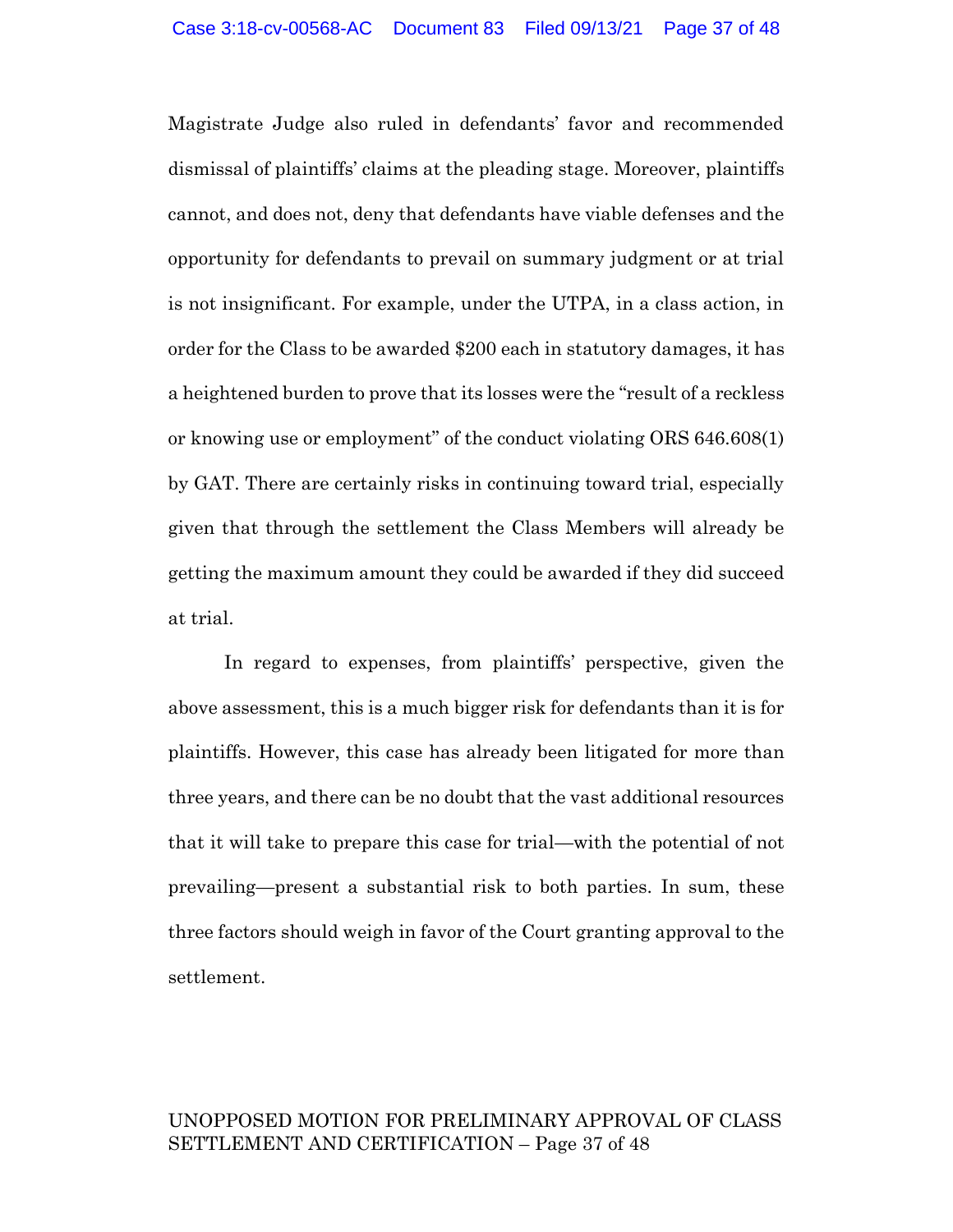### **2.2. The Amount Offered in Settlement**

In considering the potential fairness of the settlement amount, courts usually compare the total amount of the settlement to each Class Members to an estimate of the damages that could be recovered if the case was fully litigated. *See In re Mego Fin. Corp. Sec. Litig*., 213 F.3d 454, 459 (9th Cir. 2000). However, "[i]t is well-settled law that a cash settlement amounting to only a fraction of the potential recovery does not per se render the settlement inadequate or unfair." *Id*.

Pursuant to the Settlement Agreement, defendants will provide a Settlement Fund to the Class Administrator in an amount that will cover payments to each Class Member in the amount of \$245. Ex. 1 33. As already explained *supra*, the maximum that each Class Member could obtain for their damages *if* they were successful at trial would be \$200 in statutory damages for their UTPA claim, and \$45 representing the amount that they each paid for the service fees at issue in this case in actual damages under the FDCPA or as restitution or disgorgement as damages under their unjust enrichment claim7. Thus, through this proposed settlement the Class Members will be getting the maximum

<sup>7</sup> It is true that plaintiffs' operative complaint does allege the right to seek punitive damages, as they are available under the UTPA. However, *inter alia*, plaintiffs are uncertain they would have opted to present these to the jury with the facts here combined with the heightened standard and elements needed to prove punitive damages under the law.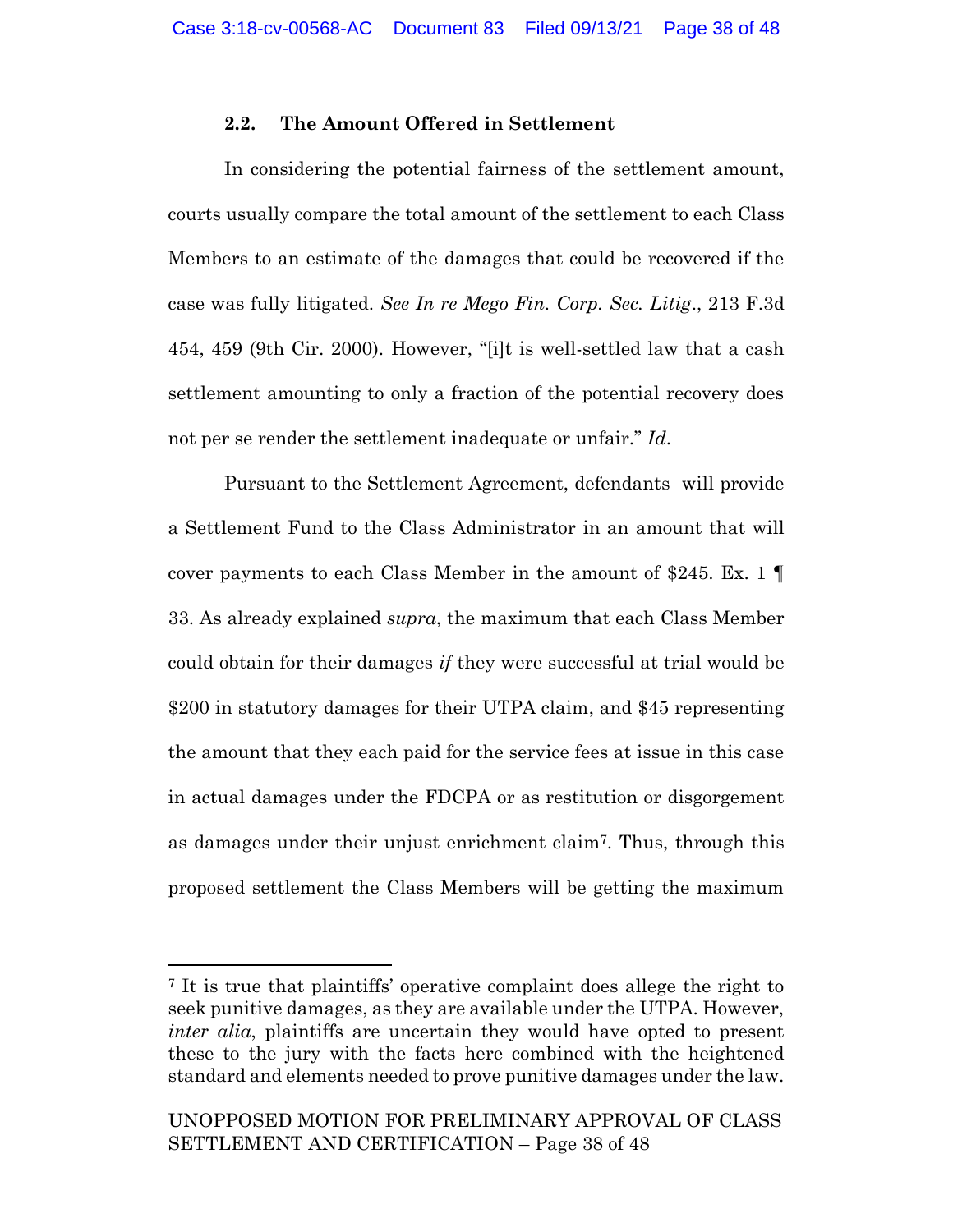amount they could be awarded if the case went all the way to trial and they prevailed on all three of their claims.

Additionally, as part of the settlement, defendants will pay for all costs related settlement administration and the Settlement Administrator (JND), above and beyond the Settlement Fund. Moreover, any balance of the Settlement Fund remaining after the distributions to the Class Members (from undeliverable or uncashed checks) will be distributed as *cy pres*—no amount will revert back to defendants or their insurer<sup>8</sup>.

Moreover, no amount of proposed Class Counsel's attorneys' fees, costs, and expenses will be paid from the Settlement Fund, nor have the parties agreed on any specific amount that defendants would not object to. *See* Ex. 1 ¶ 24. Instead, Class Counsel will seek an award of reasonable fees, costs, and expenses incurred to prosecute this case, to obtain this settlement, and for their continuing duties to represent and protect the interests of plaintiffs, and the other proposed Class Members, until this case concludes. Id.  $\P\P$  24, 35.

<sup>8</sup> Plaintiffs do not devote a separate section of this motion to discuss the approval of the *ccy pres* recipients that the parties have agreed should equally share in an any remainder of the Settlement Funds, Oregon Consumer Justice and the Oregon Consumer League; however, both of these entities are local Oregon consumer non-profit entities with a clear consumer protection mission and are appropriate and worthy recipients and plaintiffs respectfully request that they be approved by the Court, in its discretion. See Jones Decl. ¶ 9, Ex. 1 and 2.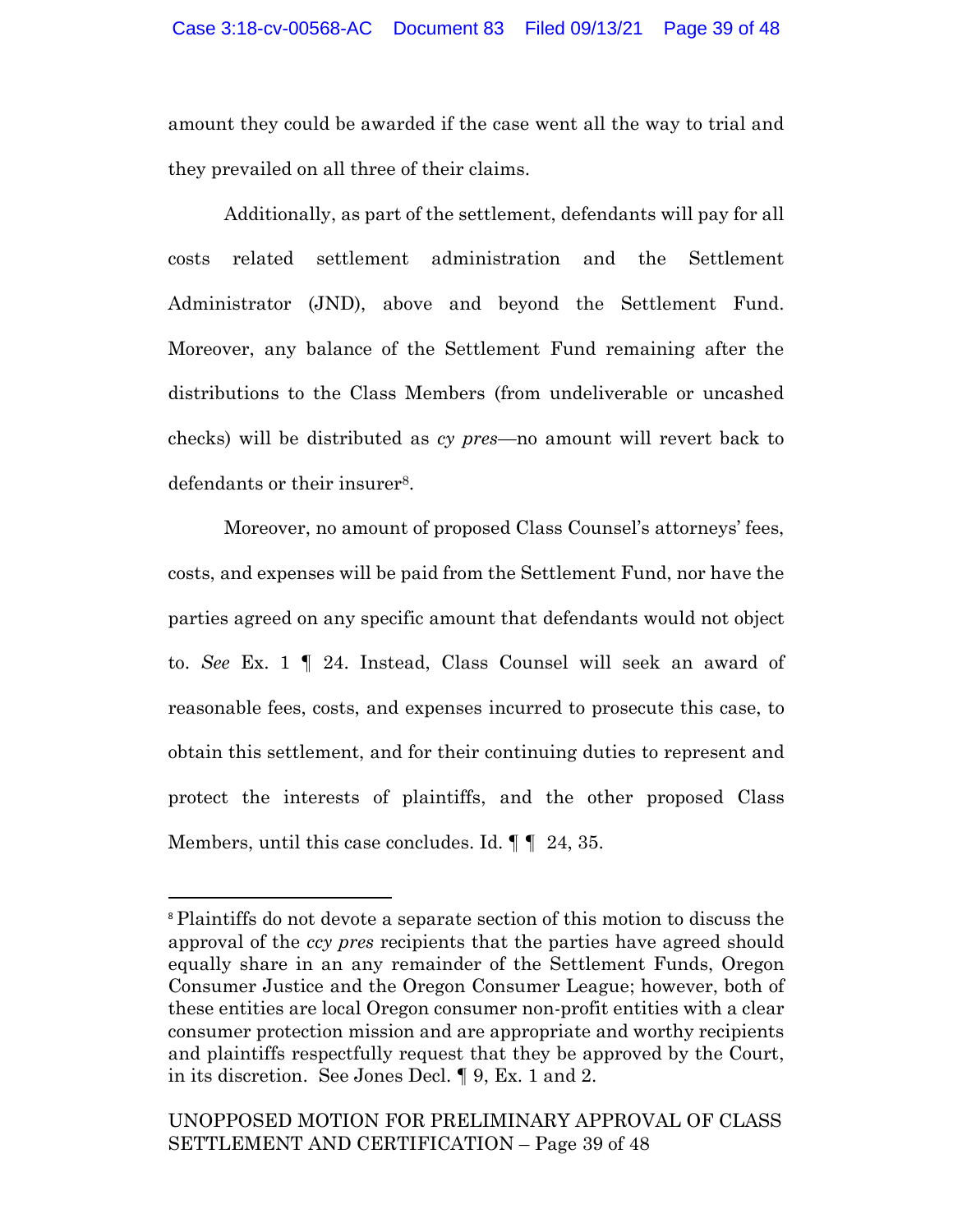An assessment of this factor undoubtably and heavily weighs in favor of the Court approving the proposed settlement.

### **2.3. Extent of Discovery Completed and the Stage of the Proceedings**

This factor is concerned with whether "the parties have sufficient information to make an informed decision about settlement." *Mego*, 213 F.3d at 459. Again, this case has been pending for more than three years. The parties have extensively litigated motions to dismiss, and have exchanged and reviewed significant discovery. The parties have "carefully investigated the claims before reaching a resolution"; therefore this factor weighs in favor of approving the settlement. *Ontiveros v. Zamora*, 303 F.R.D. 356, 371 (E.D. Cal. 2014).

### **2.4. The Experience and Views of Counsel**

As set forth *supra*, plaintiffs' counsel have experience litigating consumer and class action cases. Defendants are also represented by experienced counsel. This factor supports approval of the settlement.

### **2.5. The Reaction of the Class**

As there has not yet been notice or any response to this proposed settlement at this stage, this factor is not applicable.

### **2.6. The Absence of Collusion or Other Conflicts of Interest**

UNOPPOSED MOTION FOR PRELIMINARY APPROVAL OF CLASS SETTLEMENT AND CERTIFICATION – Page 40 of 48 As set forth *supra*, the proposed settlement is the product of extensive arm's-length negotiations, with assistance from an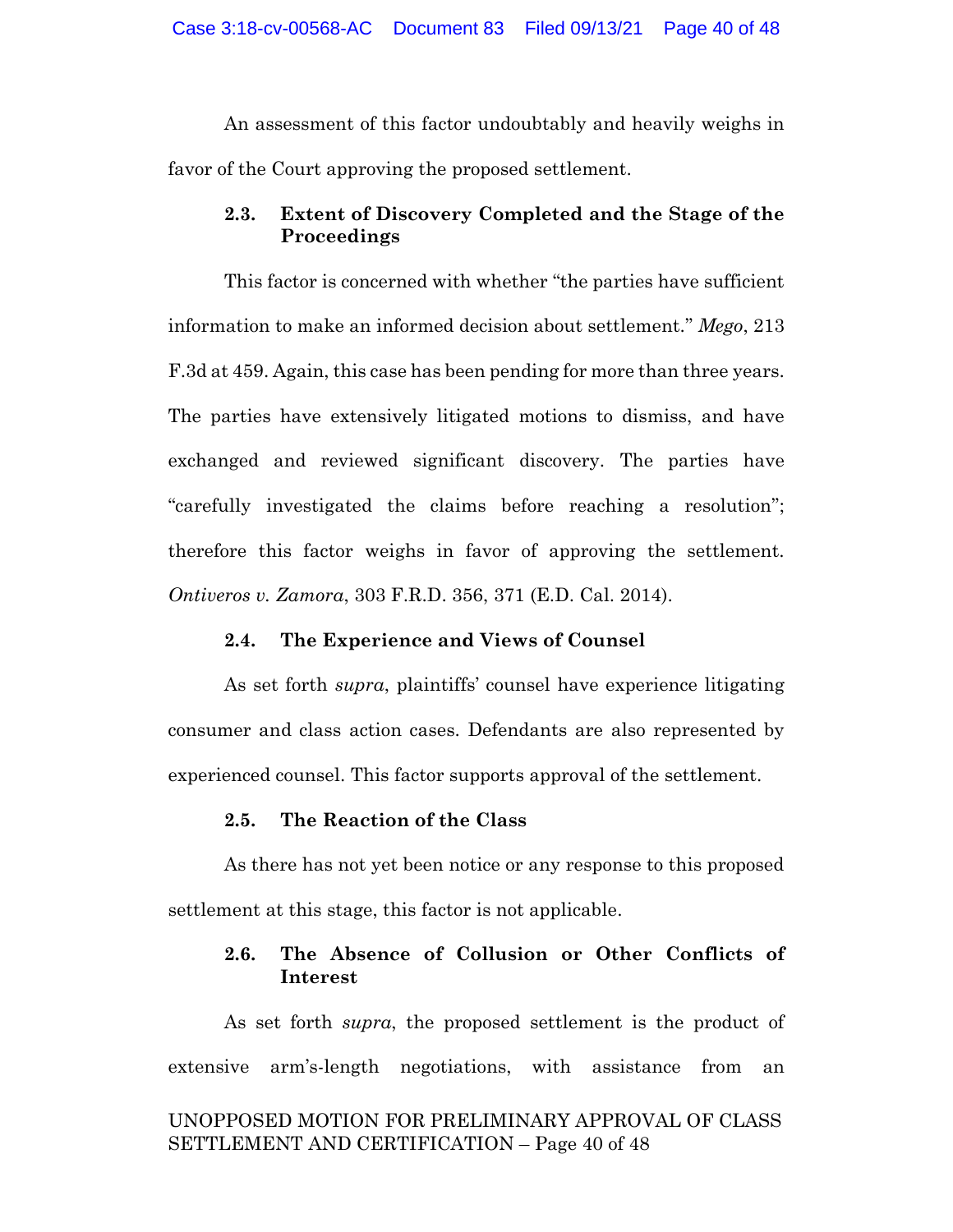experienced and well-respected mediator, former Oregon Circuit Court Judge Jean Maurer, after multiple mediation sessions. *See* Jones Decl. ¶ 4. There are no indications of collusion or conflicts of interest. The Class Members will receive significant benefits equating to the maximum that could have been obtained after trial, there is no agreement on an amount of fees, and there will be no reversion of any settlement funds to the defendants or their insurer.

### **3. The Proposed Class Notice and Distribution Plan Should Be Approved**

FRCP 23(c)(2)(B), which sets forth the notice requirements for a FRCP 23(b)(3) class, provides that "the court must direct to class members the best notice that is practicable under the circumstances, including individual notice to all members who can be identified through reasonable effort." Specifically, notice must clearly and concisely state in plain, easily understood language: (i) the nature of the action; (ii) the definition of the class certified; (iii) the class claims, issues, or defenses; (iv) that a class member may enter an appearance through an attorney if the member so desires; (v) that the court will exclude from the class any member who requests exclusion; (vi) the time and manner for requesting exclusion; and (vii) the binding effect of a class judgment on members under Rule 23(c)(3). FRCP 23(c)(2)(B). Additionally, due process requires notice "reasonably calculated, under all the

### UNOPPOSED MOTION FOR PRELIMINARY APPROVAL OF CLASS SETTLEMENT AND CERTIFICATION – Page 41 of 48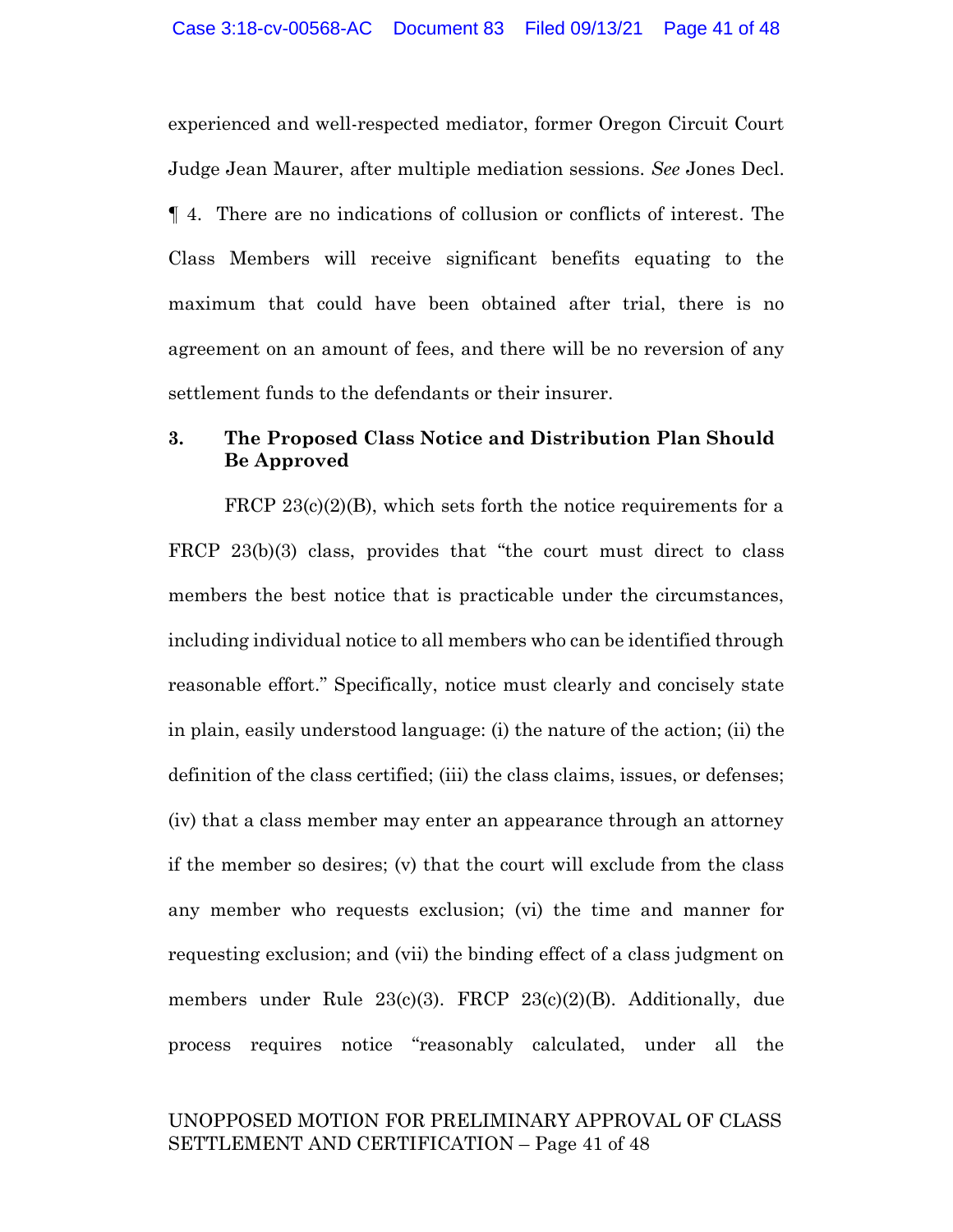circumstances, to apprise interested parties of the pendency of the action and afford them an opportunity to present their objections." *Mullane v. Cent. Hanover Bank & Tr. Co*., 339 U.S. 306, 314 (1950).

Here, the Settlement Agreement proves that, within 30 days after the Court's entry of the preliminary approval order, an experienced Class Administrator (JND) will mail a postcard notice, in substantially the same form as attached to Exhibit D of the Settlement Agreement, with all of the information required by the rule, including a description of the case, the settlement, the class definition, how to opt or object, and the date by which they can do either (at least 90 days from the date that the Court enters the preliminary approval order).

The postcard notice will also contain an internet address where Class Members can go online to a dedicated website maintained by JND to review even more detailed information about the case and the settlement, including the ability to review a Long Form Notice substantially similar to the version attached as Exhibit E to the Settlement Agreement, as well as other case documents. See Declaration of Jennifer Keough (Keough Decl.) ¶ 12. The postcard notice will also contain a toll-free telephone number (1-844-929-4696) that Class Members can call to ask questions—which JND declares will be available 24 hours day, seven (7) days a week." Keough Decl. ¶ 14.

# UNOPPOSED MOTION FOR PRELIMINARY APPROVAL OF CLASS SETTLEMENT AND CERTIFICATION – Page 42 of 48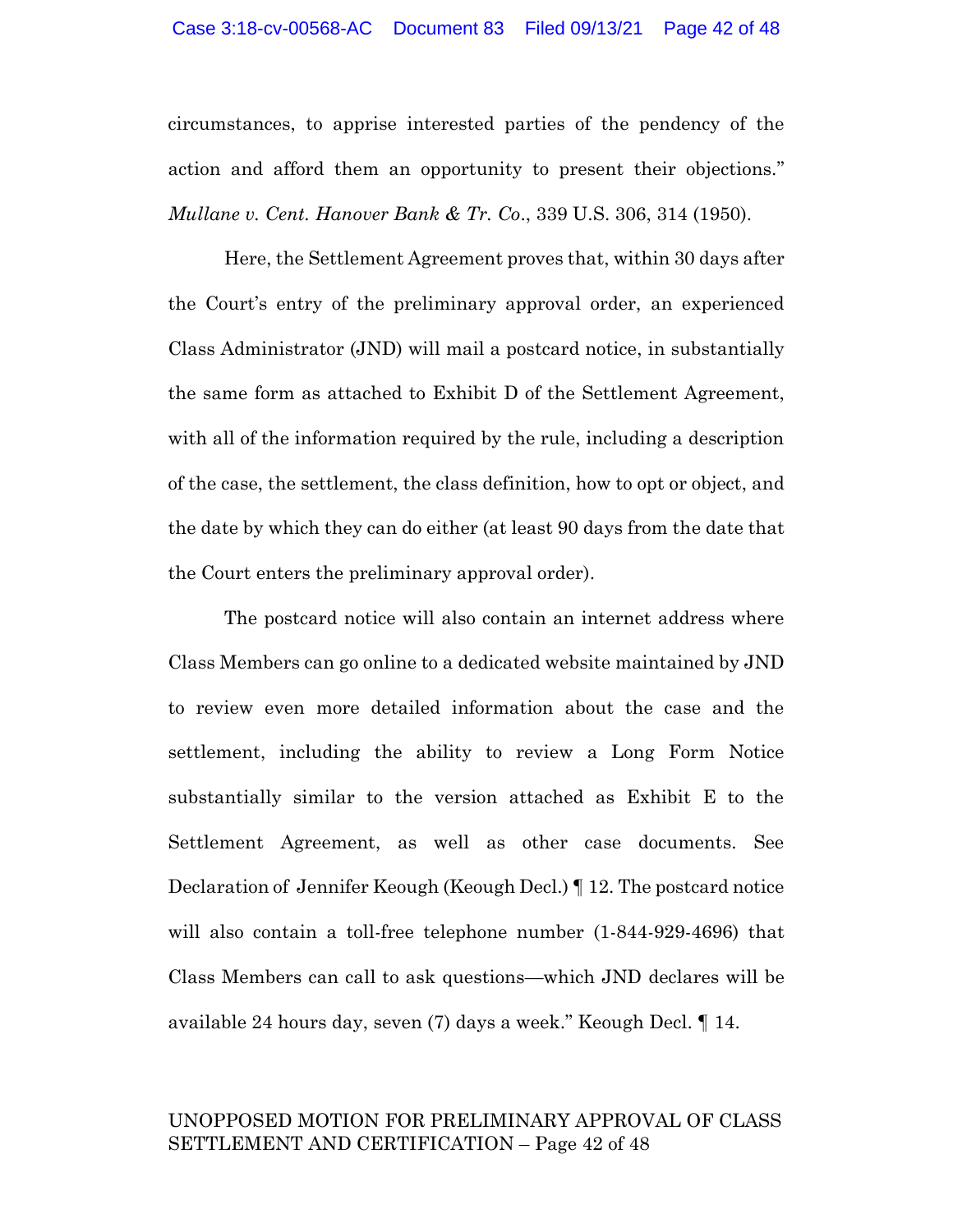The postcard notices will be sent to the most current addresses of the Class Members as set forth in the Class List complied with by defendants from a diligent search of their records. *See* Xin Decl. ¶ 1-3, Ex. 1. Prior to mailing notices, JND will perform advanced address research on the Class Member records using data from the National Change of Address (NCOA) database. Keough Decl. ¶ 10. If updated address information is located for any of the Class Members, JND will mail the notice to the updated address in the mailing. *Id*. In the event a notice is returned as undeliverable with forwarding address information provided by USPS, the notice will be promptly forwarded to the updated mailing address. If a notice is returned as undeliverable without a forwarding address, JND will conduct a one-time, advanced address search in an effort to obtain an updated address. If an updated address is located after performing the address search, JND will re-mail the notice to the updated mailing address accordingly. *Id*. ¶ 11.

Class Members that do not choose to timely opt out will then be mailed a distribution check, within 45 days after the entry of the Court's final approval order. Also, under the Settlement Agreement, JND must make reasonable efforts to locate new and updated addresses if Class Members' checks are returned as undeliverable or a Class Member gives notice that they did not receive their check. *Id*. ¶ 33(e).

# UNOPPOSED MOTION FOR PRELIMINARY APPROVAL OF CLASS SETTLEMENT AND CERTIFICATION – Page 43 of 48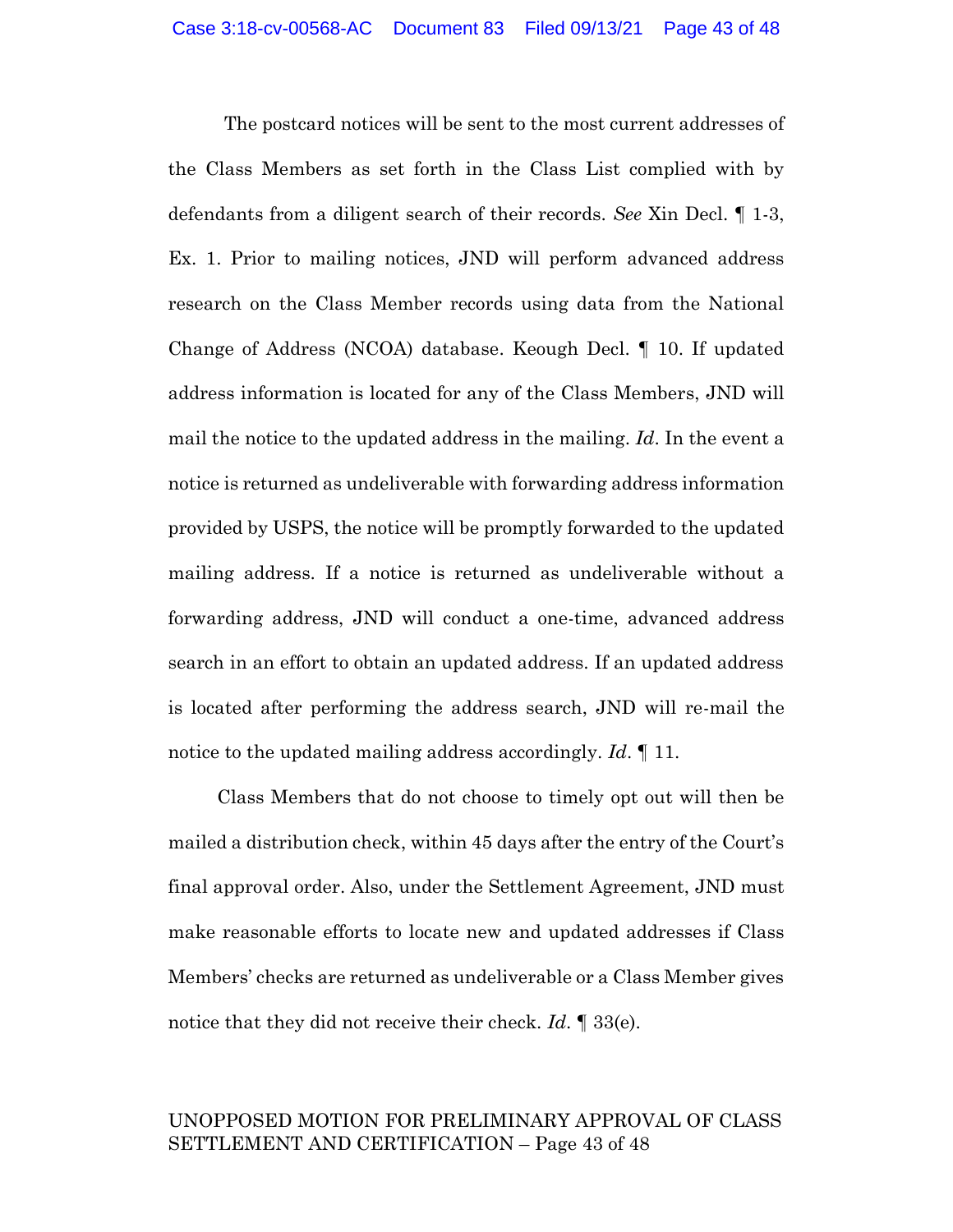Both notices were designed by plaintiffs' counsel, but have been reviewed, amended, and approved by JND. Ms. Keough the CEO and founder of JND, a company with staff having decades of experience administering class settlements, including large multi-billion-dollar nationwide cases, declares that,

the program for Class Notice as described herein [and in the Settlement Agreement] will provide the best notice practicable under the circumstances and is consistent with other similar court-approved best notice practicable notice programs. This plan is designed to reach as many Class Members as possible and provide them with the opportunity to review a plain language notice with the ability to easily take the next step and learn more about the Settlement

Keough Decl. ¶ 16.

Because the agreed notice plan more than satisfies all of the criteria set forth in FRCP  $23(c)(2)(B)$  and will provide the best notice that is practicable under the circumstances, the Court should approve the notice and order that a notice in substantially the same form as that attached as Exhibit B to the Settlement Agreement they be sent to the absent Class Members within 30 days of the Court's entry of the preliminary approval order. The Court should also approve and appoint JND as the Class Administrator.

For the convenience of the Court and the parties, a table listing the most relevant events and corresponding proposed timelines is set forth below:

# UNOPPOSED MOTION FOR PRELIMINARY APPROVAL OF CLASS SETTLEMENT AND CERTIFICATION – Page 44 of 48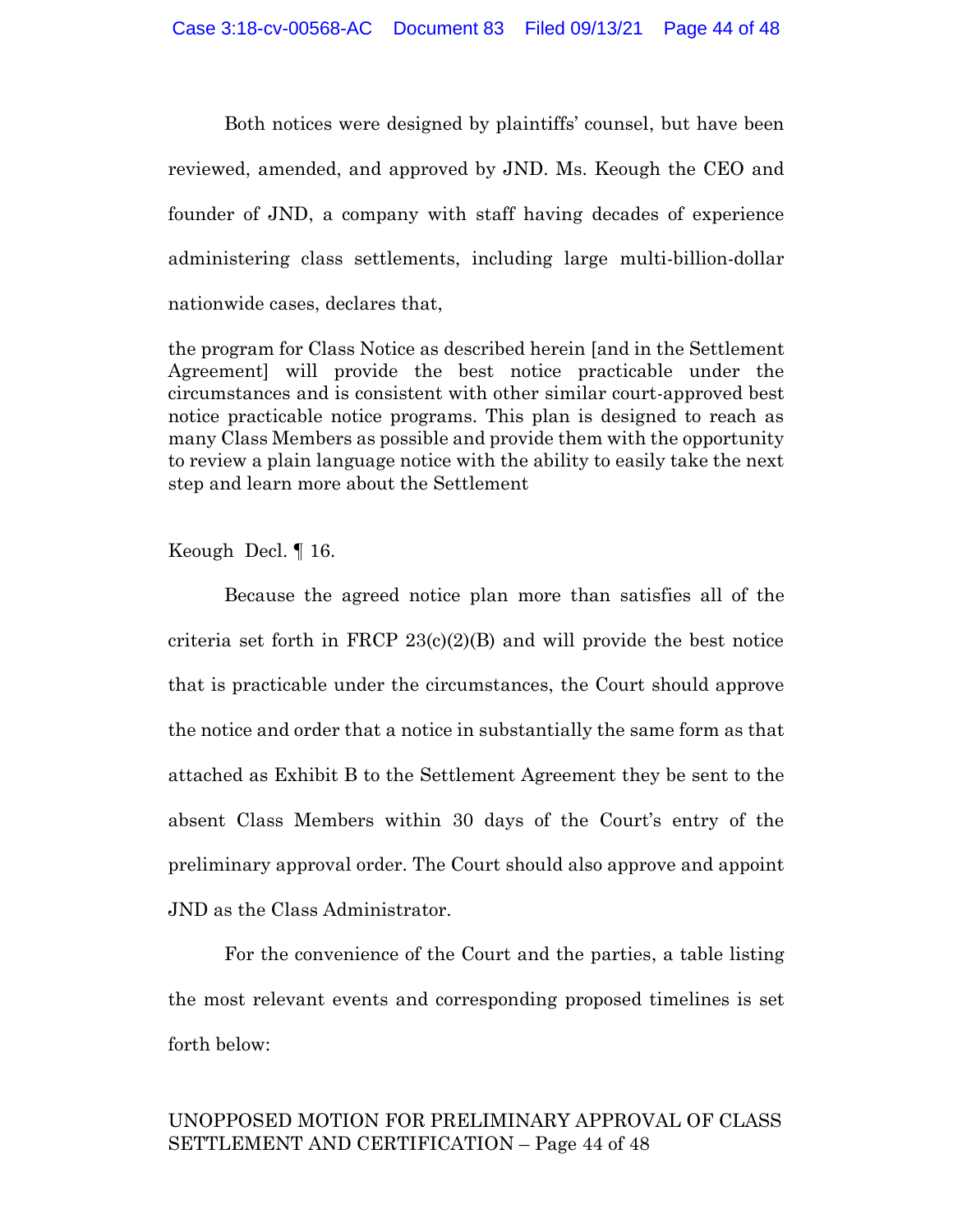| Action                                        | Date                                            |
|-----------------------------------------------|-------------------------------------------------|
| Preliminary order granted                     | Court's discretion                              |
| Mailing of notice to the Class Members        | Within 30 days of entry of<br>preliminary order |
| Exclusion/objection deadline                  | Within 90 days of entry<br>of preliminary order |
| Class Counsel's initial application for fees, | Within 30 days of entry                         |
| costs, and expenses                           | of preliminary order                            |
| <b>Final Approval Hearing</b>                 | Court's discretion; no                          |
| (Settlement Hearing)                          | sooner than 120 days                            |
|                                               | after entry of                                  |
|                                               | preliminary order                               |
| Distribution date                             | Within 45 days of Court's                       |
|                                               | entry of Final Approval                         |
|                                               | Order                                           |

### **4. Plaintiffs Should be appointed as Class Representatives and Plaintiffs' Attorneys Should Be Appointed as Class Counsel**

Appointment of class counsel turns on whether counsel: (1) has investigated the class claims; (2) is experienced in handing class actions and complex litigation; (3) is knowledgeable regarding the applicable law; and (4) will commit adequate resources to representing the class. FRCP 23(g).

All four of these requirements are satisfied here. As described more fully *supra*, and is apparent from the case docket, plaintiffs' attorneys have engaged in extensive motions practice and discovery in this case. Plaintiffs' attorneys have substantial experience in class action litigation and consumer protection litigation. Jones Decl. ¶ 10;

# UNOPPOSED MOTION FOR PRELIMINARY APPROVAL OF CLASS SETTLEMENT AND CERTIFICATION – Page 45 of 48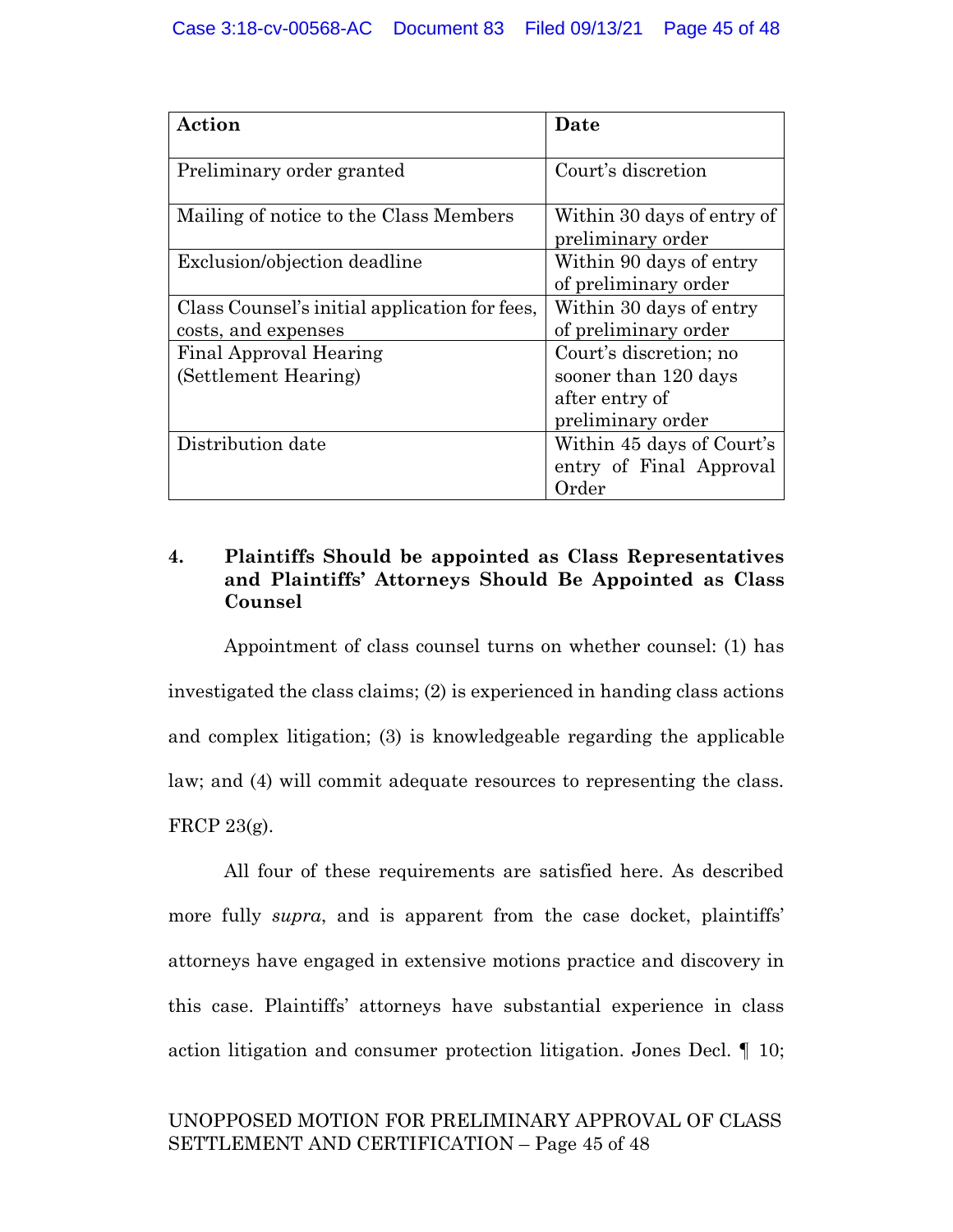Fuller Decl. ¶ 5; Sutton Decl. ¶ 5. As explained *supra*, plaintiffs' counsel have prosecuted this case vigorously throughout this litigation, have more than adequately protected the interests of the proposed Class Members, including the commission of substantial time and resources in this case to date, and they will continue to do so until the Class Members obtain just relief through this settlement, or otherwise. *See*  Jones Decl. ¶ 7; Fuller Decl. ¶ 3; Sutton Decl. ¶ 3.

Accordingly, plaintiffs are appropriate class representatives and plaintiffs' attorneys are appropriate class counsel. Therefore, plaintiffs respectfully request that this Court appoint Eric MacCartney and Luanne Mueller as the Class Representatives and Kelly D. Jones, of The Law Office of Kelly D. Jones; Michael Fuller, of OlsenDaines, P.C.; and Matthew Sutton, of The Law Office of Matthew Sutton, as Class Counsel.

### **CONCLUSION**

For the foregoing reasons, plaintiffs respectfully ask that the Court (1) certify the proposed Class for settlement purposes only; (2) appoint plaintiffs MacCartney and Mueller as settlement Class Representatives; (3) appoint plaintiffs' attorneys as Class Counsel; (4) grant preliminary approval of the proposed Settlement Agreement; (5) approve the form and manner of notice described *supra* and in the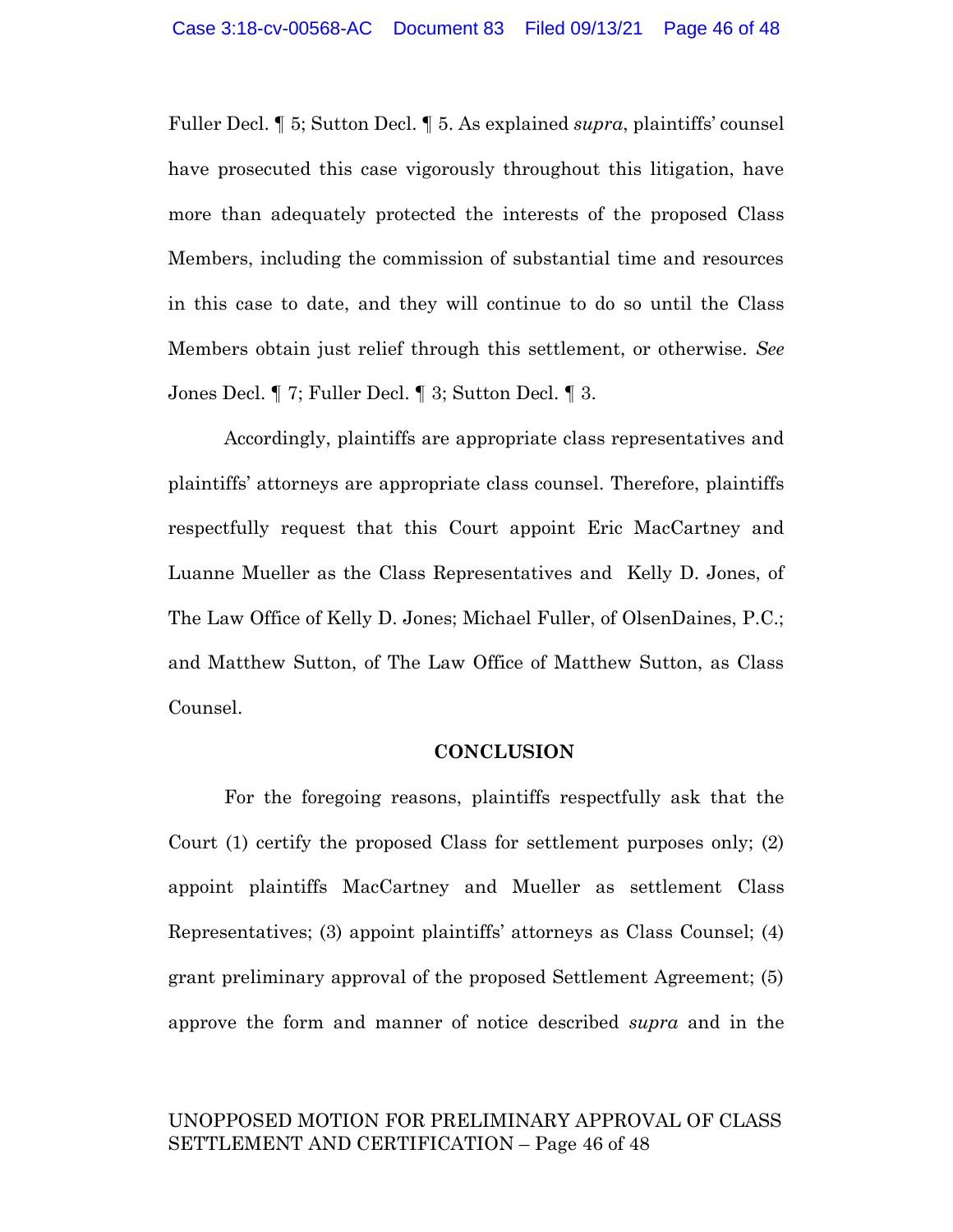Settlement Agreement; and (6) grant such further relief the Court deems reasonable and just and as requested herein.

September 13, 2021

### **RESPECTFULLY FILED,**

s/ Kelly D. Jones **Kelly D. Jones, OSB No. 074217** Of Attorneys for Plaintiffs The Law Office of Kelly D. Jones 819 SE Morrison St., Suite 255 Portland, Oregon 97214 kellydonovanjones@gmail.com Direct 503-846-4329

s/ Michael Fuller **Michael Fuller, OSB No. 09357** Lead Trial Attorney for Plaintiffs OlsenDaines US Bancorp Tower 111 SW 5th Ave., Suite 3150 Portland, Oregon 97204 michael@underdoglawyer.com Direct 503-222-2000